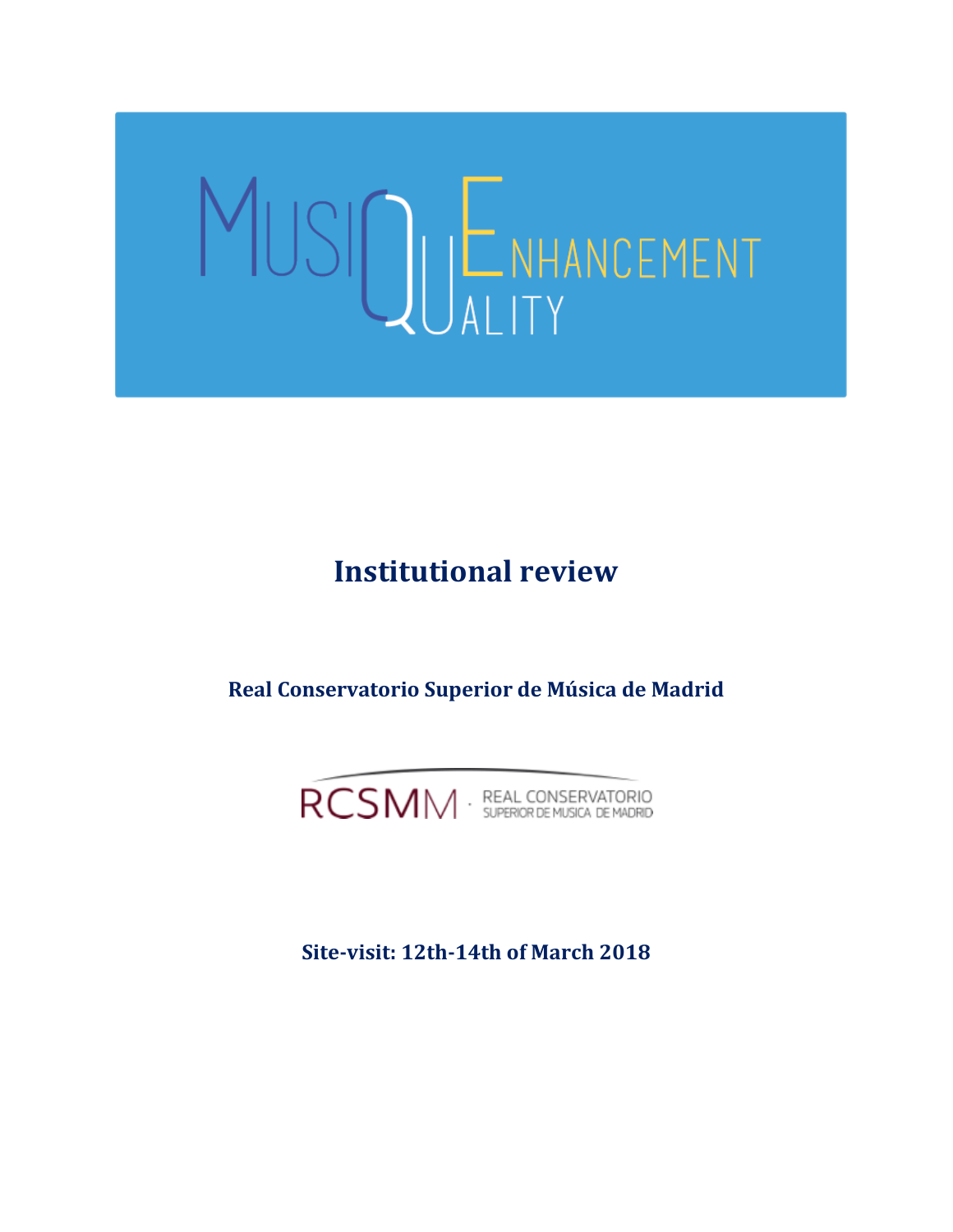# Index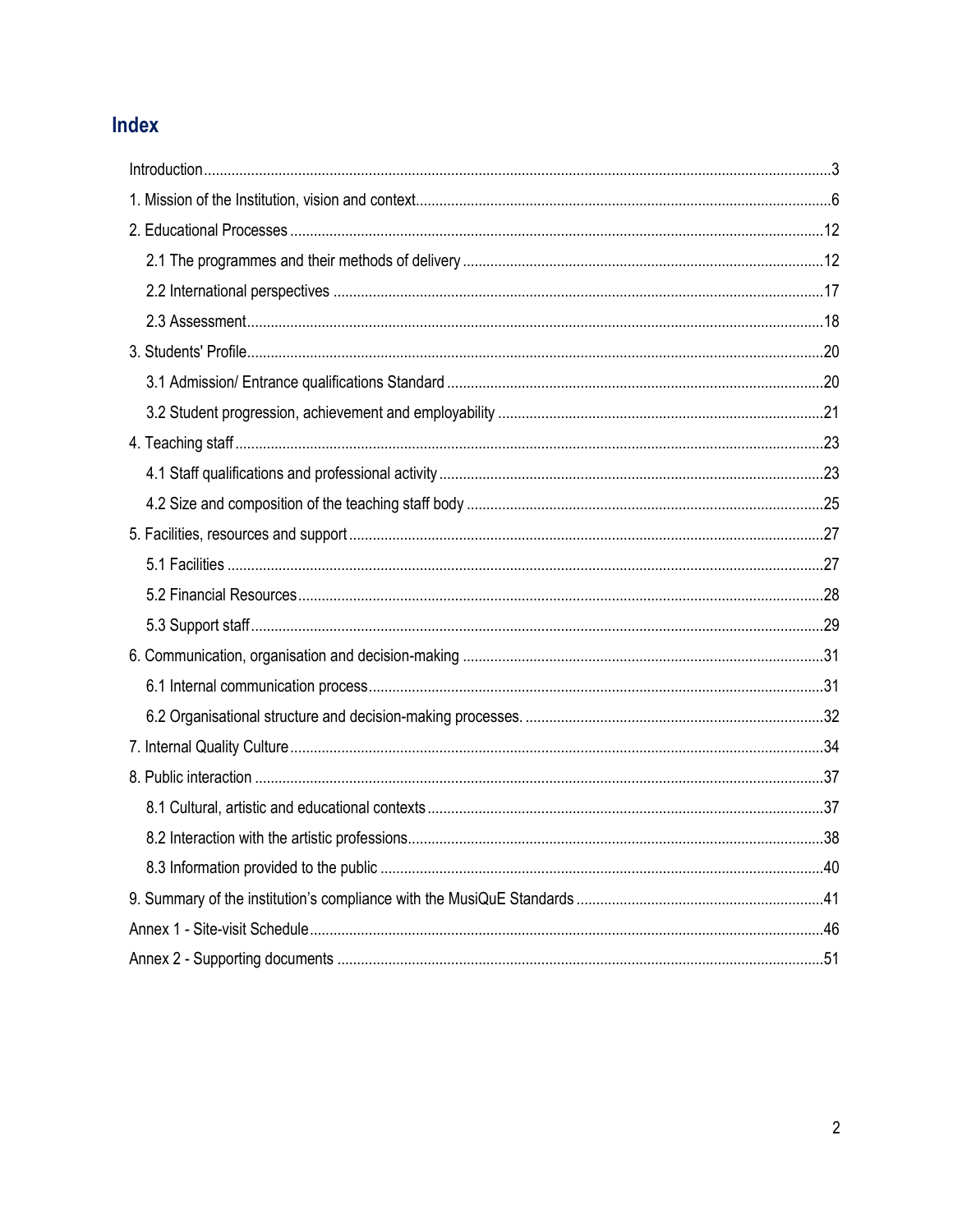## <span id="page-2-0"></span>**Introduction**

In 2017, the Real Conservatorio Superior de Música de Madrid (RCSMM) requested a review for the improvement of the institutional quality from MusiQuE - Music Quality Enhancement, to obtain an objective external perspective that serves as an element of improvement at a strategic and operational level.

The review was carried out in three stages:

- 1. The RCSMM wrote a self-evaluation report, based and structured according to MusiQue's *Standards for Institutional, Programme and Joint Programme Review*, pages 18-29.
- 2. An international Review Team reviewed the self-evaluation report and visited the RCSMM from March 12th to 14th, 2018. This evaluation visit included meetings with RCSMM's management team, the students, the competent academic authorities, the responsible authorities for study support services, representatives of the profession and graduate students and conservatory professors. The Review Team used MusiQue's *MusiQuE Standards for Institutional Review* as a reference for their research.
- 3. The Review Team prepared the report detailed below, following the outline of the *MusiQuE Standards for Institutional Review*.

The Review Team was composed of:

- Peter Tornquist (Review Team Chair) Norwegian Academy of Music, Norway
- Ingeborg Radok Žádná Music and Dance Faculty, Academy of Performing Arts in Prague
- Iñaki Sandoval University of Tartu Viljandi Culture Academy, Estonia
- Isabel Gonzalez Delgado Conservatorio Superior de Murcia, Spain
- Raúl de Andrés Pérez (Review Team Secretary) Head of Quality, Foundation for Knowledge Madrid

The Review Team sincerely thank all members of the Real Conservatorio Superior de Música, the preparation of the self-evaluation report, along with all the documentary evidence provided, the organisation of the site-visit and hospitality and cordiality shown throughout the process. The Review Team met with representatives of various stakeholders and all interviews were conducted in an atmosphere of collaboration and maximum transparency. The Review Team expects that all the stakeholders that participated in the evaluation will be provided with detailed information and access to this report.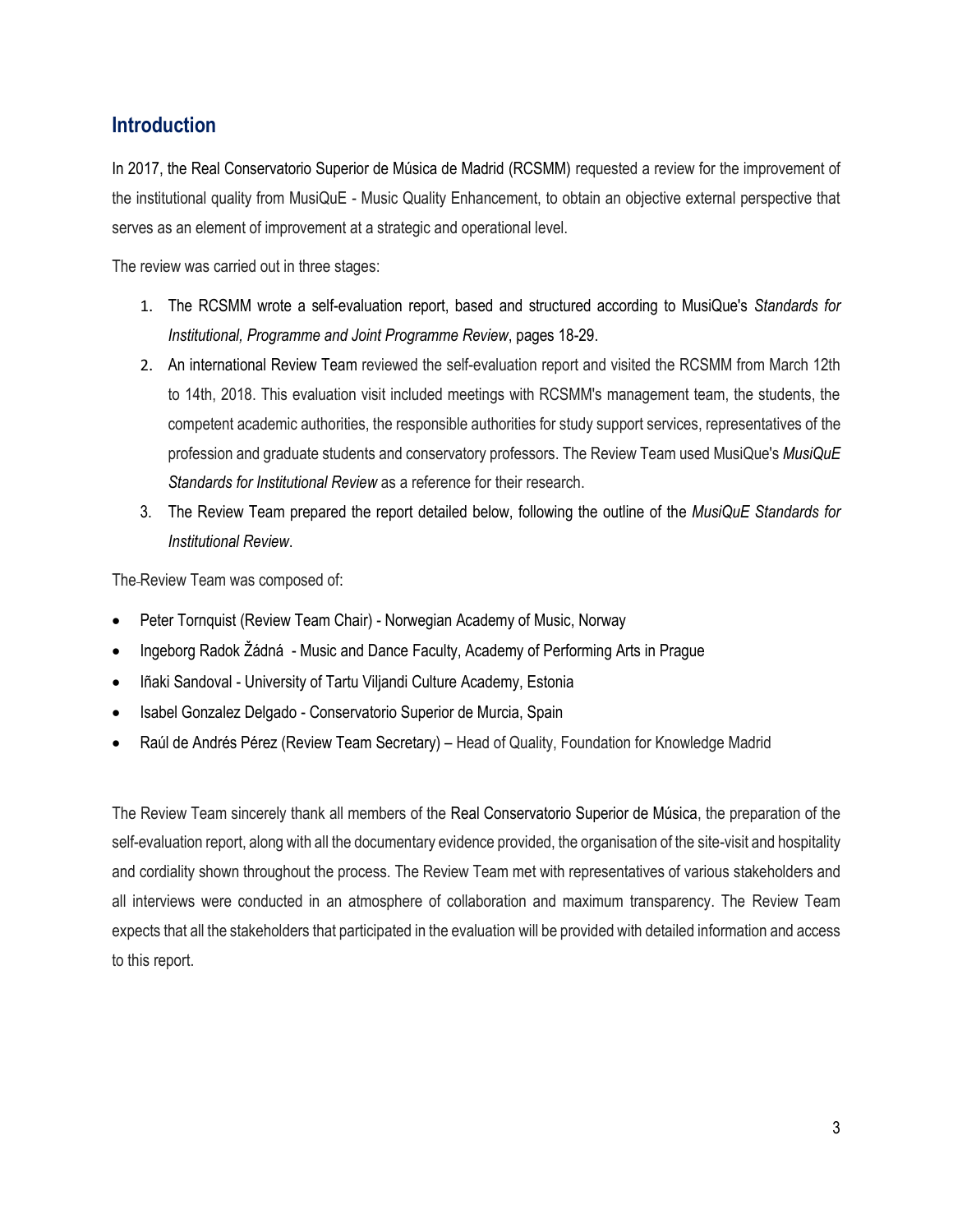## **RCSMM Details**

| Real Conservatorio Superior de Música de Madrid             |  |
|-------------------------------------------------------------|--|
| Conservatorio Superior, ascribed to the Comunidad de Madrid |  |
| 1830                                                        |  |
| www.rcsmm.eu                                                |  |
| Composition                                                 |  |
| Ensembles                                                   |  |
| <b>Strings</b>                                              |  |
| <b>Ancient Music</b>                                        |  |
| Musicology                                                  |  |
| Pedagogy                                                    |  |
| Accompanying Piano                                          |  |
| Repertoire for Piano                                        |  |
| Keyboard                                                    |  |
| Woodwind                                                    |  |
| Brass and Percussion.                                       |  |
|                                                             |  |
| Source: RCSMM SER - Annex 15                                |  |
| Undergraduate Program - Bachelor (240 ECTS):                |  |
| Composition                                                 |  |
| Conducting                                                  |  |
| Interpretation                                              |  |
| Musicology                                                  |  |
| Pedagogy                                                    |  |
| Source: RCSMM SER p. 12                                     |  |
|                                                             |  |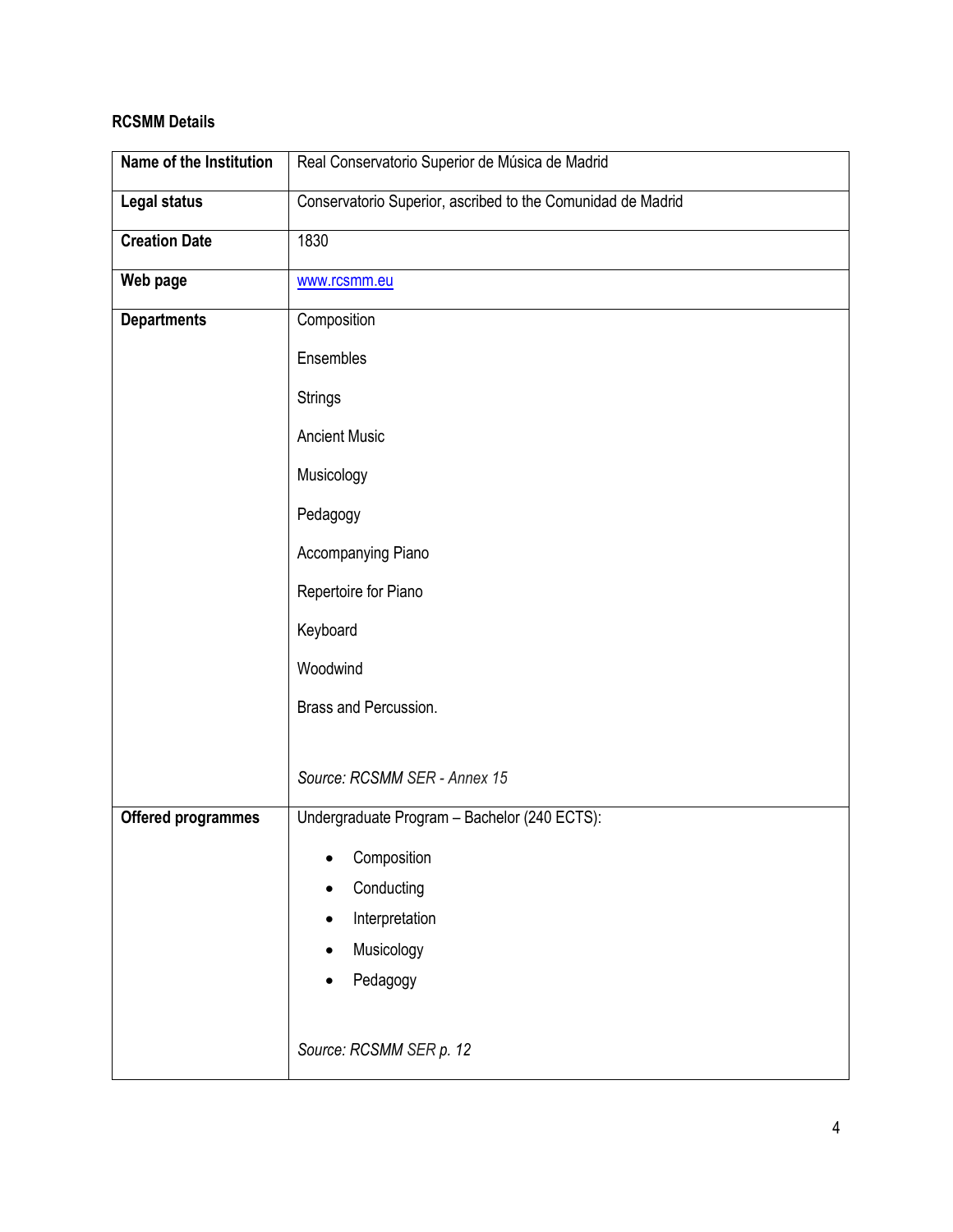| <b>Number of students</b><br>603 (467 in Interpretation, 43 in Composition, 23 in Conducting, 33 in Musicology and 37 |                             |
|-----------------------------------------------------------------------------------------------------------------------|-----------------------------|
|                                                                                                                       | in Pedagogy)                |
|                                                                                                                       | Source: RCSMM SER - Annex 4 |
| <b>Number</b><br><b>of</b><br>teachers                                                                                | 141,5                       |
| (ETC)                                                                                                                 | Source: RCSMM SER- Annex 15 |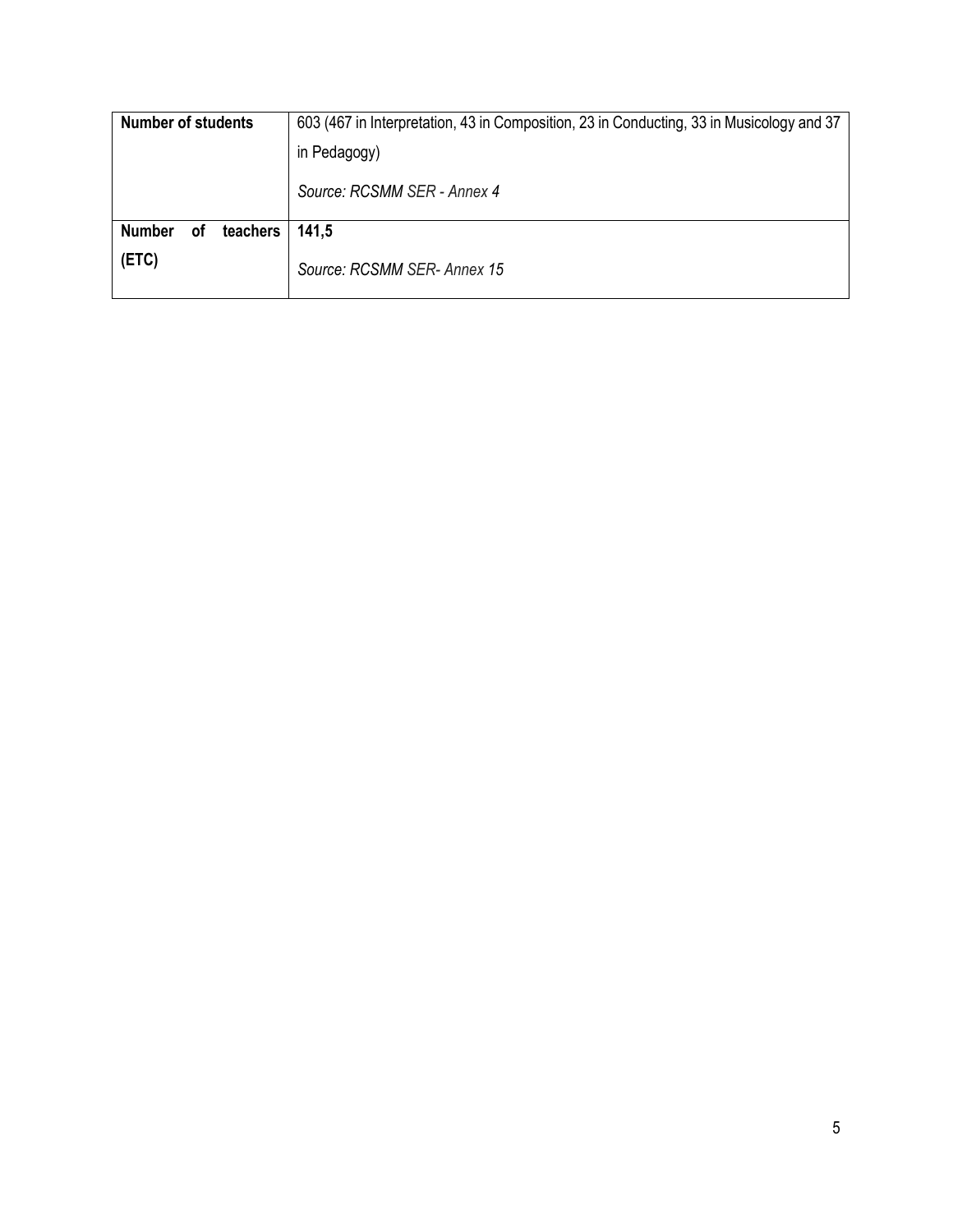## <span id="page-5-0"></span>**1. Institutional mission, vision and context**

#### **Standard 1. The institution's mission and vision are clearly stated.**

The RCSMM was founded by Queen María Cristina in 1830 in the likeness of music teaching institutions that existed in other European countries, especially in Italy and France. The current headquarters in the old Pabellón Sabatini from the XVIII century, which had previously been Hospital Clínico de San Carlos, was inaugurated on the 12th of December of 1990. It is a large building, located in the centre of Madrid, which basks in the status of being a historical building.

The history of the RCSMM largely runs parallel to the history of Spanish music of the nineteenth and twentieth centuries and its teachers and students have been part of great names in the field of composition, interpretation, musicology and pedagogy, a reflection of the Conservatory's relevance in the musical and cultural life of Madrid and Spain.

The RCSMM holds a document called Misión-Visión in which the conservatory's reason for being is established, which is the training of musicians with a high level of excellence and the expectations and objectives of growth and development in the future. The RCSMM seeks to train high-level professionals such as interpreters, conductors, composers, musicologists and pedagogues, who in return combine creativity and vocation. The mentioned values that guide the day to day of the conservatory are creativity, cooperation, personalisation and excellence.

[Source: Annex 1, Educational Project of the Real Conservatorio Superior de Música de Madrid, 2017].

The Mission moves to a Vision of the institution articulated around the following concepts:

- QUALITY.
	- $\circ$  To train music professionals of maximum excellence
	- $\circ$  To cultivate the values of music education: artistic demand, personalised attention, discipline and rigor.
	- $\circ$  To stimulate the motivation of students and teachers
	- o To optimise all personal and material resources
- **DYNAMISM** 
	- o To permanently incorporate new artistic and pedagogical approaches
	- $\circ$  Improve teamwork and interaction with the educational community
	- o Favour and promote personal initiatives
	- o Create synergies with different artistic branches
- **COOPERATION**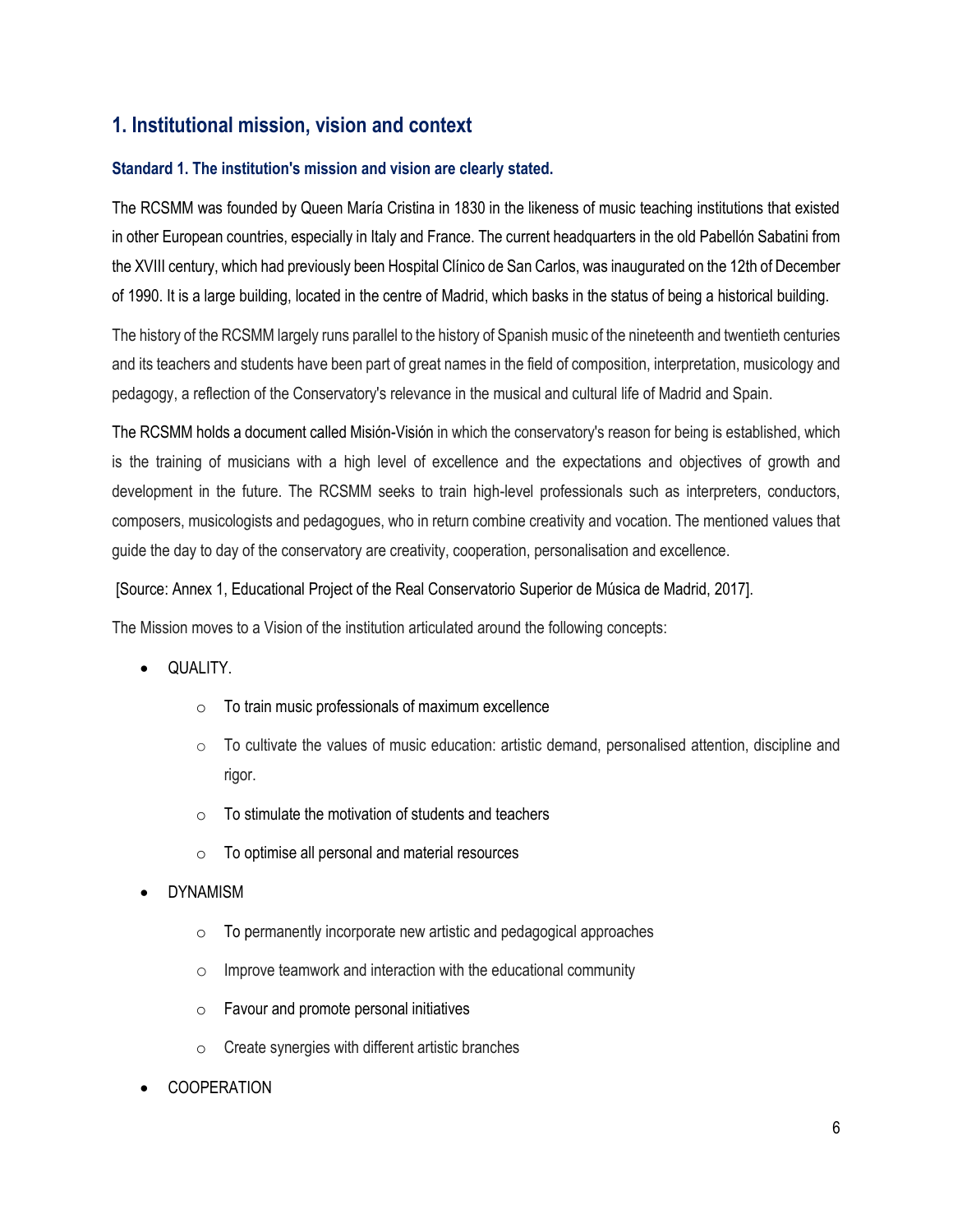- o Exchange experiences with other Spanish and European centres
- o Participate in national and international associations
- o Enhance cooperation with professional conservatories
- o Promote culture and music education
- o Disseminate music in different social and educational environments
- AMBITION
	- $\circ$  Consolidate the attractiveness of the educational offer
	- o Expand specialties and degrees
	- $\circ$  Bring our organisation closer to the university model
	- o Promote the creation of a Madrid University of the Arts or Music
	- o Conquer greater pedagogical and organisational autonomy
	- o Develop master's and doctorate studies
- **ETHIC** 
	- o Develop democratic values
	- o Promote coexistence and ethical values
	- o Stimulate social responsibility from music
	- o Attention to diversity and to people with specific needs
	- o Encourage educational integration and non-discrimination
	- o Combat sexism, xenophobia and homophobia
	- $\circ$  To promote awareness of the importance of health related to the activity

#### [Source: Annex 2, Mission-Vision, 2017]

The Mission and Vision of the RCSMM has been formalised in a document approved by the School Board in October 2017. The elaboration of RCSMM's Mission and Vision document has been carried out within the framework of the integral reflection process of the institution linked to the process of Evaluation for the Improvement of Quality on the part of MusiQuE. The RCSMM established two working groups, a focus group, formed by several professors of the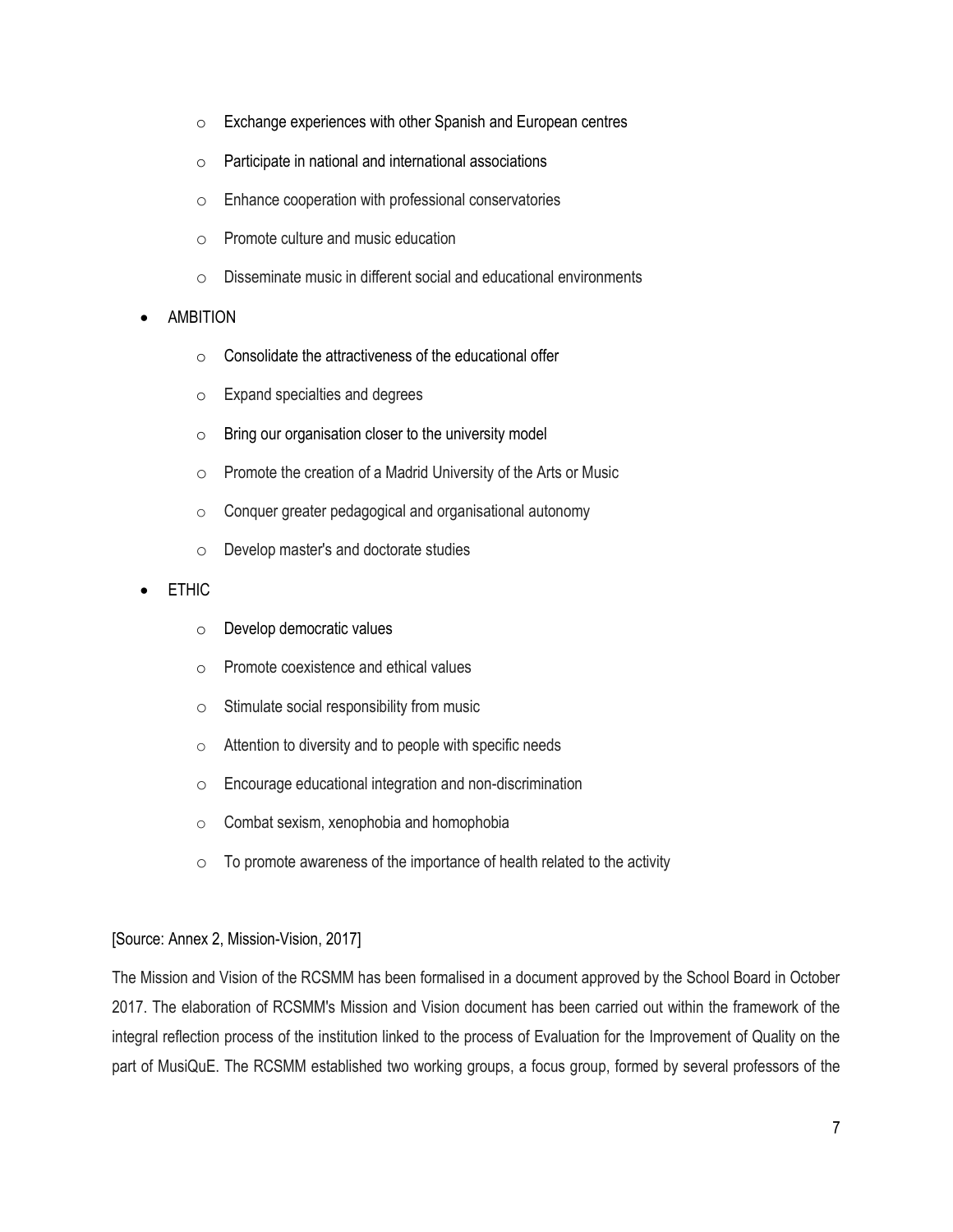institution in which four specific aspects were addressed: The Mission and Vision of the centre, the evaluation process, the transversal competences and an analysis of the institution's teaching staff.

During the interviews conducted throughout the visit, a knowledge of the reflection process carried out by the interviewees was revealed, specifically by the faculty, who highly value the establishment of the same [Source: Interview with the teaching staff]. However, evidence of a detailed knowledge of the Mission and Vision by other stakeholders has not been found, especially in people who did not have such an active participation in the preparation of the document. These being students, representatives of the profession or former students [Source: interviews with students and with representatives of the profession and graduates].

The development of the Mission and the Vision of the RCSMM must be carried out within the Spanish legal framework related to the Superior Artistic Teachings, regulated by the Law of Ordination of Education (LOE) of 2006 and according to the legal status of the institution.

In Spain the Superior Artistic Teachings can be taught by:

- Higher public conservatories, dependent on regional governments.
- Higher Conservatories under the Foundation regime, under private law, but with public funding.
- Private Centres

All these centres have the capacity to offer higher level 2 qualifications of the MECES (equivalent to a university bachelor) and higher level 3 qualifications of the MECES (equivalent to a university master's degree). PhD programs can only be taught at universities, although conservatories can sign agreements with them. [Source: SER p. 6-8]. In addition to colleges, universities have the capacity to offer undergraduate and master's degrees in the field of artistic education.

The current legal status of the RCSMM (a higher conservatory linked to the education council of the Community of Madrid), establishes limits to the management capacity of the centre. Thus, limiting the provision of human resources for both teachers and support services staff, participation in public interaction activities outside the development of internationalisation activities of the centre and the development of research programs. During the interviews, these limitations were discussed repeatedly. The following aspects of RCSMM's Mission and Vision development are to be considered especially relevant:

• Both the management team of the conservatory and the teachers have expressed their desire to achieve legal status or establish specific mechanisms that give greater autonomy of action and that bring it closer to the university system, respecting the particularities of artistic education [Source: Interviews with Team Director and Faculty]. This desire is known by the educational authorities, who explore different alternatives that allow for greater autonomy of action for the RCSMM. The valued options that are to be endowed with this autonomy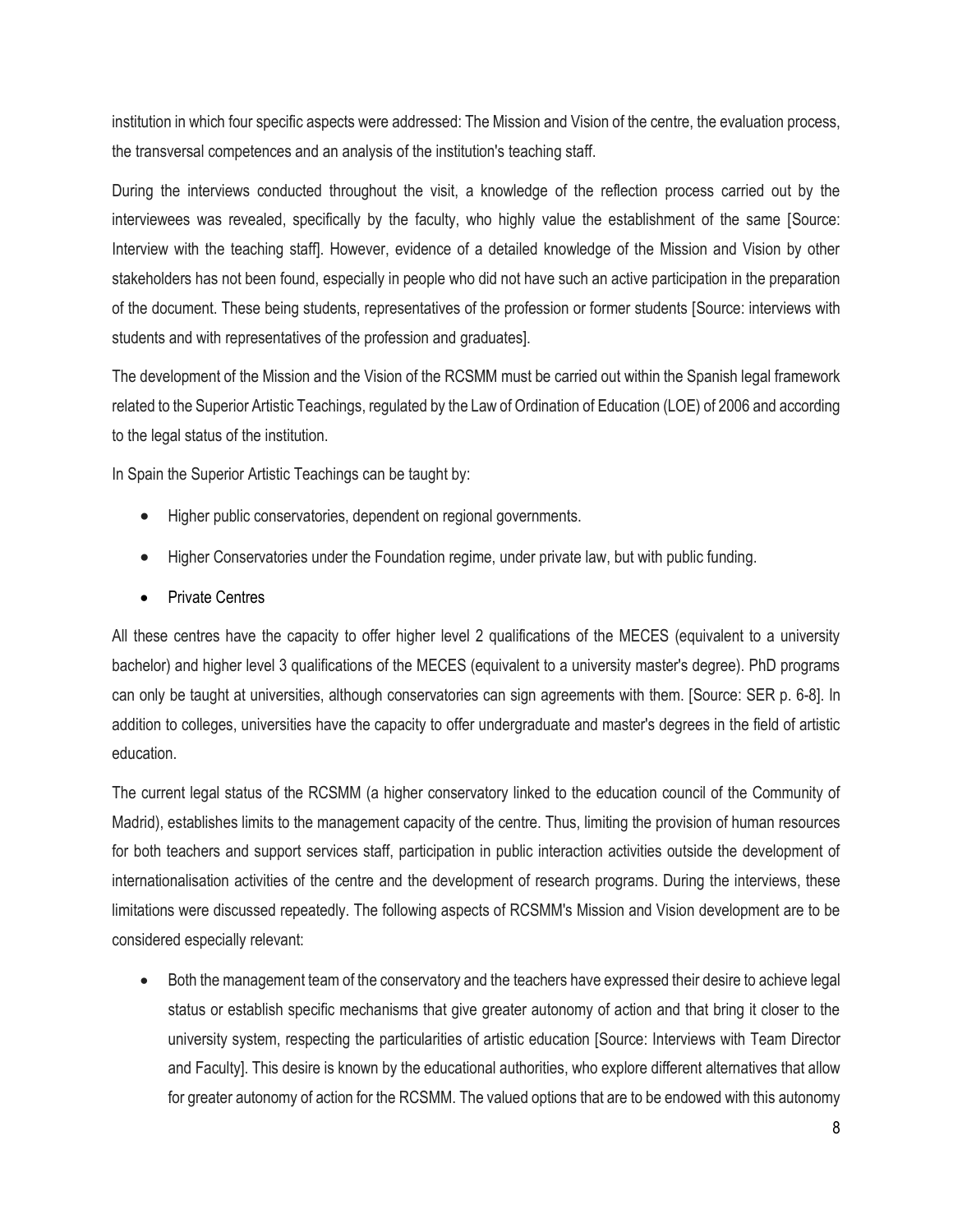include the establishment, together with other higher artistic schools, of a new University of the Arts. This is an option that is highly valued by the RCSMM staff [Source: SER, p.7, interview with educational authorities]. Other options are being absorpted by any existing university or the establishment of an independent higher education centre of the Community of Madrid, with its own legal identity, which could be ascribed to a university, maintaining its independence [Source: Interviews with management team and educational authorities].

- Regarding the development of the international projection, this has not been developed according to the relevance of the institution at a national level and the goal of establishing itself as one of the best educational centres at an international level. Although the RCSMM has been part of the Erasmus program for several years and has agreements with 87 international institutions [Source: Annex 13. Erasmus. International exchange of students and professors], the number of students or professors in mobility, both received and departing is low, with a slight tendency of growth over the years. The resources allocated to the international projection are scarce given the required workload. There is no specific Erasmus office, the web page is managed by a RCSMM professor, who is assigned a few hours to perform this task. Although it is considered a useful tool to give the centre international visibility, there isn't an English version [Source: SER, interview with responsible of support services].
- It is considered necessary to implement training programs of higher level MECES 2, which is the only currently offered. The RCSMM has submitted 3 proposals for master's programs for evaluation and approval by the evaluation body of the Community of Madrid, the Fundación para el Conocimiento madri+d. At the time of the evaluation, the verification of these titles was in process. Regarding the development of research programs, RCSMM representatives have reported contact with the Universidad Politécnica de Madrid to jointly develop a doctoral program [Source: Interview with management personnel]. However, there are doubts among teachers about how this will affect the quality of teaching, since the new training programs will be integrated into the portfolio of offered titles, with no plan of them being allocated new economic measures for this purpose.

The Review Team positively assesses the effort made by the RCSMM management team and all the teachers of the centre to carry out a strategic analysis of the institution throughout the year of 2017, which involved representatives of all the institution's departments, and that has been reflected in a Mission and Vision document and in the educational project of the centre. The Mission and Vision document is complete and covers multiple aspects of a teaching institution of excellence and has been communicated to all the RCSMM staff and the administrative authorities responsible for the centre, who share the values and objectives reflected in a generalised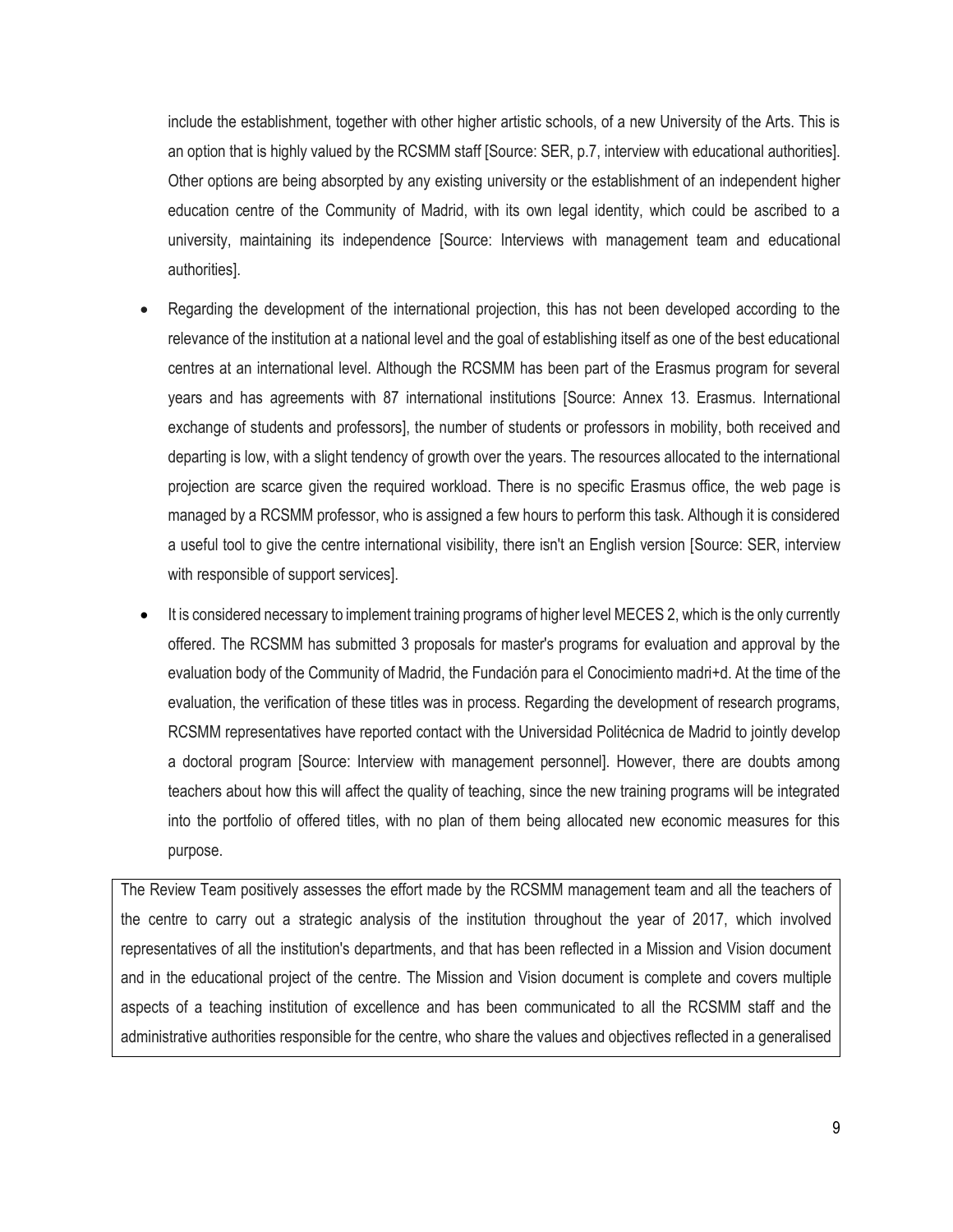way. In this way, the Review Team encourages all those responsible and people involved to deploy the Mission and Vision and advance towards achieving the objectives of the RCSMM in the coming years.

The Review Team recommends that mechanisms be established to disseminate the Mission and Vision of the RCSMM to students and other stakeholders such as alumni and professionals, so that they can participate in the achievement of the strategic objectives of the institution as much as possible. Looking ahead, it is necessary that the strategic review and the Mission and Vision of the centre count on these stakeholders, as well as the management, teaching and support services.

The long history and tradition of the RCSMM since its creation in 1830, its presence over the years as a benchmark in the cultural life of Madrid, Spain and abroad, and the list of illustrious musicians who have received or taught classes at the institution are a great intangible asset to be valued and that should contribute to the future development of the Mission of the centre.

The commitment of all centre staff, management team, faculty and support staff, with the development of an educational project of excellence and artistic quality, are an important asset, which in many cases serves to alleviate the limitations imposed by the regulatory framework of the institution.

The Review Team share the wishes and the opinion of the representatives of the institution, that to achieve a complete development in the field of musical Higher Education, it is necessary that the RCSMM be endowed with greater autonomy. The options proposed by the management team and the representatives of the administration are to be constituted in the University of the Arts, or in an independent educational centre, with the capacity of being ascribed to a university, are considered adequate to achieve such objectives.

The Review Team recommends that the RCSMM advance in the study of the proposed alternatives to obtain autonomy, including a change in the legal identity that allows for it to position itself as a centre that imparts official university-level programmes at all levels. For this, while working towards achieving this objective, the Review Team recommends that, in parallel, the centre be prepared for that change of scenario, which will require the establishment of infrastructure and some management systems that the RCSMM currently lacks.

At an international level, the Review Team encourages the development of the centre's internationalisation strategy, in a consistent manner with the available resources, both financial and dedicated at work by the support service staff and the faculty in the hours assigned to the management tasks. It is considered that the RCSMM, through the reflection process carried out during the year 2017, linked to the present review, has identified key tasks to achieve the goal of International Projection, such as the development of a web page that gives visibility to an international audience, the activities of the RCSMM, the empowerment of the Erasmus program, both in its aspects oriented to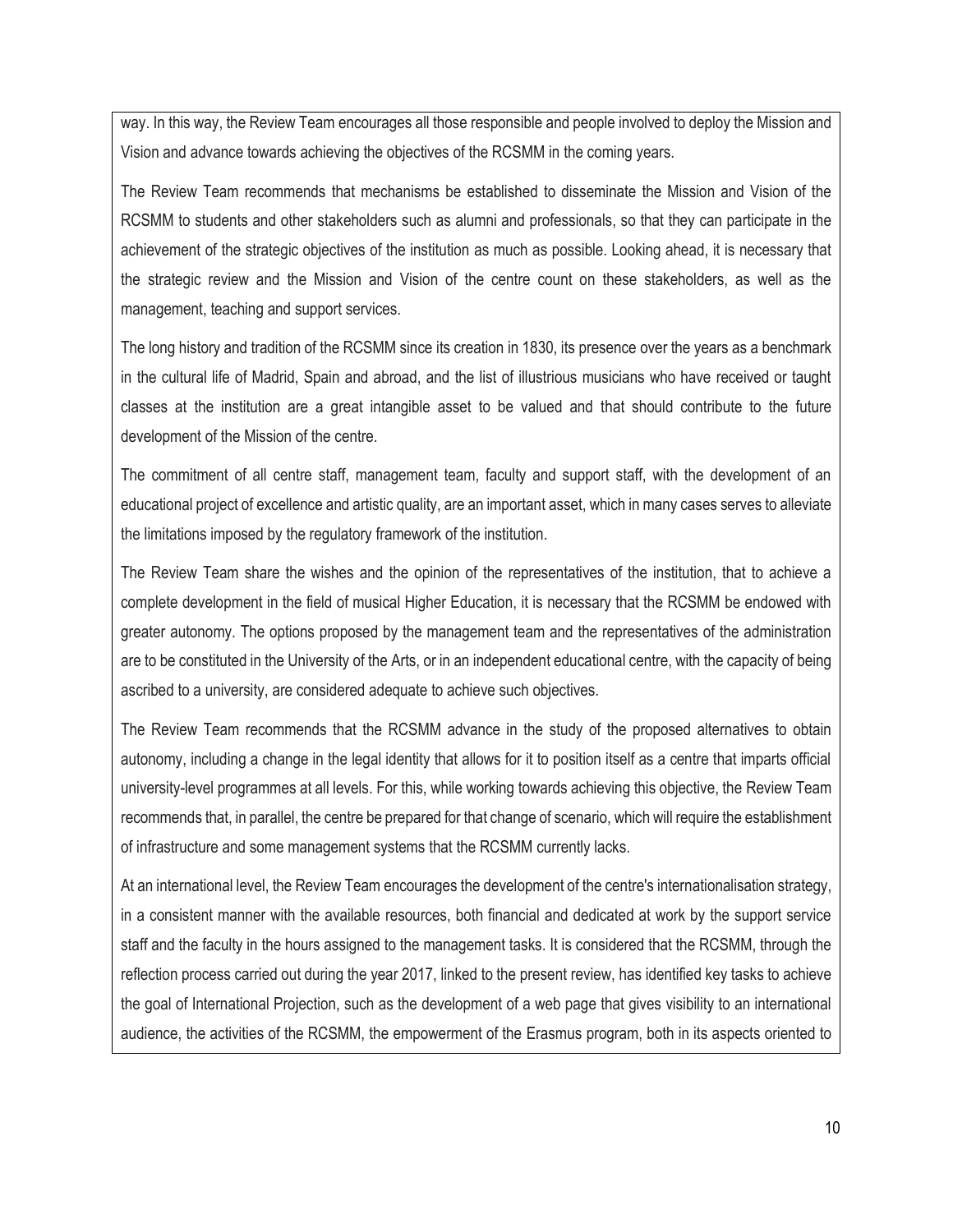the mobility of students, as well as that of teachers. It is estimated that the future approval of a specific master's degree in Spanish Music may be highly attractive to foreign students.

#### **The Review Team concludes that the RCSMM fully complies with MusiQuE Standard 1.**

#### **Recommendations:**

- − The Review Team recommends that mechanisms be established to disseminate the Mission and Vision of the RCSMM to students and other stakeholders so that they can contribute to the achievement of the institution's strategic objectives.
- The team recommends that the administrative authorities and the RCSMM advance in the study of the alternatives proposed to give it autonomy. This should include a change in the legal identity that would allow it to position itself as a centre that imparts official degrees of university rank at all levels.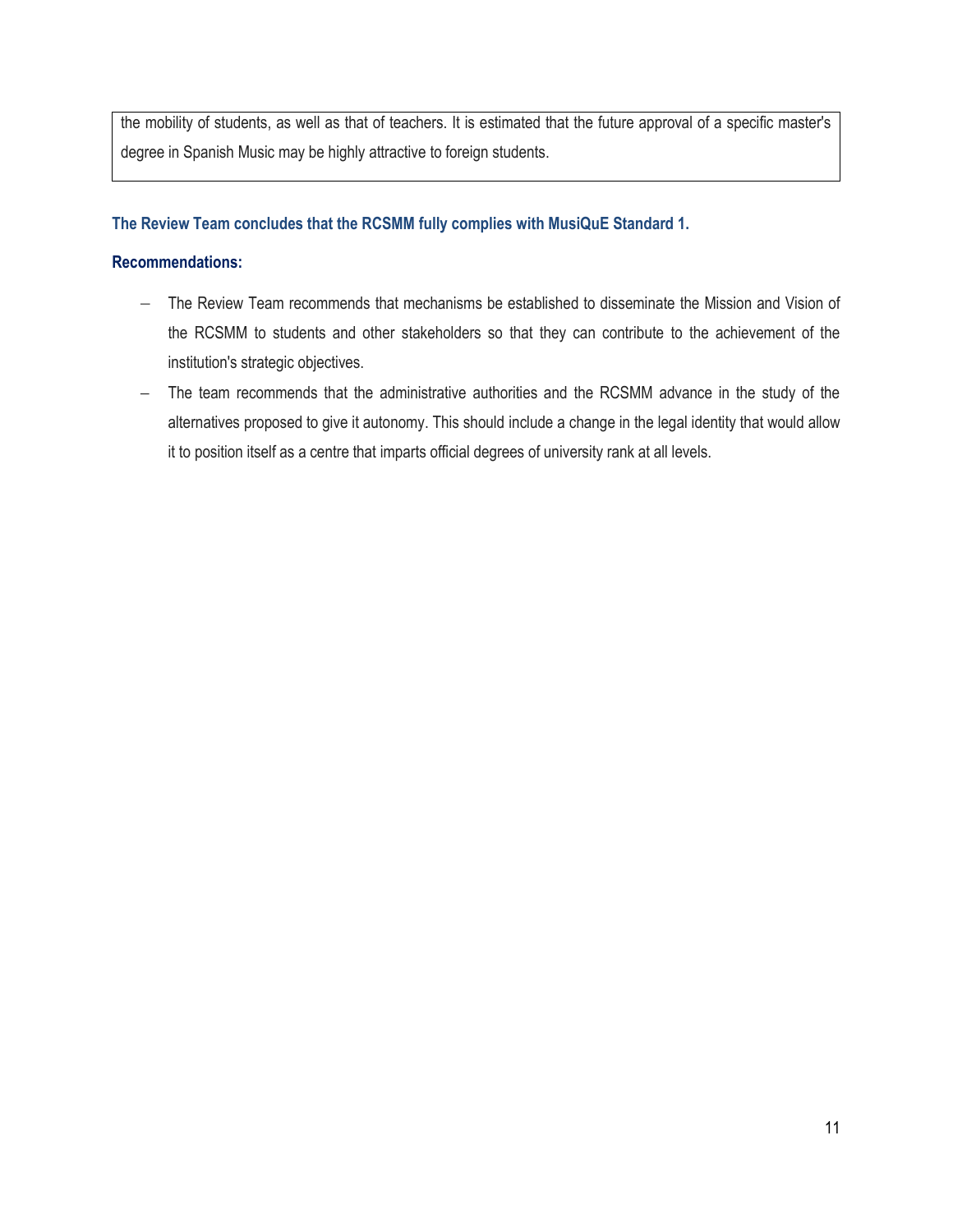## <span id="page-11-0"></span>**2. Educational Processes**

#### <span id="page-11-1"></span>**2.1 The programmes and their methods of delivery**

## **Standard: the goals of the institution are achieved through the content and structure of the study programmes and their methods of delivery.**

The RCSMM offers first cycle training programs, equivalent to a university bachelor, and three master's programs are in the process of being approved.

The Spanish legal framework regarding the study of Higher Artistic Teaching defined by the Law on the Regulation of Education (LOE) nº2 / 2006 and Royal Decree 1614/2009, establishes that centres such as the RCSMM can provide training for:

- first cycle, designated as superior music title, equivalent to the university bachelor. "The first cycle is aimed at general training and preparation for the exercise of professional activities." These programs correspond to level 2 of the Spanish Qualification Framework for Higher Education, MECES, which corresponds to level 7 of the European Qualifications Framework, EQF. They consist of a teaching load of 240 credits and are developed over 4 courses of 36 weeks each [Source: SER p. 10-17].
- second cycle, designated as a master's degree in artistic education, "aims towards the acquisition, by the student, of advanced training, specialised or multidisciplinary, oriented to academic or professional specialisation, or to promote initiation in investigative tasks." These programs correspond to level 3 of the Spanish Qualification Framework for Higher Education, MECES, which corresponds to level 8 of the European Qualifications Framework, EQF [Source: SER, p. 10-17].

The procedures for the design, approval and implementation of a training program are different for the two training levels:

• In the case of the first cycle programs, the basic content of the study plans is defined by the Ministry of Education of Spain, after consulting the Autonomous Communities and the Superior Council of Artistic Teaching. Once the specialties and their basic study plan are defined, these are approved and registered in the General Registry of Titles. Once the basic content of the study plans has been approved, the Autonomous Communities establish the detailed study plan, after consulting the teaching centres. For each title, the common basic content throughout the national territory is 55%, while the Autonomous Communities are free to define 45% [Source: SER, p. 10-17].

The first cycle curricula, established in this way, are not subject to the initial verification and accreditation, by the Higher Education quality assessment bodies that are mandatory for university programs of equivalent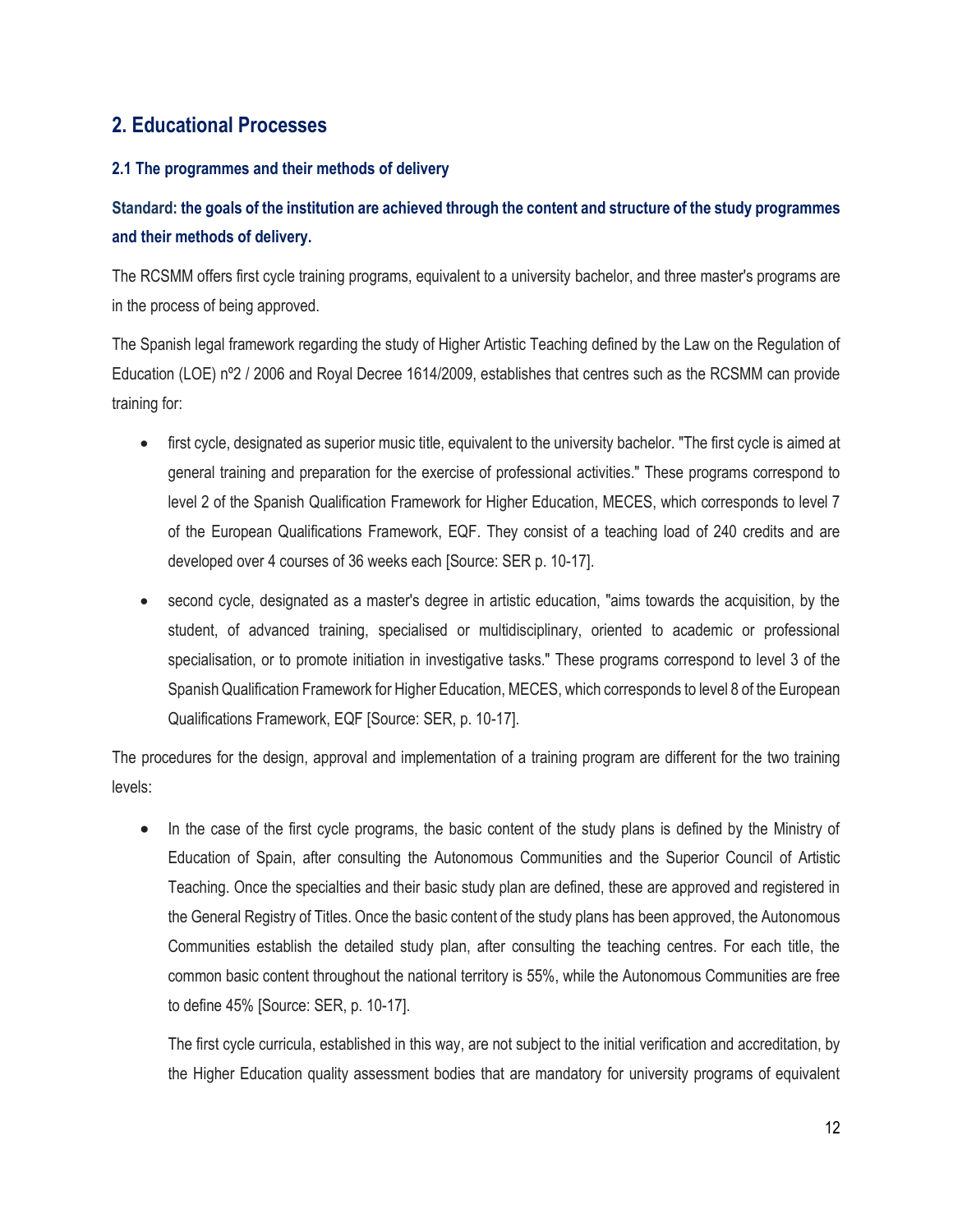level, and that in the Community of Madrid is performed by the Fundación para el Conocimiento madri+d [Source SER p. 11].

Royal Decree 631/2010 of May 14th regulates the basic content of the teaching content of the first cycle of music. It also defines transversal and general competences, as well as specific competences and professional profiles for each of the specialties that students must acquire and that must be evaluated. The subjects of basic training and the compulsory subjects of each specialty are established with their descriptors and number of corresponding credits. The defined competences are based on the Poliphonia / Dublin Descriptors, (PDD) and Learning Outcomes proposed by the AEC in the Tuning manual [Source: SER, p. 10-17, Annex 24, Annex 25].

Each of the established subject areas are organised into one or more subjects, indicating the competences to be acquired and evaluated, the content and the number of credits for each of them and the course or courses in which they must be done, their content and the minimum credits set. The curriculum is complete with other subjects, in addition to those established, which are specified in subjects. In addition, optional subjects are offered, which develop content whose purpose is to update, complete or extend the training of students. The optionality entails approximately 10% of the whole educational program in most of the specialities [Source: SER p. 10-17].

Despite the participation of the higher conservatories, through consultations, in the process of defining the basic content of the study plans and the detailed plans prepared by the Autonomous Communities, corroborated in the interviews with the management and administrative authorities , the RCSMM has a limited capacity of decision to determine the curricula of the study plans and their modification once they are approved [Source: SER p. 12, interviews with management team and administrative authorities].

At present, the following programmes are approved: Composition, Direction, Interpretation, Flamenco, Musicology, Pedagogy, Production and management and Sonology. In the case of the RCSMM the Study Plan has been established by Decree 36/2011, and it began to be applied in the 2011-2012 academic year. The programmes offered by the RCSMM are Composition, Direction, Interpretation, Musicology and Pedagogy. The specialties of Flamenco, Production and Management and Sonology are not taught. [Source: SER p. 10-17, Annex 26].

• In the case of master programs, the approval process of a Master in Artistic Teaching, the process is different and must follow the same steps as a university programme. The proposal for the implementation of a new title must be approved by the Community of Madrid, and after that be verified by the competent quality assessment body, the Fundación para el Conocimiento madri+d in the case of the Community of Madrid,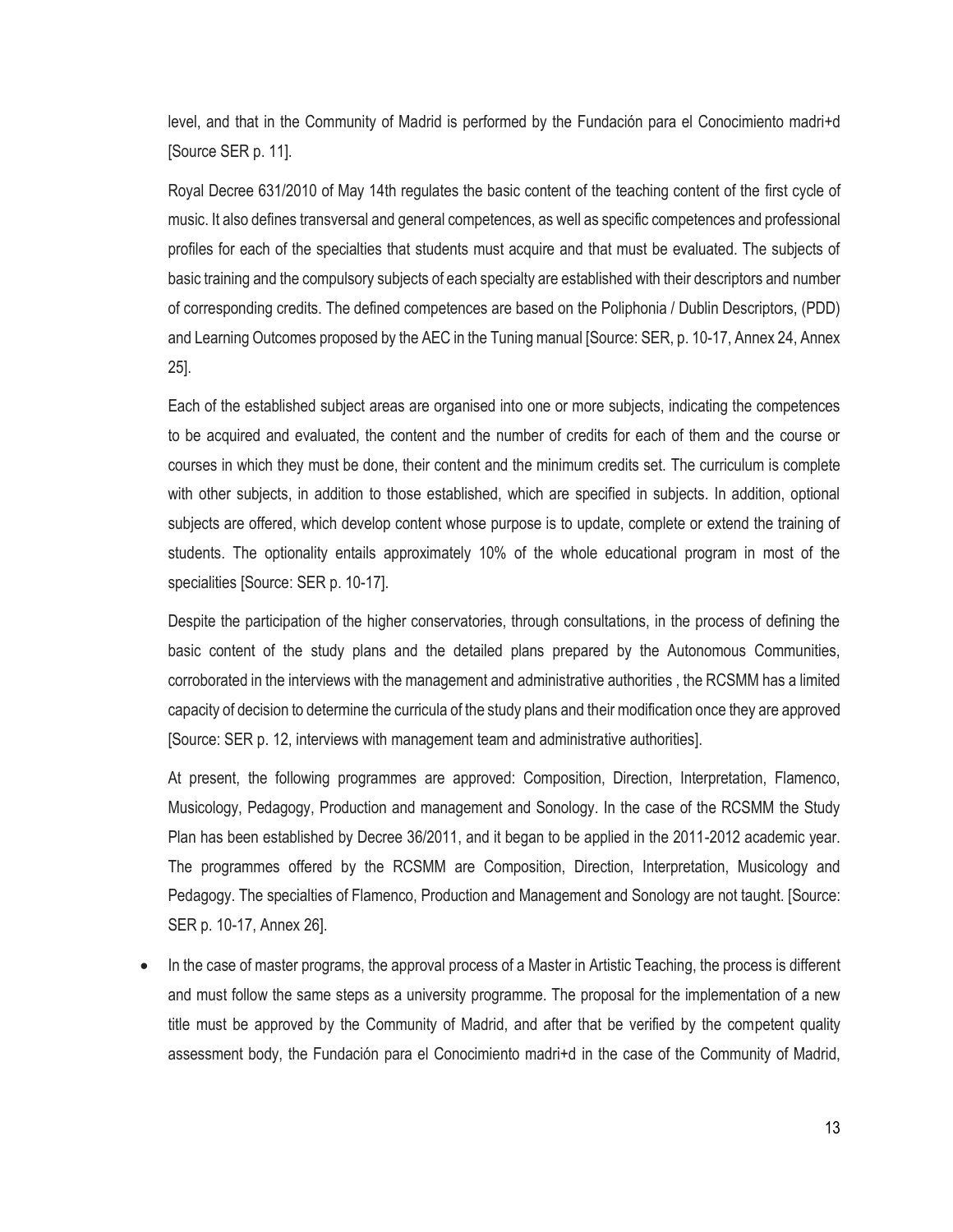subsequently be approved by the Consejo Superior de Enseñanzas Artísticas (CSEA) and finally registered in the general registry of titles [Source: SER p. 13].

At present, the RCSMM has not implemented any master program. Proposals have been developed for three programs in various areas of specialisation in the fields of interpretation and composition by the Commission for Academic Organisation (COA), which were in the verification phase by the Fundación para el Conocimiento madri+d at the time of the evaluation [Source: SER p. 13].

The RCSMM uses different teaching methodologies adapted to the subjects taught in each subject area:

- 1. "Personalised classes: teaching ratio 1-1 for the specialty of Interpretation in all the instruments / voice (RD 303/2010 of March 15th of Minimum Requirements of the Superior Centres of EEAASS); the right of students to one and a half hours of face-to-face classes in instrument/voice per week; and 1-1 also in Repertoire class with an accompanying pianist for the instruments and the complementary instrument class (piano or instrument from the same family);
- 2. There are compulsory collective classes of instruments in itinerary B (polyphonic instruments). In them, issues related to interpretation of a theoretical and general nature are addressed.
- 3. Practical and theoretical group classes. For group subjects the maximum ratio is 1-15; however, in practice, in theoretical-practical subjects such as harmony, counterpoint, improvisation and accompaniment, the ratio is lower. Whenever possible, 1-4 is chosen;
- 4. Pedagogical online distance pedagogical classes (Pedagogy specialty);
- 5. Practices in large groups. There are two intensive practice sessions in the six large groupings of the Centre; (see annex 20);
- 6. TFE: End of course written assignments tutored by teachers;
- 7. Optional subjects such as practical workshops, such as: Yoga Therapy and Alexander Technique, Scenic Presence, Music Informatics, English and German for musicians, workshops of reeds for oboe and bassoon, etc.;
- 8. Seminars with relevant composers, national and foreign, organised by the Composition Department." [Source: SER p. 14].

Teachers are free to organise the teaching and evaluation of their classes, although there is coordination at the department level, which depending on the characteristics of each department and subject, in some cases allows a homogenisation of criteria. The students are satisfied, in general terms, with the teaching methodology followed at the conservatory, but they report the existence of improvement opportunities in some subjects. In general, they positively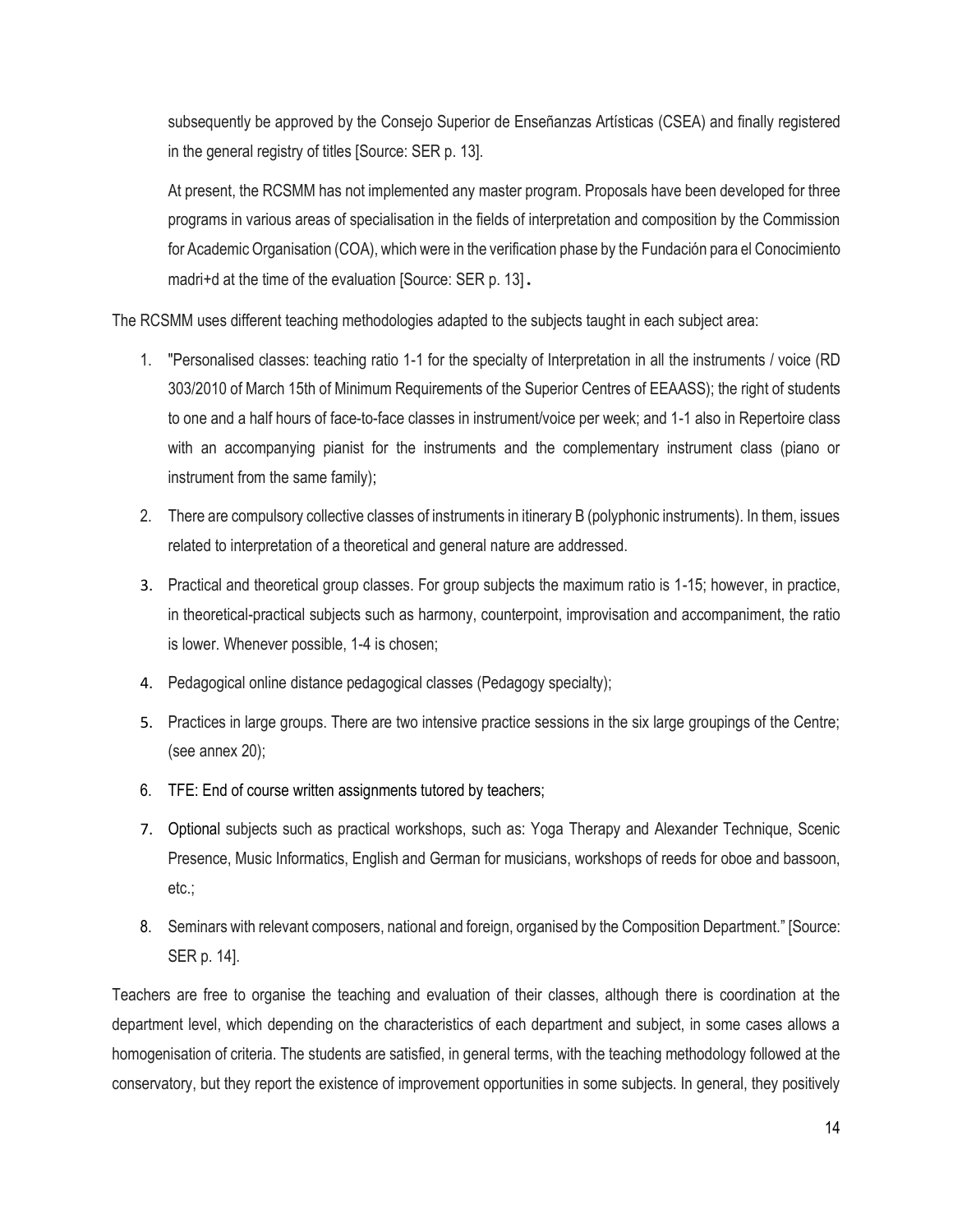value the involvement of teachers and their enthusiasm for performing their teaching facet well, although they detect problems in the updating of teachers, especially in pedagogical aspects, and in specific cases with the development of the artistic facet that limits them when it comes to providing high level training. [Source: SER p. 14, interview with teachers and with students].

The current training program of the RCSMM, composed of bachelor degrees, does not develop the research aspect of students, due to the characteristics of these programs, which are more focused on artistic and professional development. A single optional subject of Research Methodology is offered (compulsory in the specialty of Musicology). Students must complete a written End of Studies Project, which can be considered a first introduction to the research. The teaching staff, as reflected in section 4.1 of this report, develop their research facet voluntarily, with a relevant number of professors who have completed doctoral studies. The professors consider that the implementation of the master's programs in the verification process will reinforce the development of the research activity of the RCSMM. In addition, during the interviews the possibility of establishing an agreement with a Madrid university (the Universidad Politécnica de Madrid) to organise a joint doctoral program [Source: SER p. 14-18, interview with the teaching staff] was pointed out. The curricula contemplate the development of competences of critical and autonomous reflection, although the acquisition and evaluation of them is diluted due to the transversality of the same [Source: SER p. 16].

The students and graduates are satisfied with the artistic competences acquired at the RCSMM, but they are critical about the degree of preparation of professional performance that is achieved. They estimate that the preparation is aimed at training orchestral musicians and conservatory professors, but that they do not train for entrepreneurship, self-employment or incorporation in other professional areas of more demand, something that would make it possible to respond to the reality of the Spanish musical labour market. In the interviews held, these were mentioned as potentially interesting specialties due to their professional outings not taught by the RCSMM, such as jazz, modern music or flamenco [Source: interview with students and graduates]. The representatives of the profession interviewed referred to the quality of the training given at the conservatory in very positive terms, noting the number of students working in major Spanish orchestras and internationally [Source: interview with representatives of the profession]

In relation to the possibilities of showcasing students' creative and artistic work, the RCSMM makes systematic use of the three auditoriums located in its facilities. With capacities that vary between 200 people and 70 people and with different configurations, they present optimal conditions for listening to musical performances. The auditions program is published by the RCSMM in its calendar of activities on its website. In addition to the representations made by the students at the headquarters of the RCSMM, it has reached agreements with multiple cultural institutions (National Auditorium, Reina Sofía Museum, Royal Academy of Fine Arts of San Fernando, ...) for the performance of concerts soloists, chamber groups and large groups, as well as entities collaborating with professors and students [Source: SER p. 16].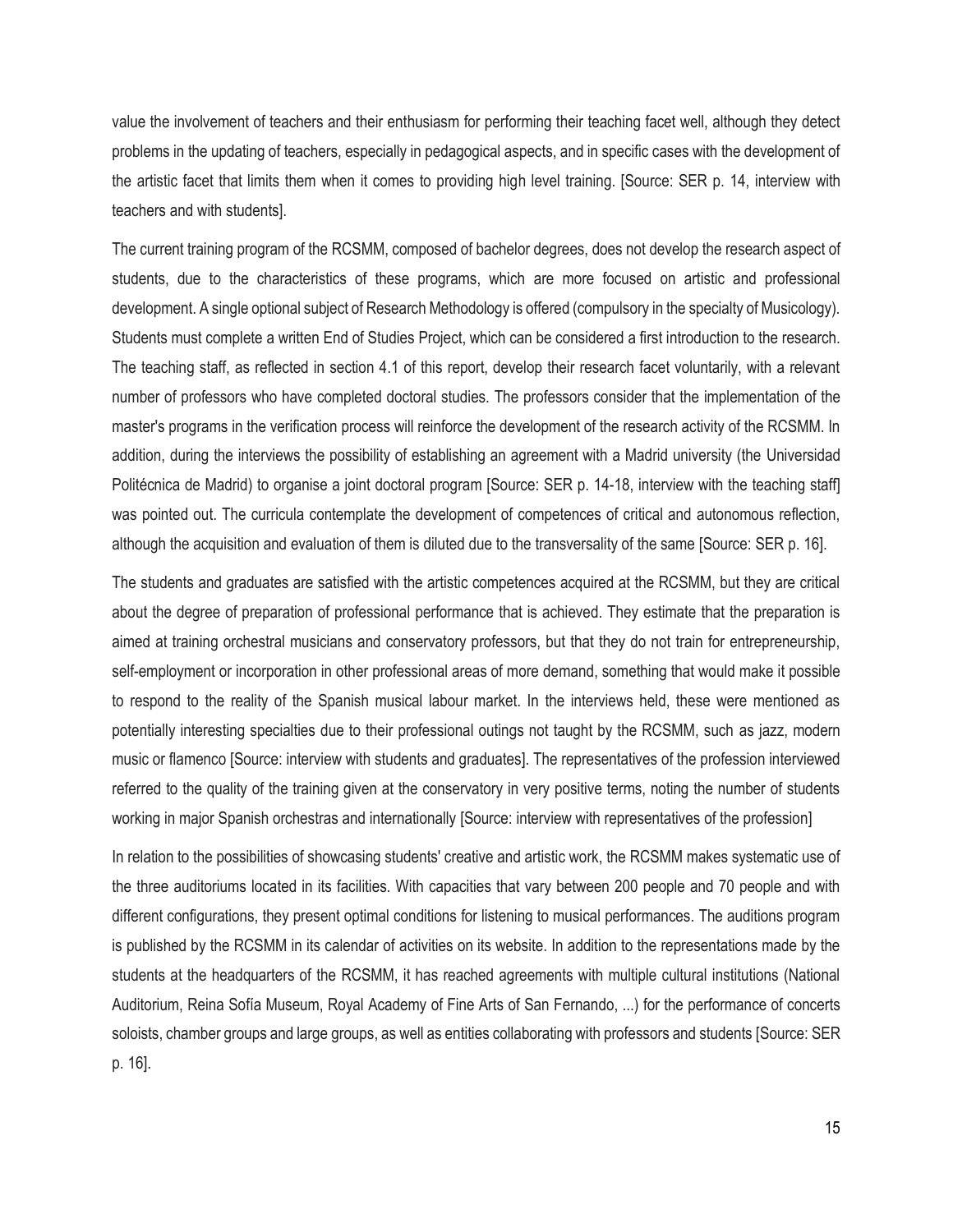In relation to academic, professional and career counselling for students, the RCSMM lacks a professional guidance service. In the last year the RCSMM has implemented a student service, the result of the reflection process linked to the evaluation of MusiQuE. The mission of this service is to be close to students, to listen to them and to act according to their needs as much as possible, particularly the interaction with the teaching staff or the organisation of activities. In the year of operation, a system of peer support (mentors) has been initiated that serves to develop human values and provide information on the operation of the centre from the perspective of the students themselves. The service is provided by professors on their own account [Source: SER p. 17, interview with responsible support services].

According to the Review Team, the programs and methodologies followed are suitable for the degrees offered by the RCSMM. The Review Team is aware that it must comply with the current legislative framework, which imposes a high level of rigidity when it comes to adapting and improving the curricula of the bachelor programs. Even so, it is considered a positive element that the process of curriculum development take into account international references such as the PDD, Polifonia / Dublin Descriptors, and the Learning Outcomes, established by the AEC (Association Européenne des Conservatoires, Académies de Musique et Musikhochschulen), which guarantees the alignment of these programs with the international standards in Higher Artistic Teachings. The collegiate process of reviewing and updating the teaching programs within the RCSMM is an opportunity to encourage collaboration and improve the teaching provided.

Regarding the catalogue of specialties offered by the RCSMM, the Review Team considers that this should be reviewed in light of the labour market situation and the concerns and demands expressed by the students and recommends that the possibilities of imparting specialties be studied which can provide professional opportunities for students at the conservatory, such as jazz, modern music or flamenco. It is also recommended that mechanisms be established, via optional subjects, or complementary activities that provide students with management or entrepreneurship skills that allow for them to have a better incorporation in the labour market.

Currently, the research activity is not formally included in the educational process of the centre, although the teaching staff is being trained in doctoral programs by personal initiative. Although the RCSMM, as a higher conservatory, has the capacity to offer Higher Music Education titles of bachelor and master, and currently the program offers only bachelor's degrees. The Review Team considers the initiative to request the approval of three new master's degrees positive, completing the training offer of the conservatory. The possible signing of an agreement with a university to jointly offer doctoral programs, would expand the offer of the RCSMM, reaching the 3 levels of Higher Education.

**The Review Team concludes that the RCSMM substantially complies with MusiQuE Standard 2.1.**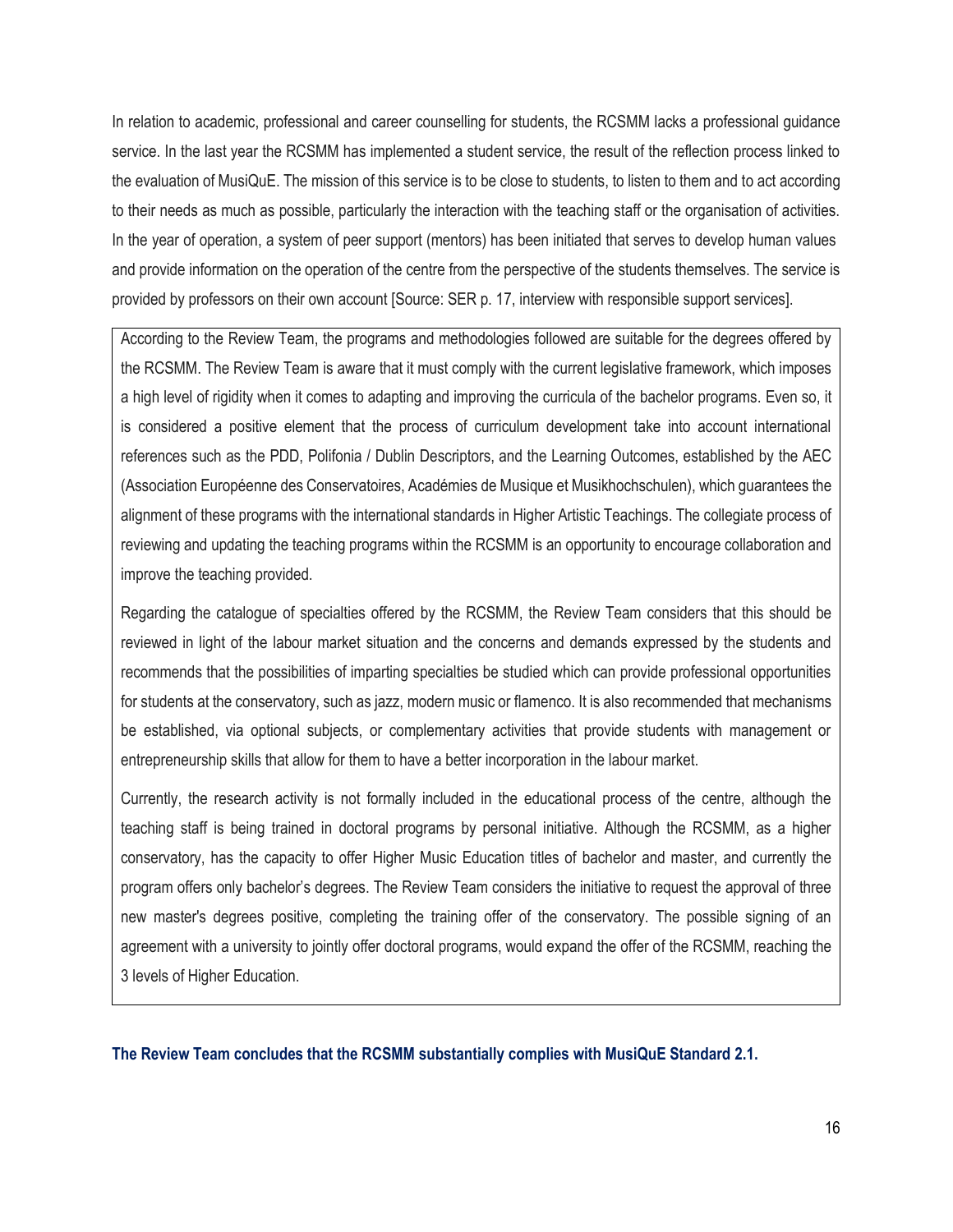#### **Recommendations:**

- It is recommended that the possibilities of imparting specialities that can provide professional opportunities to the students of the conservatory, such as jazz, modern music or flamenco be studied.
- − It is recommended that mechanisms be established, through optional subjects, or complementary activities that provide students with management or entrepreneurship skills that allow them to better enter the labour market

#### <span id="page-16-0"></span>**2.2 International perspectives**

#### **Standard: The institution offers a range of opportunities for students to gain an international perspective.**

The RCSMM participates in the Erasmus program, which is mentioned as the main, if not only, way to promote the international mobility of the students and professors of the conservatory. The number of students sent to foreign institutions has increased in recent years, from 3 to 10 in the 2016-2017 academic year. The number of students received is more stable, of around 10-12 students per course. The possibilities of expanding the number of students and teachers in mobility are limited by budget availability and by the lack of personnel to manage the program. At present, this program is coordinated by a teacher at the centre, who has 5 weekly hours of reduced teaching time, and must manage all the procedures and services to be provided to the students. The coordinator of the Erasmus program reports other opportunities within the program, to promote the internationalisation of the conservatory, and that there are other programs that could be involved, but that the activity cannot be increased due to the lack of resources for management [Source: SER p. 17, Annex 13, interview with those responsible for support services].

The teaching staff also participate in mobility actions of the Erasmus program, both by receiving teachers at the RCSMM, and by sending the staff themselves to stay in foreign institutions. Also, in this case the number of mobility actions is limited, and although it has been increasing over time the number of outgoing teachers in the 2016-2017 academic year stood at 5 and the number of teachers received was 10. The conservatory is aware of the importance of counting on international visions in the teaching staff, but again it is faced with the limitation imposed by the lack of resources [Source: SER p. 17, Annex 13, interview with the management team].

In addition to the Erasmus program, it participates in some competitions abroad such as the Kyoto International Festival (Kyoto), Societá Umanitaria in Milan, Festival of Saint Petersburg, Vienna "Song of the Earth", etc., when external funding is obtained, since according to the management team, there is no budget available for this activity. The interviewed students consider that the international dimension of the RCSMM is insufficient, and that there is no possibility to participate in interesting international competitions [Source: SER p. 17, interview with the management team and with the students]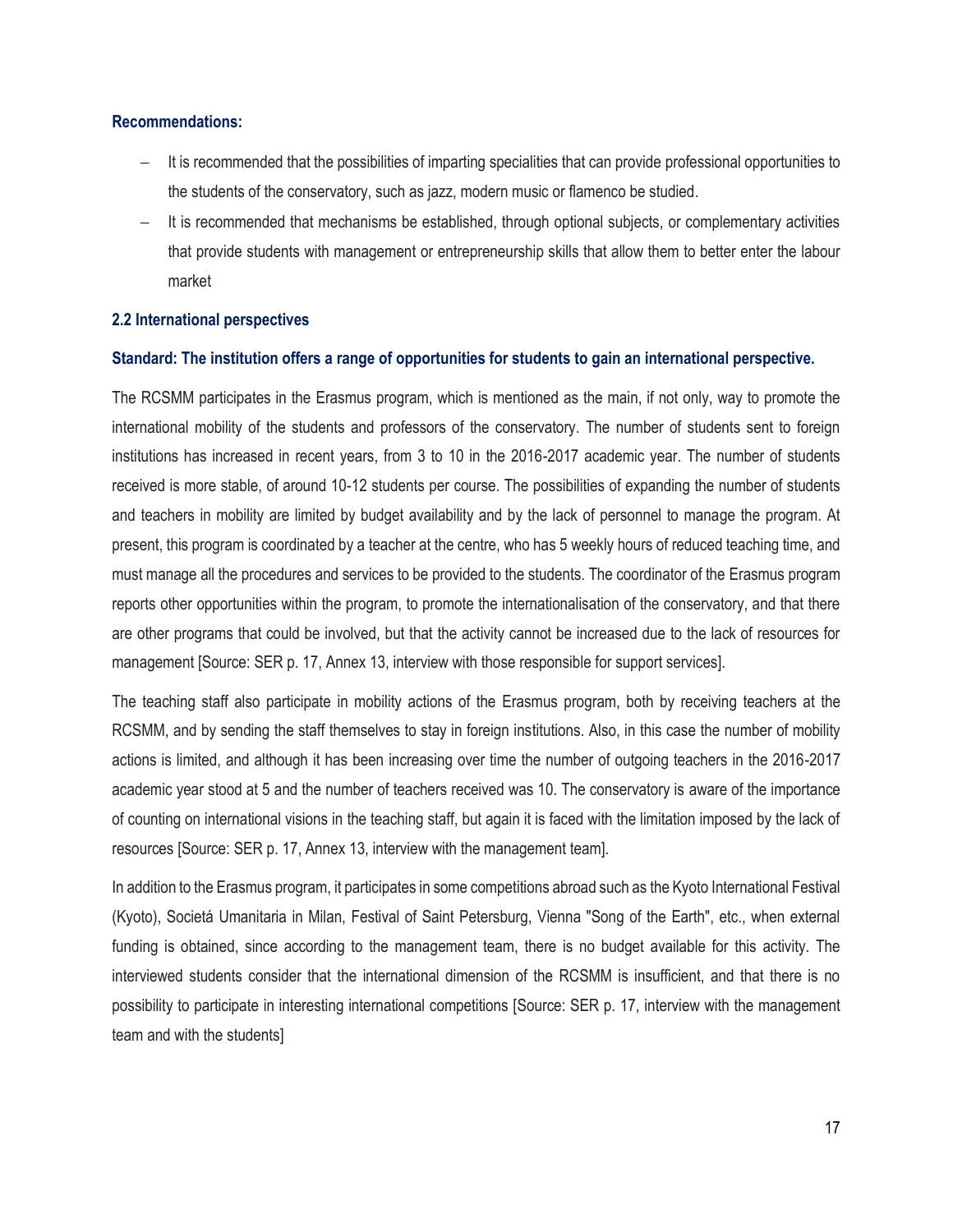The Review Team values the vision of the RCSMM as an international reference centre, and the efforts to maintain an international perspective with the limited resources available for the management of these activities. However, the low number of exchanges between teachers and students does not allow sufficient international perspective for the students.

It is recommended that the RCSMM initiate a process of reflection to establish an internationalisation strategy, adapted to the availability of resources, in which complementary tools are integrated in Erasmus exchanges, which at present, function as the only facilitating mechanism of internationalisation, and that it explores ways to provide more personnel to the management of the internationalization activities.

#### **The Review Team concludes that the RCSMM partially complies with MusiQuE Standard 2.2.**

#### **Recommendations:**

- It is recommended that the RCSMM initiate a process of reflection to establish an internationalisation strategy, adapted to the availability of resources, in which tools complementary to the Erasmus exchanges are integrated.
- It is recommended that the RCSMM explore ways to provide more personnel to the management of the Erasmus program and internationalization activities linked.

#### <span id="page-17-0"></span>**2.3 Assessment**

#### **Standard: Assessment methods are clearly defined and demonstrate the achievement of learning outcomes.**

The evaluation of each of the subjects is done following a specific methodology, adapted to the content and the learning results committed by the subjects. The evaluation methods are previously defined in the syllabus of the subjects, which also specify information about the faculty, the educational methodology and the activity calendar, the learning outcomes committed by the subject, the evaluation and qualification criteria used and the weighting criteria of the evaluation's different components. Although the evaluation criteria, due to the nature of the learning outcomes to be evaluated, is often subjective, a relationship is established in which the qualitative aspects are to be considered. The evaluation methodologies used in the RCSMM include the performance of exams, public auditions, the presentation of written work and the continuous assessment by the teacher of each subject. The diversity of subjects and their nature means that the same evaluation methodologies are not used in all subjects. The Focus Groups organised by the RCSMM have shown influence from the evaluation process's conception by professors, constructivist or finalist in the definition of the criteria and methodologies of the evaluation of each subject. Even so, there are some common basic criteria: continuous assessment must be included in the evaluation processes, student attendance of no less than 80% is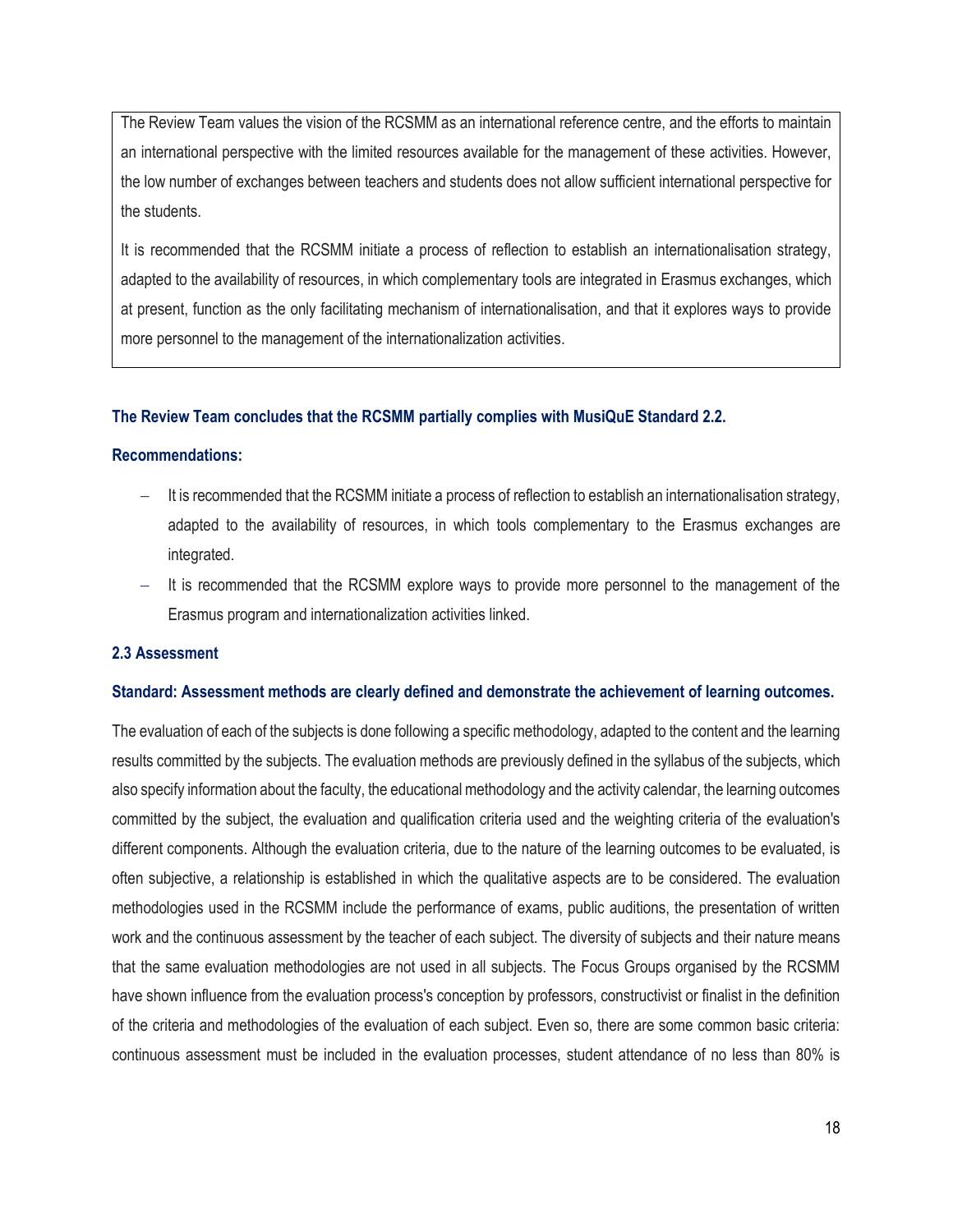required, and grades must be given on a scale from 0 to 10. The evaluations are always carried out by the teachers of the RCSMM and registered in the conservatory's computer system. [Source: SER p. 18, Annex 23].

The students interviewed expressed their dissatisfaction with the different level of demand between different subjects and even among professors who teach the same subject. They do not perceive control over what each teacher does [Source: interview with students]. This perception is corroborated by the teachers of the centre who report the need to standardise the evaluation processes as much as possible. The Focus Groups organised in the last year have shown the heterogeneity in the evaluation mechanisms and comments and suggestions have been collated, without having established common systematics up to now [Source: interview with the teaching staff, Annex 10]

The evaluation procedures included in the teaching guides are clear and detailed. The competence of students trained in the RCSMM reflected in other sections of this report, are indicative of an adequate functioning of teaching methodologies and methods of evaluation of learning outcomes.

However, the Review Team is concerned about the heterogeneity of the evaluation processes revealed by the students and contrasted by the perception of the teachers reflected in the SER. The Review Team recommends analysing the different evaluation methods applied to evaluate the different learning outcomes in the RCSMM and establishing a common catalogue of methodologies to be followed and common criteria (rubrics) for the evaluation of equivalent aspects that allow for improvement to the consistency of the evaluations made in different subjects and by different teachers.

#### **The Review Team concludes that the RCSMM partially complies with MusiQuE Standard 2.3.**

#### **Recommendations:**

It is recommended that the different methods applied for the evaluation of the different learning outcomes in the RCSMM be analysed, and that a common catalogue of methodologies be established to follow and common criteria (rubrics) for the evaluation of equivalent aspects.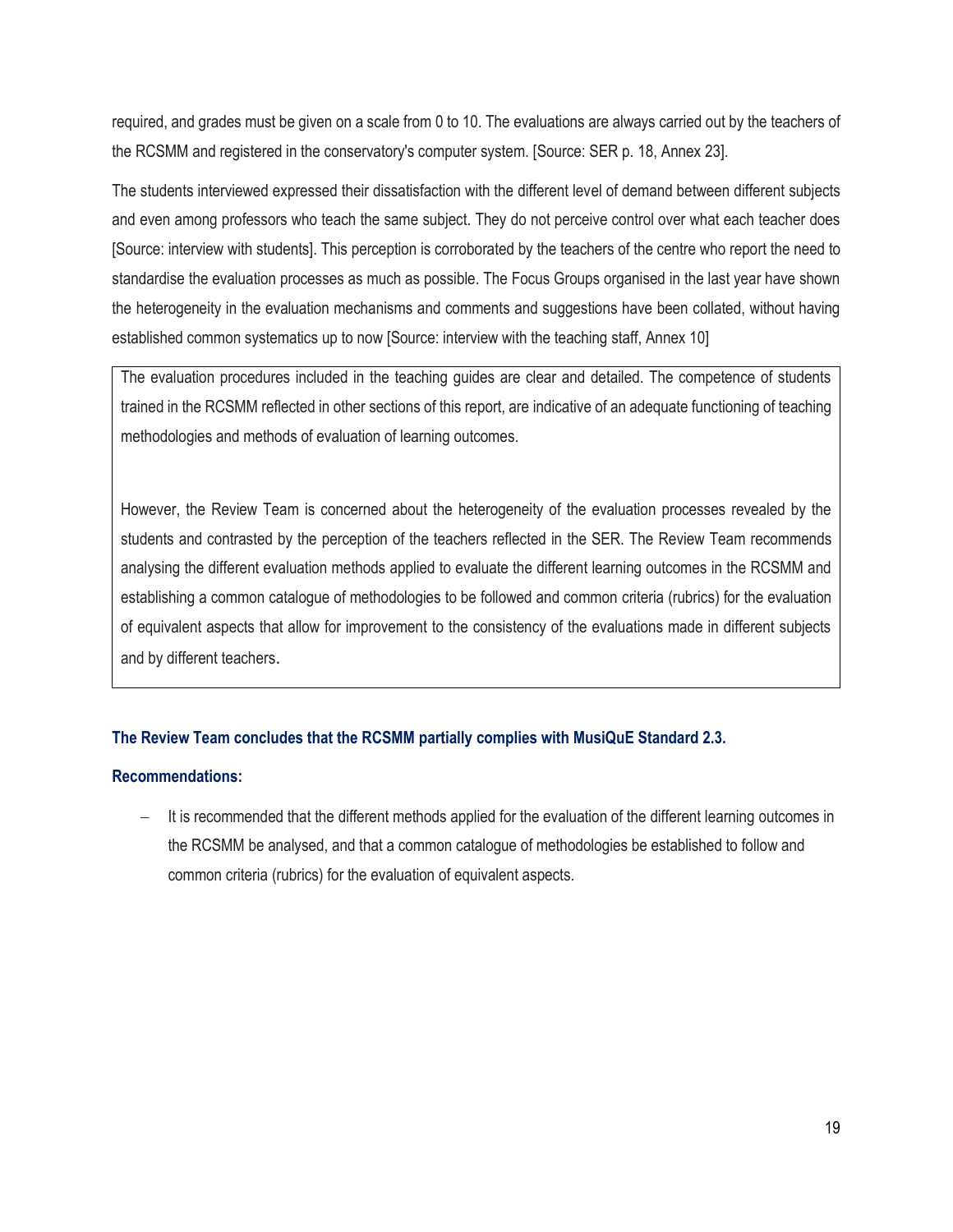## <span id="page-19-0"></span>**3. Student Profiles**

#### <span id="page-19-1"></span>**3.1 Admission/ Entrance qualifications**

#### **Standard: Clear admissions criteria exist, which establish artistic/academic suitability of students.**

Students who access the RCSMM must pass access tests that are clearly regulated, by order 2369/2011 of the Community of Madrid. This order clearly details the students' prerequisites, the procedural aspects of the convocation regarding documentation and dates and the evaluation process including content of specific tests of each specialty, the bodies and methods of evaluation and the resolution of tests. The tests include a common exercise for all specialties and specific exercises for each specialty. The criteria for admission are considered clear and adequate by the representatives of RCSMM's stakeholders who were interviewed and there is an alignment in ensuring that admitted students have an adequate income profile to be able to satisfactorily pursue their studies. This assessment is corroborated by the table of indicators of the number of students enrolled and students who finished their studies for the students admitted in the years 2007, 2008 and 2009. The ratio graduates / enrolled has grown from 72% to 80% [Source: SER p4 table 1.8 and p18-19, Annex 11, Interviews with management team, faculty and students].

The RCSMM carries out multiple activities of communication, information and participation in informative sessions, which allow for a better knowledge of the centre's activity by the interested parties, more specifically the criteria and admission tests. These activities, together with a survey of newly admitted students, allow the centre to review and improve the admission tests, which have already been translated into a standardisation of the analysis tests. This work communication, information and improvement in the admission process have had positive results, reflected in an increase in applications for admission from 390 in 2014 to 512 in 2016 [Source: SER p. 18-19, Annex 7].

The Review Team considers that the admission criteria established by the RCSMM to access their studies is clear, and the specific tests for each of the specialties allow for the assessment of the students' artistic and academic adequacy. The studies completion data for all the promotions for which data is available, confirm the perception that the students admitted to the RCSMM meet the adequate requirements to study. The Review Team appreciates the RCSMM's effort to inform the potential students of the evaluation process, advance in the standardisation of the entrance exams, and obtain the data of access, completion and abandonment of studies, and encourages the RCSMM to continue this task and suggests that the possibility of analysing the available information on dropouts and their causes be studied, in order to establish the opportune improvement actions.

**The Review Team concludes that the RCSMM fully complies with MusiQue's Standard 3.1.**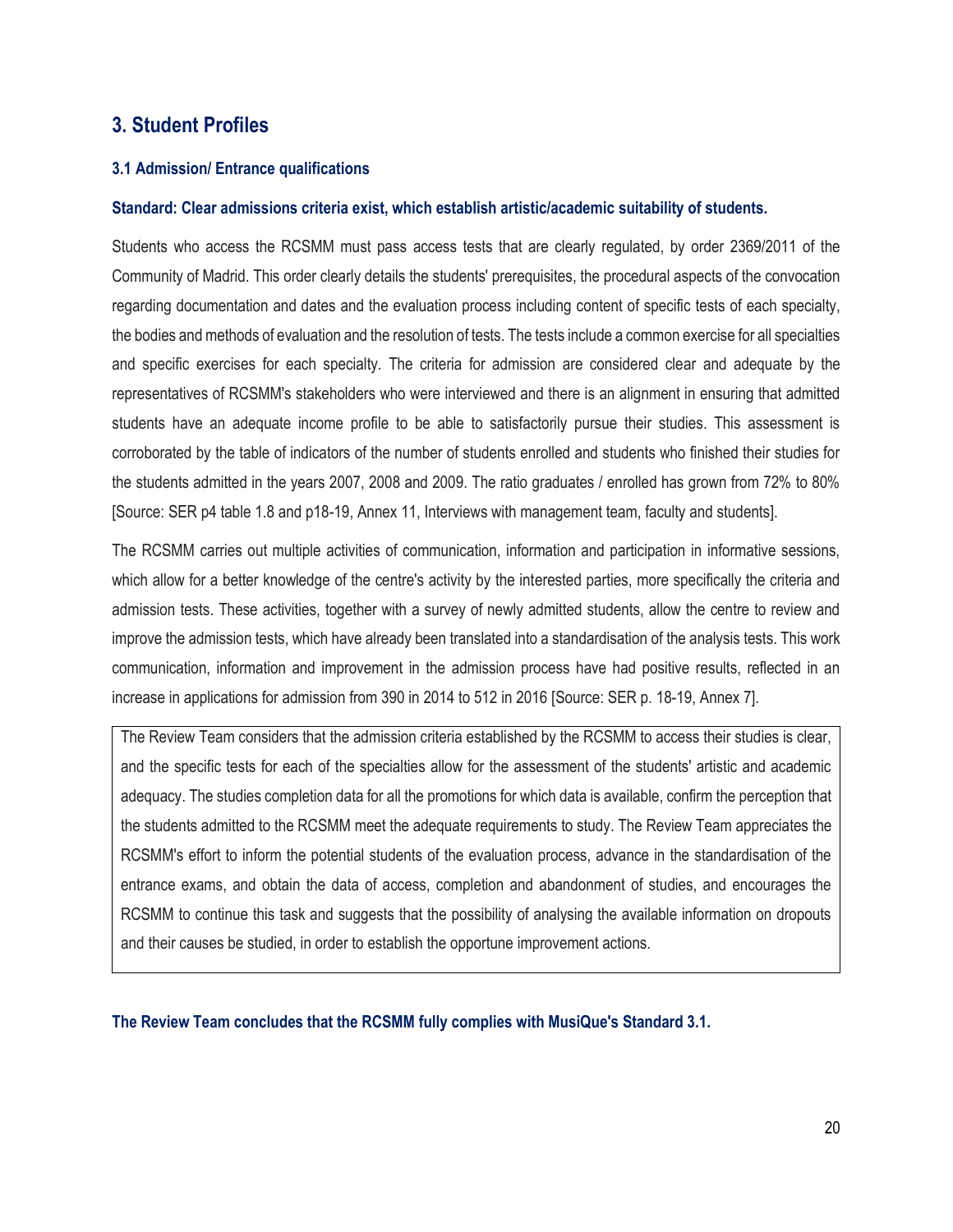#### **Recommendations:**

It is recommended that the available information on the dropouts of the studies and their causes be analysed, to establish the opportune improvement actions.

#### <span id="page-20-0"></span>**3.2 Student progression, achievement and employability**

## **Standard: The institution has mechanisms to formally monitor and review the progression, achievement and subsequent employability of its students.**

The monitoring of the progression and achievement of the students' objectives during their training is linked to the training and evaluation process, analysed in detail in sections 2.1 and 2.3 of this report.

In addition to the ordinary activities of the evaluation of the training, the RCSMM carries out a follow-up on the student's progression from the secretariat in the third year, to ensure that the students take all the mandatory credits of their specialty. It also integrates the recognition of previous studies and training abroad, to ensure that they correspond to the curriculum implemented in the RCSMM [Source: SER p. 19].

Regarding the use of surveys on students and graduates as a mechanism to obtain information on the progression of their studies, their assessment of the achievement of objectives and employability data, as well as a source of information for the improvement processes of the centre, the RCSMM has implemented surveys for students in recent years, with limited scope and surveys for graduates in the last academic year, without the graduate survey being a systematic practice. The information obtained through these surveys refers only to the occupation they currently have. The most common outings are teaching, continuing to masters or doctorate studies and concerts. Other options have results of little significance. 16.5% of the students are not engaged in anything related to music. The review of the responses that include several options as an occupation, identify a situation of multiple employment and precarious work, which has been corroborated during the interviews with students and graduates, and which suppose a concern for the personnel of the RCSMM. This situation is attributed to the poor situation of the Spanish labour market in recent years, although some students and graduates propose the introduction of training pathways not taught by the RCSMM, which may have a greater work output in the current market [Source: SER p19, interviews with management team, faculty, students and graduates].

The RCSMM has registered the national and international awards obtained by its students, and the data reflects that, in this way, the students of the centre obtain national and international prizes. During the interviews the director of the Young National Orchestra of Spain contributed a study of the origin of the musicians that are integrated in this formation, which shows that a large number of them have been trained in the RCSMM, data that corroborates the high level of competence obtained by the professionals trained at the centre [Source: SER p.19, Annex 8, interview with representatives of the profession and graduates].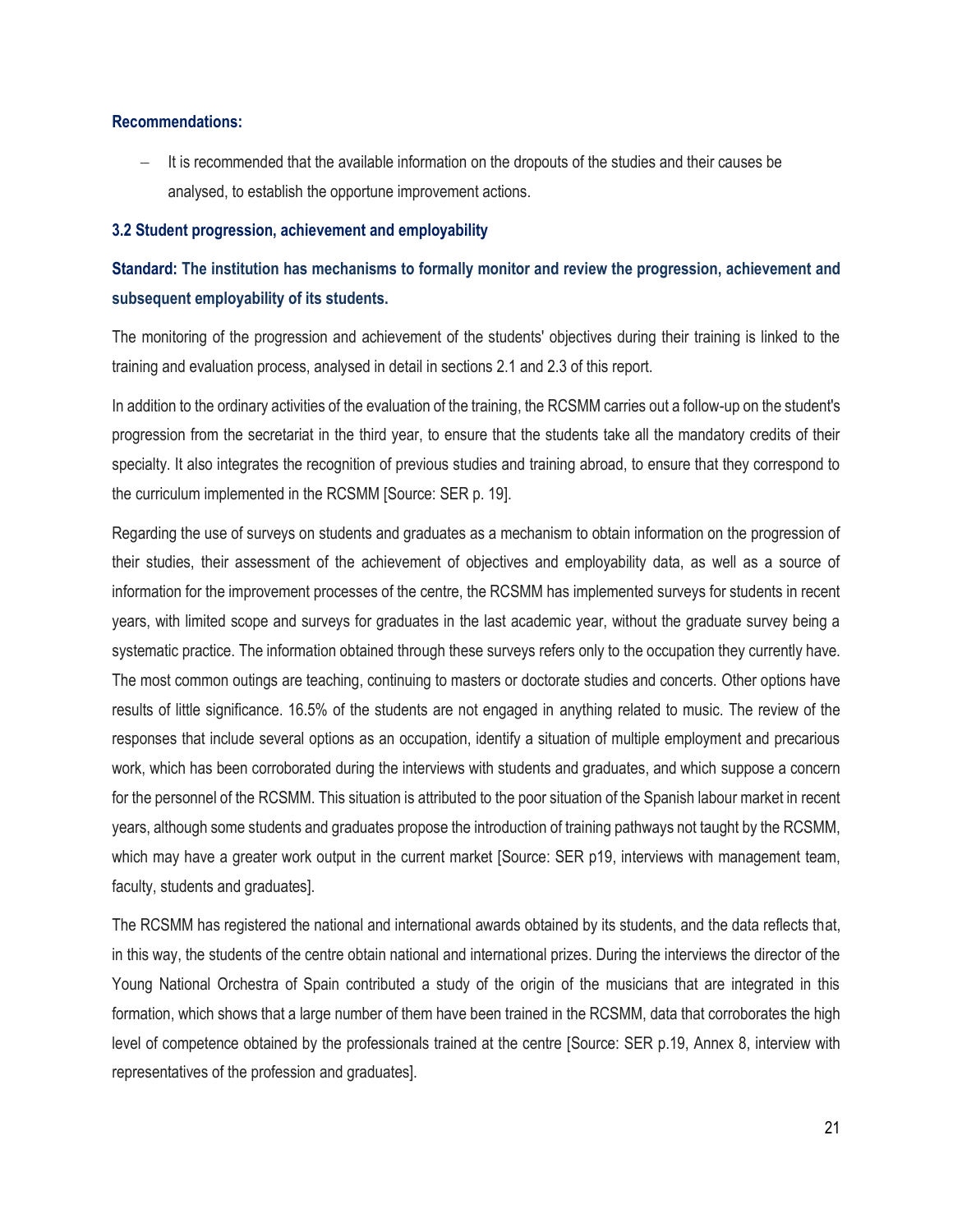Given the structure of the programs, the methods of teaching and evaluation implemented, the monitoring of the progress of the students during their formative period is carried out continuously (see section 2). The Review Team considers that this follow-up, together with the one carried out in the third year to ensure that students take all compulsory credits, allows them to monitor and follow the progression and achievement of student achievements in an adequate manner.

The evidence regarding the awards and good consideration that the RCSMM graduates have among the professionals is considered a good indicator of the attainment of the training objectives of the programs taught.

The Review Team recommends that a systematic process be implemented to collect return information from students and graduates of the RCSMM through more complete surveys, to obtain relevant information on key aspects to assess both the evolution of students in their formative process and their evaluation on the operation of the processes of the conservatory, as well as the opinion of the graduates and their employability. The information obtained through these systematised and optimised surveys can be used as a key element in the improvement process of the centre.

The Review Team suggests a critical analysis of the employability results of the graduates together with the demands of the potential employers, to establish the improvements deemed appropriate, and to assess the possibility of incorporating training itineraries with high labour demand.

#### **The Review Team concludes that the RCSMM substantially complies with MusiQuE Standard 3.2.**

#### **Recommendations:**

It is recommended that the RCSMM implement a systematic process for the collection of return information of students and graduates of the RCSMM and use this information in the improvement processes of the centre.

It is recommended that the employability results of graduates are critically analysed together with the demands of potential employers to establish the improvements deemed appropriate and assess the possibility of incorporating training itineraries with high labour demand.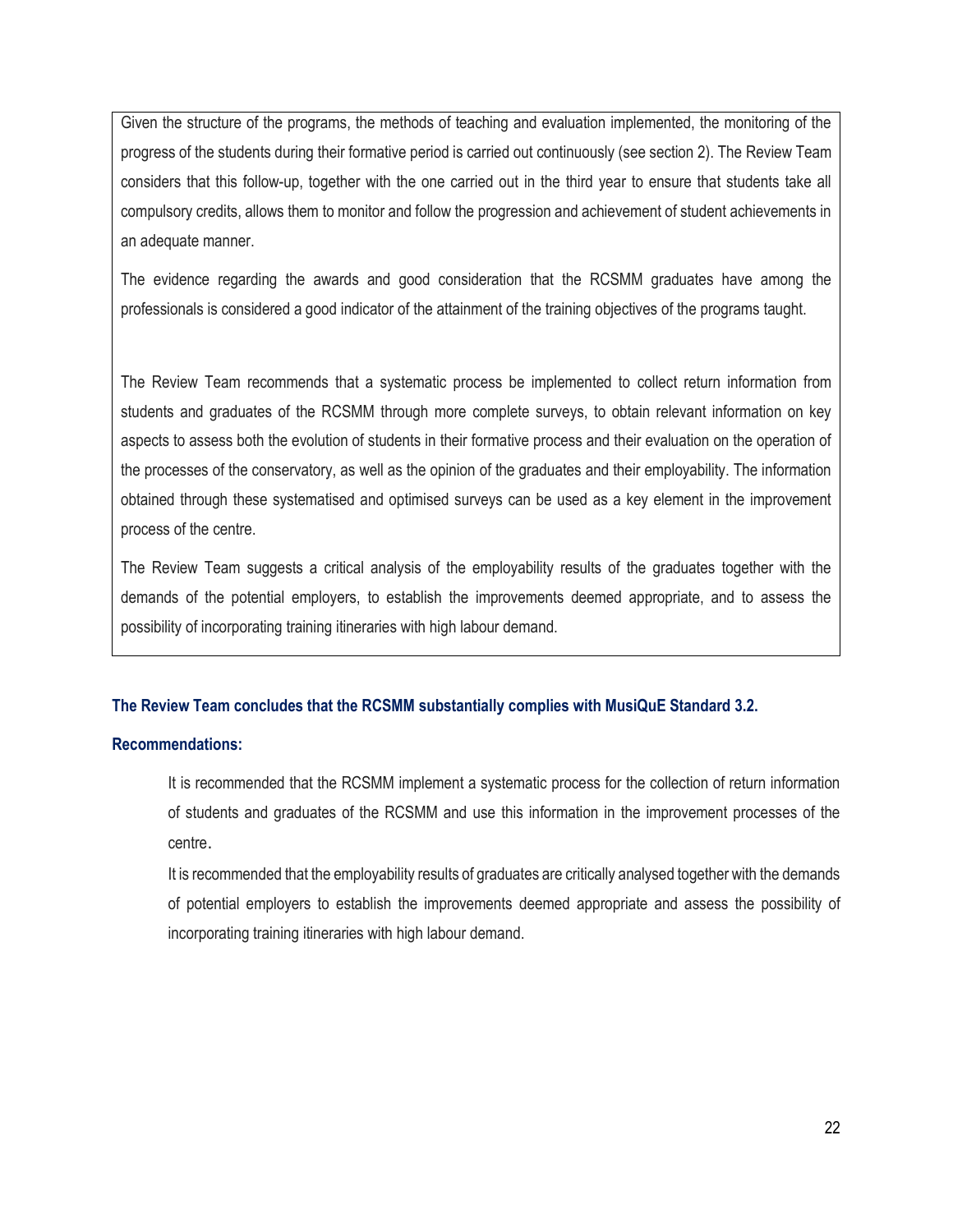## <span id="page-22-0"></span>**4. Teaching staff**

#### <span id="page-22-1"></span>**4.1 Staff qualifications and professional activity**

## **Standard 4.1: Members of the teaching staff are qualified for their role and are active as artists/pedagogues/ researchers.**

The faculty is made up of professors, conservatory professors, interim professors and specialists. The appointment system to the positions allows to ensure the qualifications of the teaching staff. The professors and conservatory professors have overcome public examinations to gain access to their position. In the case of conservatory professors, a great number of those working in the RCSMM have obtained their position in other educational centres and are assigned to the RCSMM on service commission, which is temporary, although in some cases it is continuously prolonged over time. In these cases, they have had to pass a test to work in the RCSMM. Interim teachers must also pass a test to demonstrate their competence. The specialist teachers are the only ones selected on a merit basis, but they are only 3 out of a staff of over 140 professors. [Source: SER p. 20-22, Annex 15].

The qualifications of the teaching staff, contrasted in the curricula of several of the teachers of the RCSMM, and confirmed by the students' evaluations, is adequate. However, the conservatory does not have training programs and continuous updating of specific teachers. Given that the legal status of the centre is administratively located as a secondary school, although it imparts higher education, teachers have access to the programs of CRIF (Regional Centre for Innovation and Training of the Community of Madrid), which offers courses that are mostly generic, oriented towards primary and secondary general education and not related to artistic education. Given this situation, the updating of the teaching staff rests with the initiatives of the professors themselves. On the other hand, there are no systematics implanted in the conservatory to evaluate the performance of the teaching staff, seeing as the surveys completed by the students do not evaluate this specific aspect. Furthermore, the official faculty's situation is not affected based on the evaluation of their performance [Source: SER p. 20-22, Annex 14, interviews with the teaching staff].

In relation to the artistic activity of the teaching staff, there is the possibility of dedicating 5 days per trimester to artistic activities or concerts outside the RCSMM. Although the report highlights a complicated process to request such days, both the faculty and the administrative authorities report that it is a simple and agile process and that it is favourably resolved on a regular basis. The teachers interviewed indicated a positive assessment in the availability of days for artistic activities, since they know that in other regions such facilities do not exist. Several of the RCSMM professors have a national and international projection and currently have three active National Music Awards. Although the incompatibility regime makes it difficult, in some cases it prevents teachers of other orchestras from teaching at the conservatory, some of the RCSMM professors are active in some of the greatest orchestras in Madrid [Source: SER p. 21, Annexes 16 and 17, interviews with faculty and administrative authorities].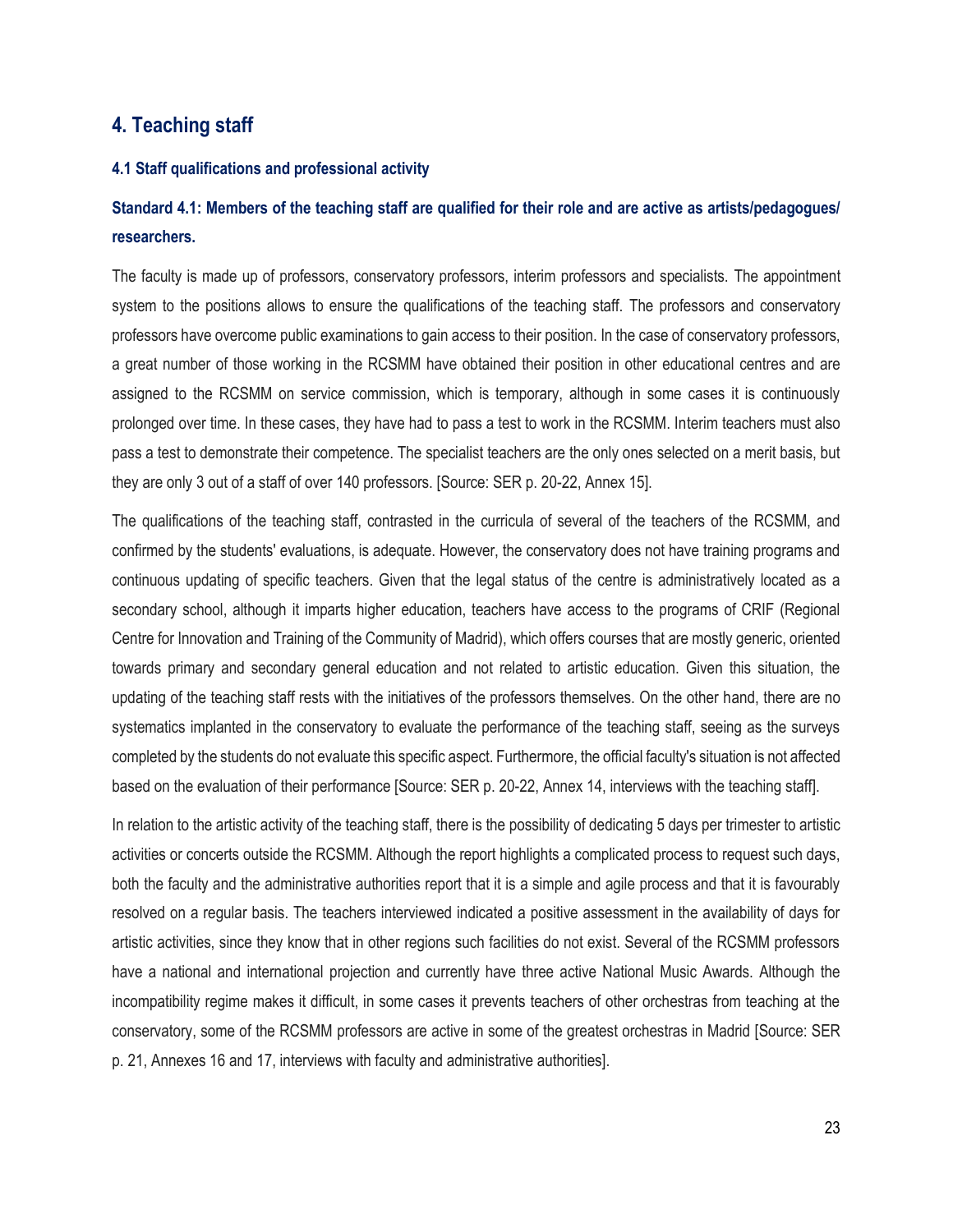The development of the investigative facet of the teaching staff is not contemplated in the RCSMM's processes due to the restrictions imposed by its legal status. The RCSMM can offer programs of first and second cycle of Higher Education but cannot teach doctoral programs. In addition, at present the centre does not teach master's programs, which represents the first incursion in the research activity. Despite this unfavourable framework, the RCSMM teachers consider that they should develop this facet, something they do on their own initiative. More than half of the professors have master's degrees or research proficiency (DEA), which implies a start to the research activity. 22% have a doctorate and the number of professors who are studying doctorates increases. In addition, some of the professors of the RCSMM direct thesis or form part of thesis courts in different universities [Source: SER p. 21, interview with professors].

The Review Team considers that the qualification and the professional level of the teaching staff are adequate for the activity developed in the RCSMM. The selection process, although having its own restrictions on the legal status of the conservatory, requires the passing of specific tests that guarantee the artistic and pedagogical quality. The evidence provided by the RCSMM demonstrates a high level of artistic and professional activity on the part of the professors of the conservatory, highlighting several national and international recognitions. Regarding the investigative aspect, it is considered very positive that an important part of the faculty has a doctor's degree and is qualified to develop research activity in line with university standards.

Despite this, the Review Team considers that the lack of autonomy of the RCSMM and the rigidity of personnel management processes that apply to the conservatory, represent a barrier to having the right personnel and more importantly adapting to new needs. The conservatory must also explore options to incorporate mechanisms into its functioning that enhance the professional, artistic, pedagogical and research of teachers, to ensure the development of these aspects beyond the commitment and individual initiative of teachers.

On the other hand, the Review Team recommends that processes be implemented to assess the performance of the teaching staff, in such a way that those aspects that are susceptible to improvement can be identified both individually and collectively.

#### **The Review Team concludes that the RCSMM partially complies with MusiQuE Standard 4.1.**

#### **Recommendations:**

The administrative authorities and the RCSMM should explore options that allow for the training of teachers in specific areas of higher artistic education. Likewise, they should analyse mechanisms that enhance the professional, artistic, pedagogical and research development of the teaching staff that allow for them to guarantee the development of these aspects beyond the commitment and individual initiative of the teaching staff.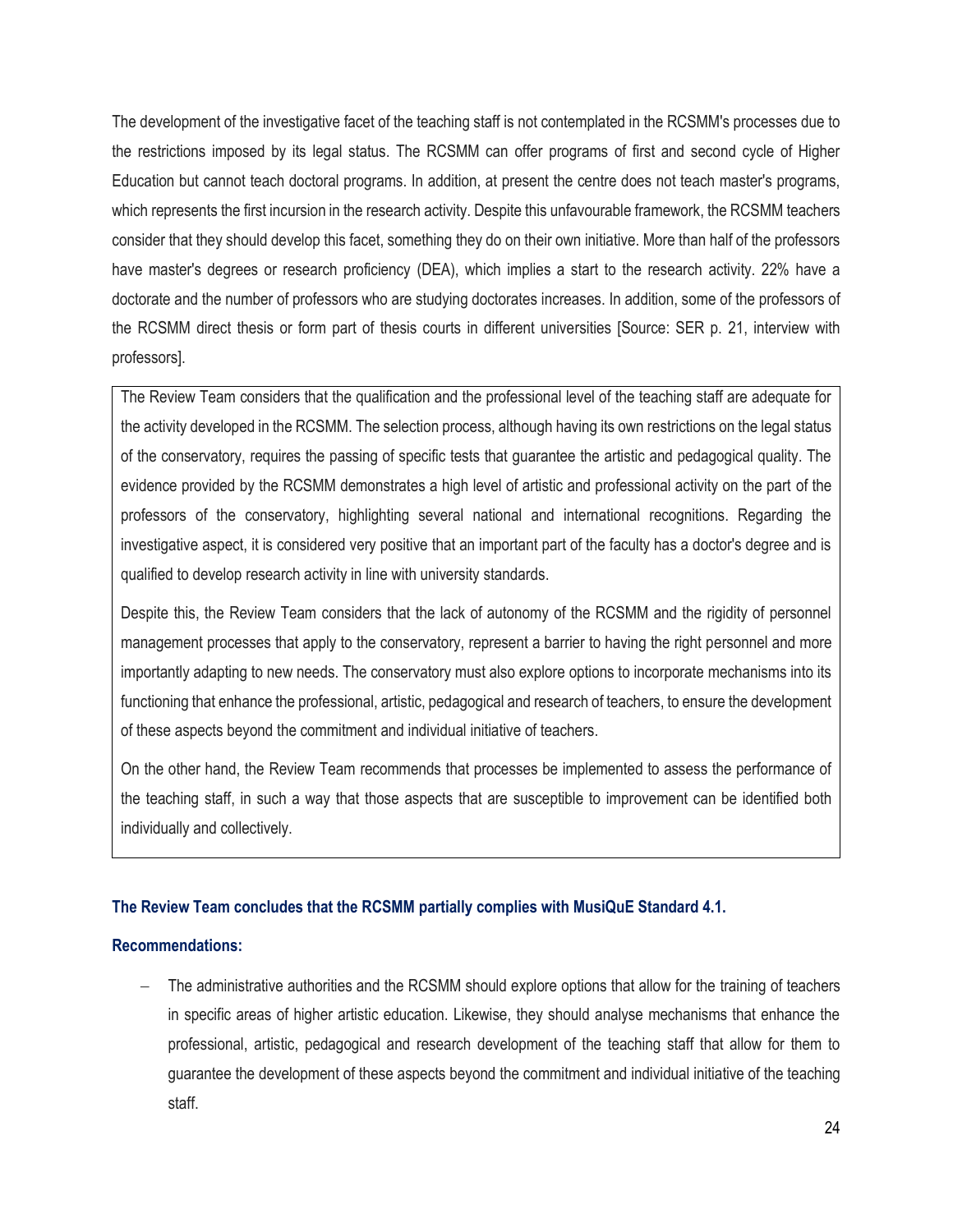− It is recommended that the administrative authorities and the RCSMM implement processes - similar to those existing in the university sphere - to assess the performance of the teaching staff, in such a way that those aspects that are susceptible to improvement can be identified both individually and collectively.

#### <span id="page-24-0"></span>**4.2 Size and composition of the teaching staff body**

#### **Standard 4.2: There are sufficient qualified teaching staff to effectively deliver the programmes**

The teaching staff of the RCSMM is made up of 141.5 teachers (FTE) in the academic year 2016-17" [Source: SER, p. 22]. The RCSMM is subject to the public administration's regulations regarding the hiring of personnel. This has caused the staff to diminish in the last few years by approximately 10%, since the positions of the personnel that have retired have not been replaced. During this period there has been an increase in the number of teaching hours of teachers, which has allowed to meet the demand, although this has affected teachers' motivation.

The large number of professors in a situation of commission of service or interim causes a precarious work situation that introduces uncertainty about the qualifications of the conservatory's teaching staff in the future. The management team has outlined that the provision of new places should adjust to the current legal status of the RCSMM, which requires the call and solution of places with destination in the conservatory. The slowness of the administration to convene and provide places linked to the few possibilities of expansion of staff reviewed by the administrative authorities, are a hindrance when adapting the staff of the centre to the new needs that may arise. Specifically, reference is made to the implementation of specialties that are not currently taught at the RCSMM and that are in demand in the labour market, such as jazz, flamenco, plucked instruments and sonology [Source: SER p. 20, interviews with the management team and administrative authorities].

With the data available for the academic year of 2016/2017, the relationship between 603 enrolled students and teachers, 141.5 full-time professors with a 20-hour working week, seems to be in line with the burden on similar institutions. Despite this, the faculty considers that a larger workforce would be necessary to maintain the quality and excellence levels of the conservatory [Source: SER p. 22, interviews with the management team and teaching staff].

One aspect that affects the workload of teachers is that the RCSMM does not have sufficiently broad support and specialised service staff. This means that part of the teachers are involved in management activities, although they have been assigned a reduction of the teaching load, they require great dedication given their importance, specificity and volume, such as the maintenance of the computer systems of the RCSMM (networks, web page and mail accounts), the issue of official titles both of the RCSMM and of private centres that provide official training in the Community of Madrid, or management [Source: interview with support staff and services].

On the other hand, the RCSMM has expressed its concern about the impact that the implementation of the three master's programs that are in the process of approval may have, since there is no prediction that there will be an increase in staff when incorporating these new programs and that they must be taught by the current staff. In relation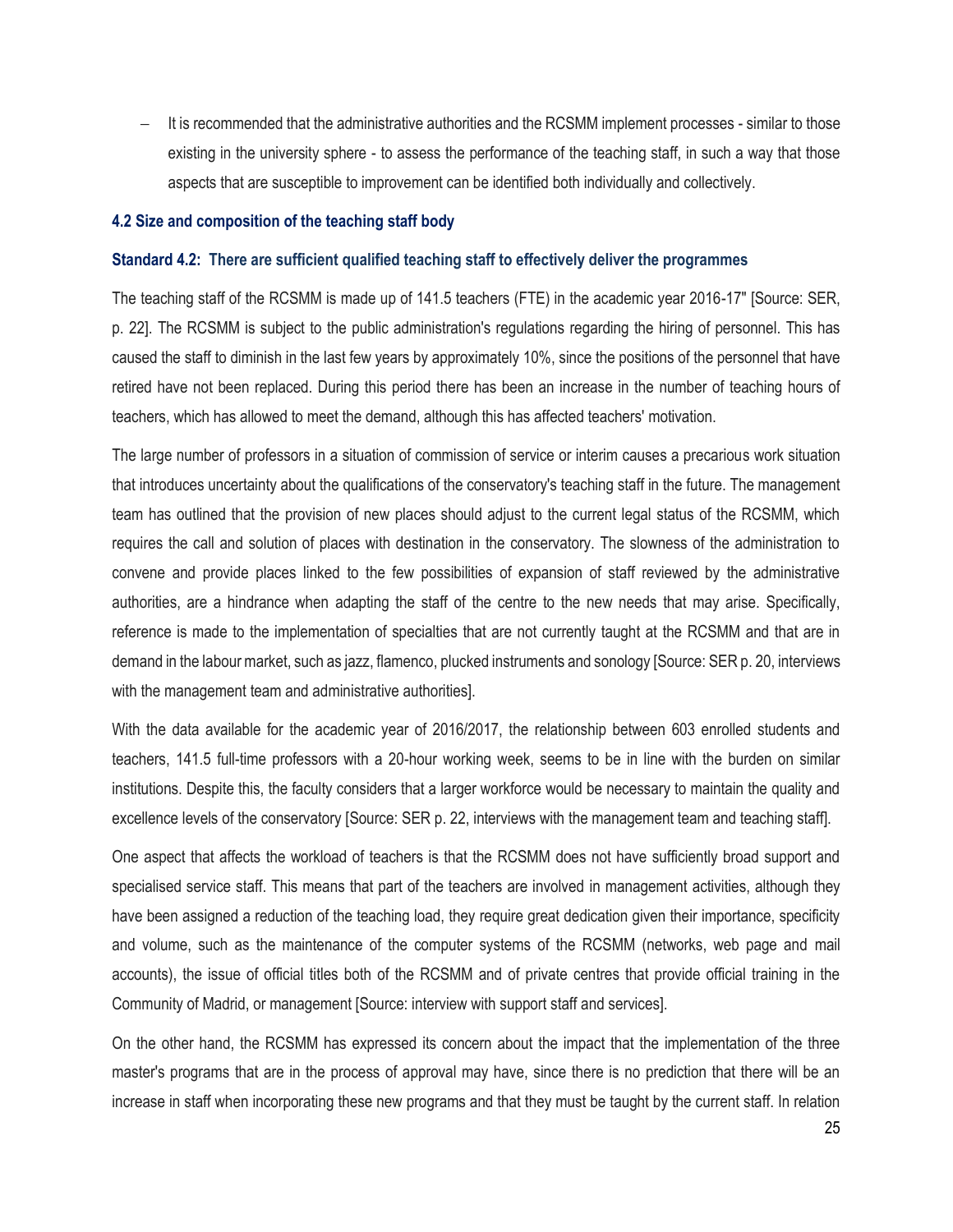to this concern expressed by the management team and the teachers of the RCSMM, the administrative authorities report that when analysing the staff's teaching load and the expected needs for the implementation of the new degrees, they are deemed sufficient [Source: SER p. 22, interviews with management team, faculty and administrative authorities].

The Review Team considers the size and the composition of the teaching staff to be suitable for the activities carried out in the conservatory and it is adjusted to the standards set by similar European institutions.

Nevertheless, there are certain aspects that, according to this Review Team, could compromise this situation. The current staff is composed to a large degree by interim teachers and those working under service commission, ones who could eventually leave the RCSMM. On top of that, teachers from RCSMM undertake tasks related to administrative management, tasks that are better carried out by personalised support personnel diminishing their teaching capabilities. Furthermore, the foreseeable implementation of three new master's degrees, not accompanied by an increase of the teaching staff and administrative personnel, would imply a worse ratio between students and teachers, in turn worsening the quality of education. The Review Team encourages the RCSMM to explore alternatives to overcome these difficulties, beyond a potential but not guaranteed change of the legal status that could provide the centre the required autonomy to face them.

#### **The Review Team concludes that the RCSMM partially complies with the Standard 4.2. of MusiQuE.**

#### **Recommendations:**

- − It is recommended that the RCSMM develop a strategy to overcome the difficulties related to the high number of teachers under service commission or an internship.
- It is recommended to develop a strategy to substitute teachers assuming administrative management tasks with specialised support personnel.
- − It is recommended to carefully consider the consequences of the introduction of new master's degrees without an increase of both the teaching and administrative staff.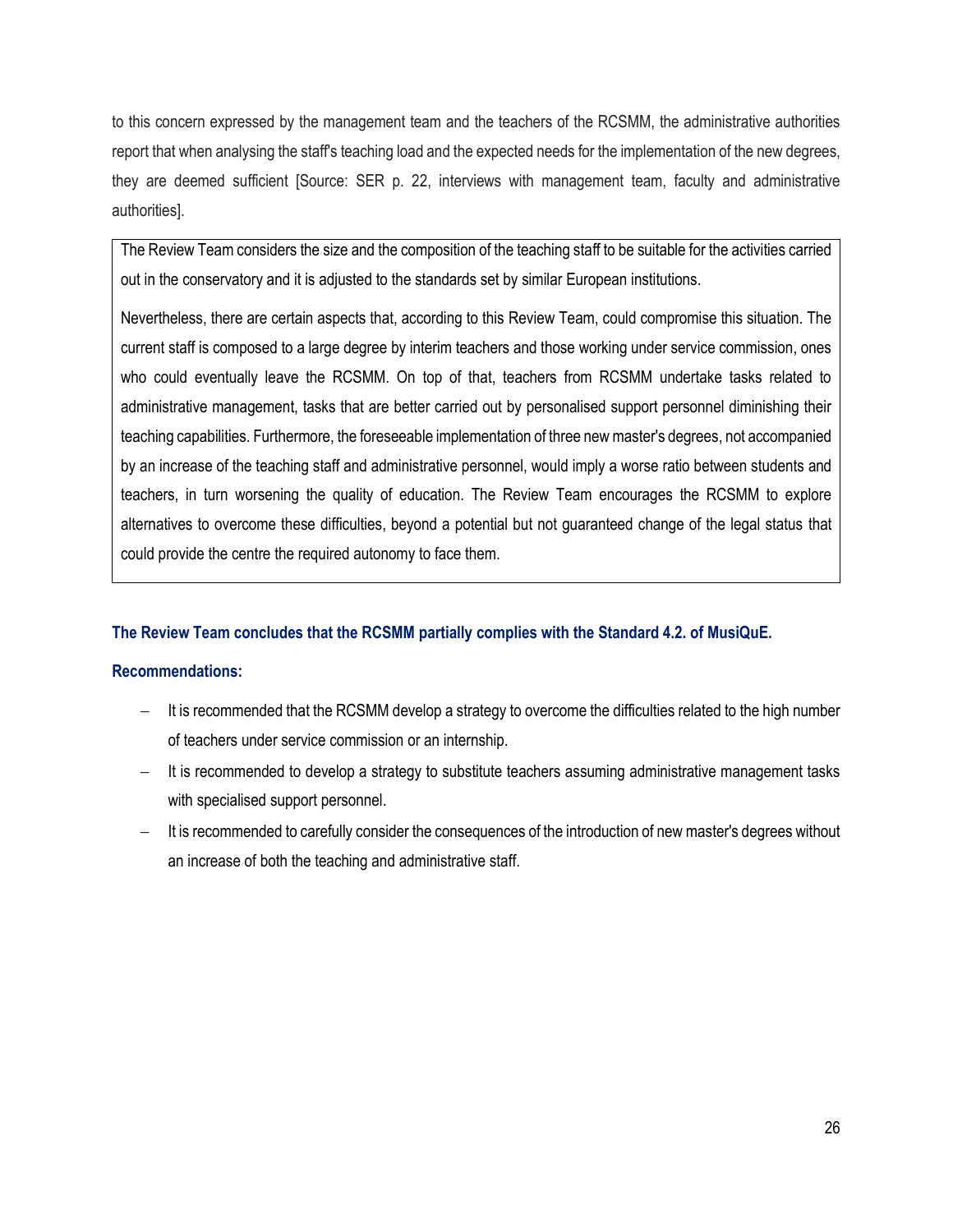#### <span id="page-26-0"></span>**5. Facilities, resources and support**

#### <span id="page-26-1"></span>**5.1 Facilities**

## **Standard 5.1: The institution has appropriate resources to support student learning and delivery of the programmes.**

The RCSMM's headquarters is located in the Sabitini de Atocha's Pavillion, an 18th century building located in Dr Mata Street, near Atocha, a downtown area in Madrid. It is certified as a historical building and features four floors and a semi-basement. Among the available rooms, besides classrooms dedicated to theory and practice; the computer room, the electroacoustics lab and study booths, it is worth noting the "three auditoriums destined to artistic activity for solo concerts, small chamber ensembles and medium-sized groups acting as a string or classic orchestra". In general, they are well-equipped rooms, suitable for teaching and the artistic development of the conservatory, even though there are a few problems related to soundproofing, air conditioning and lighting. One of the biggest complaints from students is the access to the study booths, finding the amount of them insufficient and suggesting using empty classrooms to remedy the issue. The directive team has expressed their awareness of the need of some improvements but the condition of the historical building and the budget compromise large scale modifications [Source: SER p. 22-24, interview with the directive team].

The instruments' stock of the RCSMM is quite old since the last relevant endowment dates from the year 1990, when the conservatory moved to its current location. Additionally, it contains even older instruments. The stock has not been subjected to any kind of renewal in the last few years and it hasn't been adjusted to the increasing activities of the conservatory either. Changes of study plans as well as the addition of new subjects and teachers have highlighted the need to acquire new equipment. This need has been tackled with the standard budget of the RCSMM, which is not very high and is intended to ensure the correct functioning and maintenance of the centre, not the expansion of the stock. In 2013, a study was carried out that quantified the need of instruments and estimated it in 1 million euros [Source: SER p. 24, interview with the teachers].

Besides the classroom, the booths, auditoriums and the instruments' stock dedicated to teaching, the RCSMM also features some significant facilities such as the library, which contains more than 200,000 documents of great historical value in stock, regularly consulted by researchers often coming from other scientific and academic institutions, on top of specialised stock and services that support education (books, music sheets, magazines, CDs, LPs, videos, reading posts, research computers...). Another significant facility is the Museum of instruments of the RCSMM, which features valuable instruments such as the Stradivarius violin of Pablo Sarasate. These services are run by highly specialised personnel that can manage such valuable assets.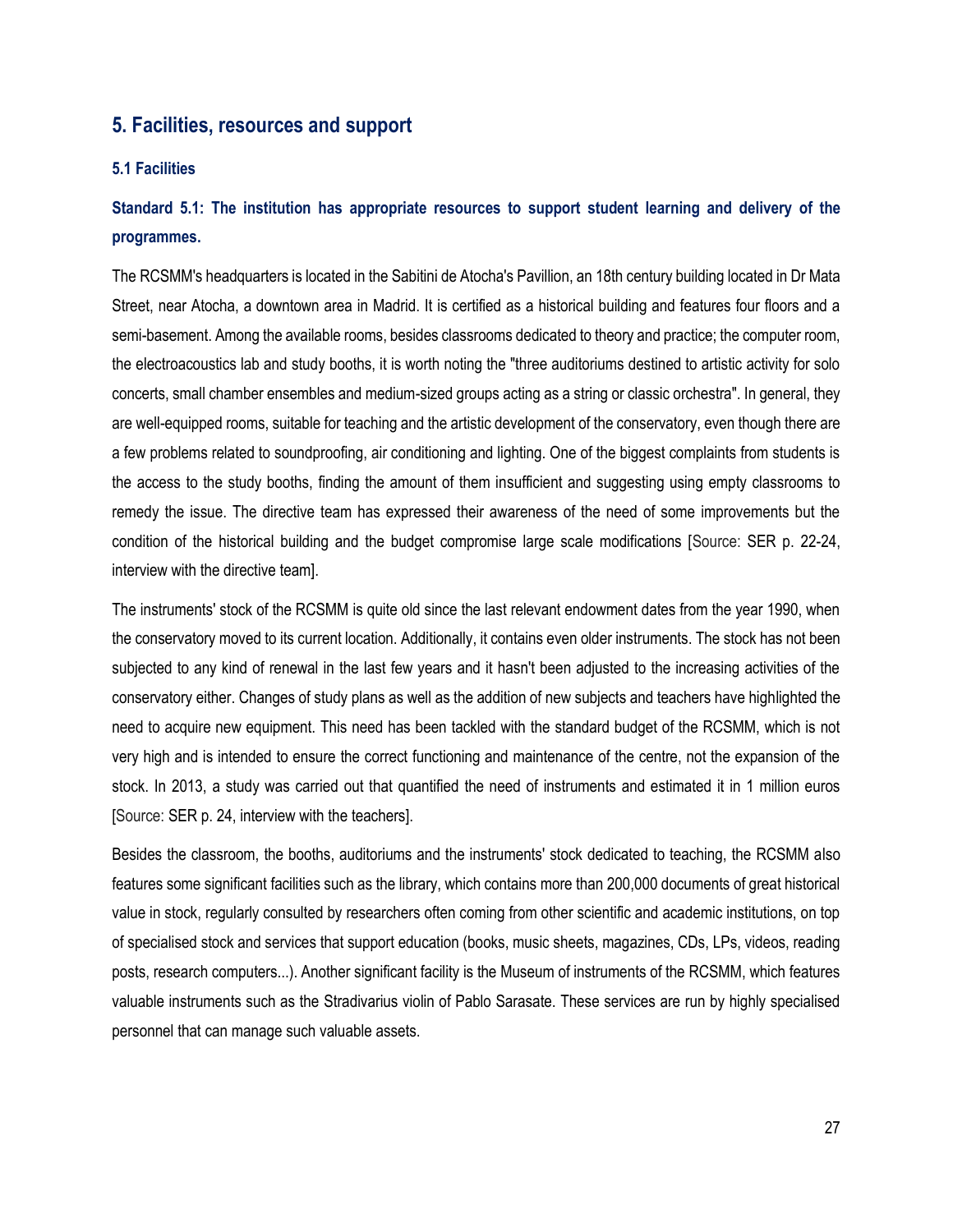The Review Team considers, based on their visit to the RCSMM facilities, that these are suitable for the teaching of the programs offered. The location of the conservatory headquarters is a historical building in the downtown area of Madrid, adding an appealing aspect to the RCSMM, although it's been stated that this condition of historical building also implies limitations to make some adaptations and improvements needed to fix the soundproofing, air conditioning and lighting problems which have already been identified by the RCSMM.

The classrooms have enough room and are suitably equipped for teaching and they appear to be in a good state of maintenance, order and hygiene. Similarly, the three auditoriums of the RCSMM headquarters offer potential to host several different concerts and artistic activities. Regarding the availability of the study booths, the Review Team considers that the current number is adjusted to the standards set by institutions of a similar nature and recommends to analyse and optimise the procedures for assigning the booths to obtain more satisfactory results. The RCSMM features some significant complementary facilities such as the Museum or the Library, with a great documentary stock with historical value, that provides opportunities for documentation and research of great importance for the conservatory.

Regarding the instruments' stock the Review Team agrees with the concerns expressed by the teaching staff and the directive team of the centre about the endowment and its antiquity and maintenance. The lack of sufficient funding for the maintenance and renewal of the instruments stock is a matter of concern for the Review Team, that recommends having the stock revised and to assign a portion of the budget sufficient for renewal and maintenance.

#### **The Review Team concludes that the RCSMM partially complies with MusiQuE Standard 5.1.**

#### **Recommendations:**

- It is recommended to analyse and optimise the procedures for assigning the study booths to obtain more satisfactory results.
- − It is recommended to assign a portion of the budget sufficient for renewal and maintenance of the stock of instruments.

#### <span id="page-27-0"></span>**5.2 Financial Resources**

#### **Standard 5.2: The institution's financial resources enable successful delivery of the study programmes.**

The total budget of the RCSMM is of 8.8 million euros per year. The Department of Education for the Community of Madrid is in charge of managing most of the budget and it is divided between the salaries, the building expenses, security and cleaning. The RCSMM manages a fraction of 567,500€ (2016) destined to light, water and telephone services as well as stationery and the acquisition and maintenance of instruments. The funding depends almost exclusively on the assignment of the Department of Education, annually, since the current legislation does not allow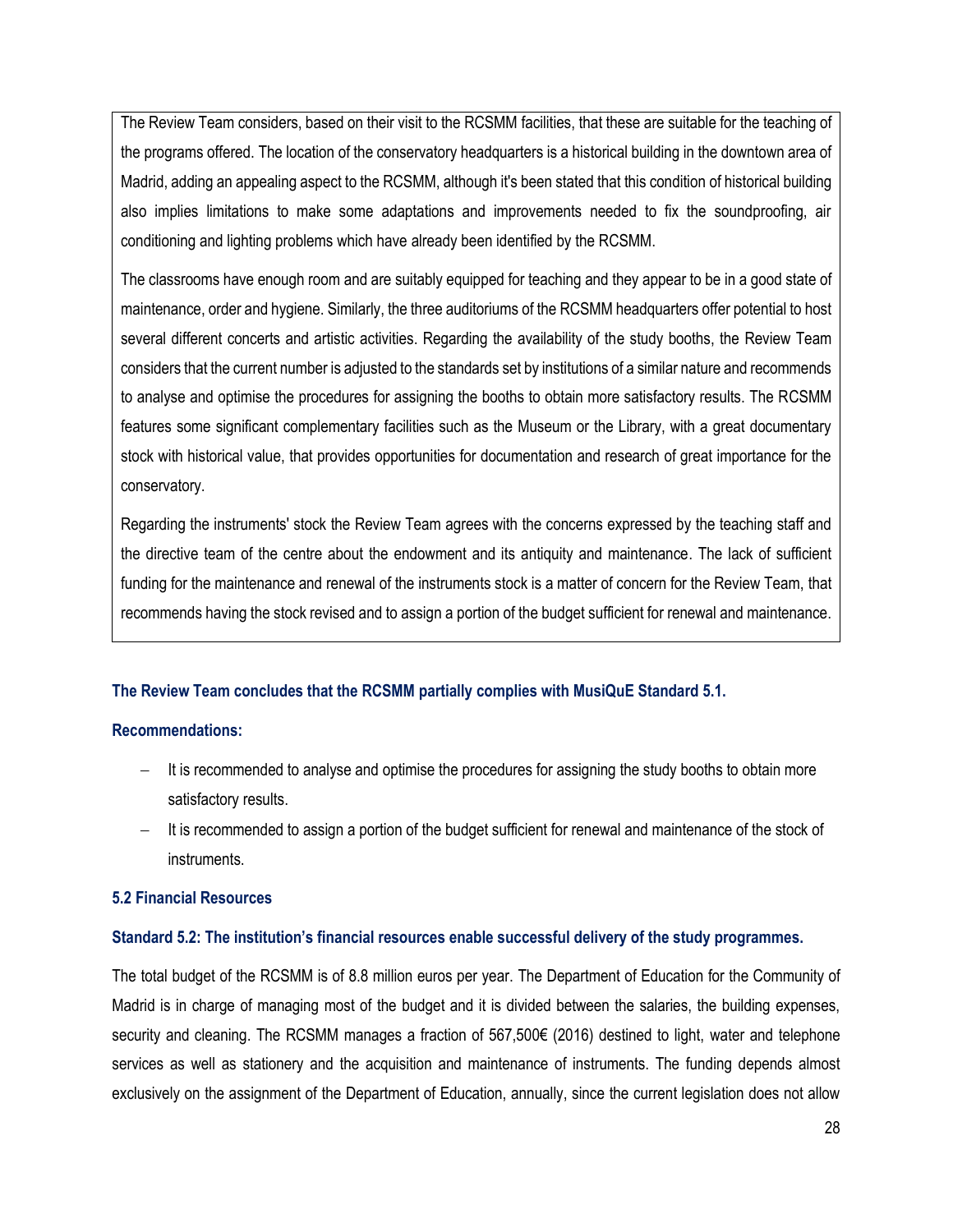private funding. The only retribution obtained comes from the assignment of spaces to other institutions. The course fees are reduced in several occasions and it does not return directly to the RCSMM. During the interviews with the directive team and the representatives of the profession it was highlighted that the RCSMM collaborates with other institutions of the sector and, in some cases, said collaborations allow for the execution of activities of interest for the conservatory (like lectures linked to the Scherzo Foundation) without any economic retribution [Source: SER p. 22-25, interview with the directive team and representatives of the profession].

The Review Team considers that the current funding of the RCSMM allows for the suitable teaching of the present curriculum. Nevertheless, it is needed to increase the fraction of the budget allotted to instrumental equipment acquisition and maintenance as well as the specialised support staff. (see sections 5.1 and 5.3).

The autonomy of the RCSMM regarding the budget management is too low, limiting their capacity to kick-start new initiatives. Most of the budget of the centre is divided into fixed fractions, impossible to modify, and even the fraction under the management of RCSMM is also fractioned in ways in which the centre has little control of, such as stationery and light and water services. Additionally, the funding is mostly out of the control of the conservatory, since the possibilities to obtain complementary income is quite limited by the current legal framework. The Review Team encourages those in charge of the centre and the management authorities to explore new funding possibilities and a better management capacity of the resources generated by the RCSMM.

#### **The Review Team concludes that the RCSMM partially complies with MusiQuE Standard 5.2.**

#### **Recommendations:**

It is encouraged that those in charge of the centre and the management authorities explore new funding possibilities and a better management capacity of the resources generated by the RCSMM.

#### <span id="page-28-0"></span>**5.3 Support staff**

#### **Standard 5.3: The institution has sufficient qualified support staff**

The RCSMM has 32 support staff members, 16 of which oversee tasks related to management and maintenance of classrooms and the operation of the building, 8 specifically assigned to the Library and the Museum and the remaining 8 to administration, amongst them a management head, a secretary head and 6 clerks and assistants. The administration staff presents a generic profile, not specialised in areas of expertise related to the artistic studies. The head of administration was on leave at the time of the visit, whose main task is being handled by the secretary of the RCSMM, a teacher and 3 members of the administration staff. Substitutes are expected to be hired but due to the long process required by the public administration that task will have to be carried out by less members than expected. The administration authorities of the RCSMM have shown to be aware of the situation but due to the recent crisis affecting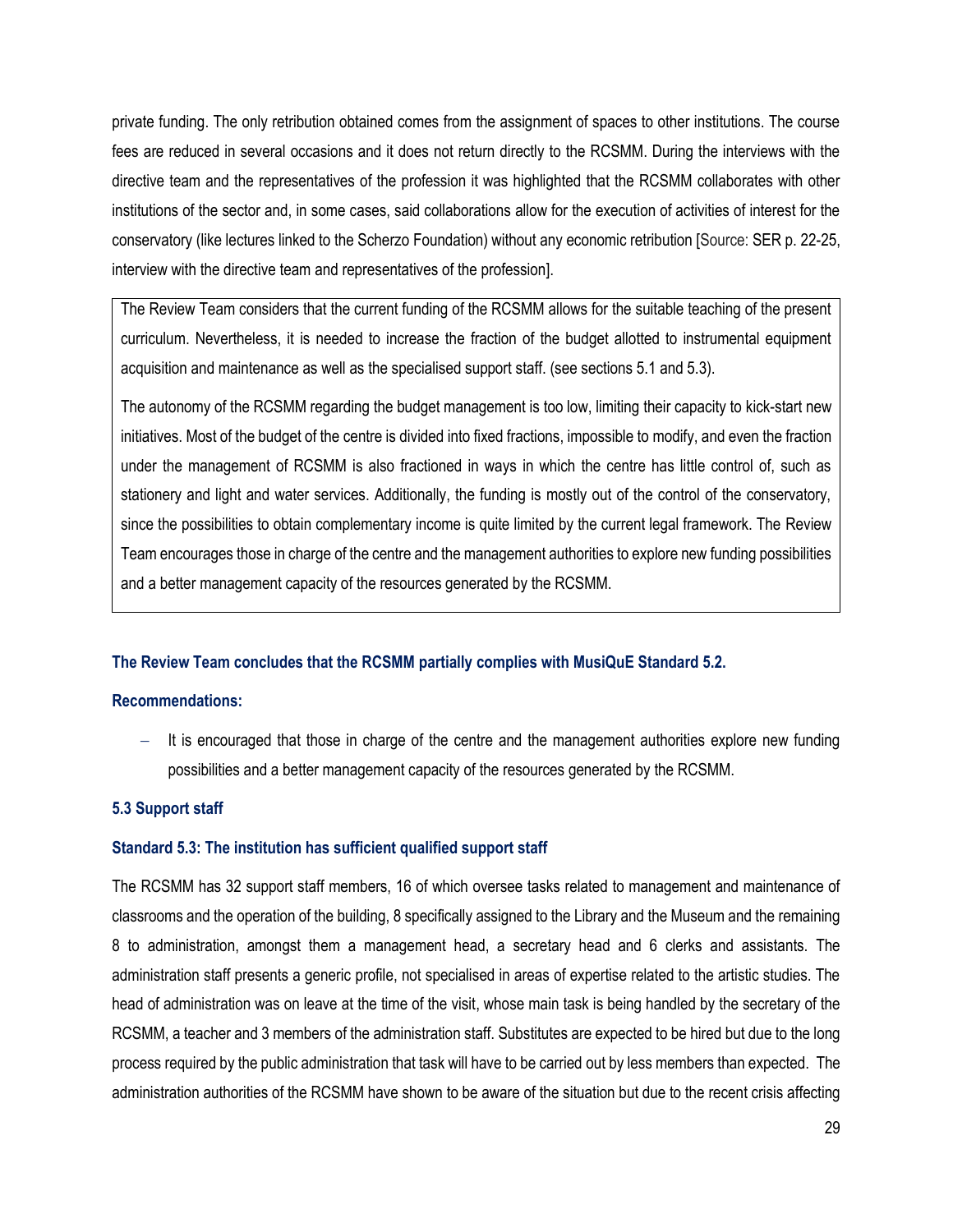the country new measures were implemented to limit the increase of civil servants and restrict the replacement rates. Nevertheless, they express hope that they will have better opportunities to incorporate new workforce in the near future [Source: SER p25, interview with the directive team and the administrative authorities].

The support staff and the teachers dedicated to management task undertake several services such as course fee management and student profiles, the participation of the conservatory in the Erasmus program, the management of computer systems, the RCSMM official journal and the administration and management of the centre itself, as well as other services like the issuing of artistic studies degrees of other centres in the Community of Madrid, requiring a high degree of dedication [Source: interview with those in charge of the support staff].

The Review Team, taking into account the dimension of the staff, the lack of specialized profiles in the supporting staff, the number of students enrolled in the conservatory and the required involvement of teachers in management activities, considers that the RCSMM does not possess enough support personnel nor is it sufficiently specialised in the tasks at hand, particularly referring to the administration services. Although the team positively values the commitment of every member of staff, both the support personnel and the directive team and teachers, the current situation is concerning and it is resolved thanks to personal efforts, which could influence the quality of the education since it diverts resources away from teaching to the management of the centre. Therefore, it is recommended to expand on the size of the support staff as much as the legal framework allows.

Complementary it is also recommended that the RCSMM establish a strategy so that the support staff can specialise themselves according to the needs of the services offered, since the services executed by personnel not specialised or willing is at risk of being low quality.

#### **The Review Team concludes that the RCSMM partially complies with MusiQuE Standard 5.3.**

#### **Recommendations:**

- It is recommended to expand on the size of the support staff as much as the legal framework allows, to alleviate the administrative weight undertaken by teachers.
- It is recommended that the RCSMM and the administrative authorities establish a strategy so that the support staff can specialise themselves according to the needs of the services offered.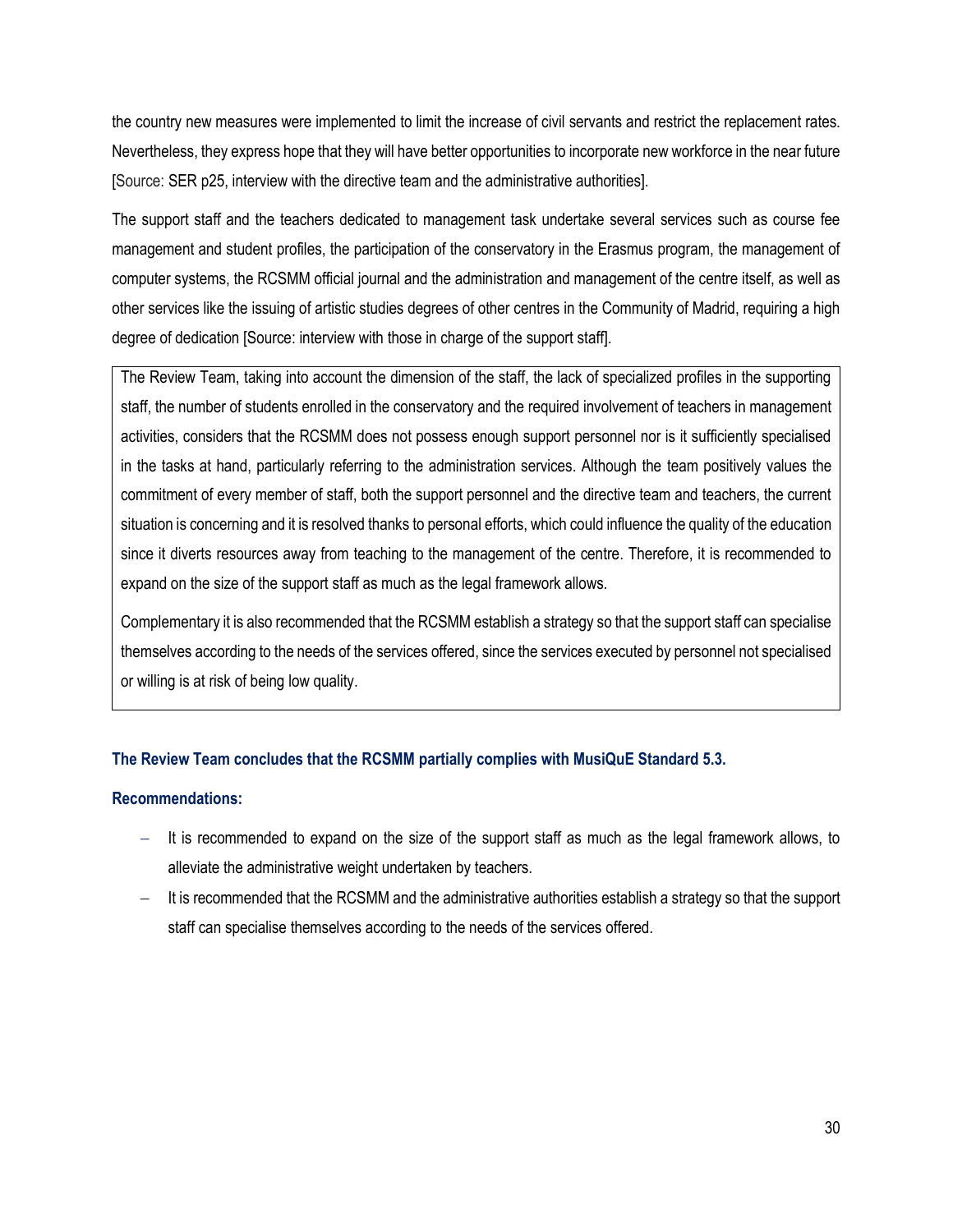## <span id="page-30-0"></span>**6. Communication, organisation and decision-making**

#### <span id="page-30-1"></span>**6.1 Internal communication process**

#### **Standard 6.1: Effective mechanisms are in place for internal communication within the institution.**

Beyond both telephonic and in-person assistance for the administration of the conservatory the RCSMM uses multiple methods of communication directed towards the staff and the students, to provide relevant information. Meetings between the different collegiate bodies of the centre happen regularly and allow the communication of information with the RCSMM community. Several other methods of communications are used on top of the decision-making bodies such as the publication of notices in the bulletin board, the webpage with CODEX application for communications between teachers-students, teachers-secretariat and students-secretariat and the online platform, a newsletter with schedules for activities and concerts, emails, Facebook, YouTube channel and WhatsApp groups [Source: SER p. 25- 26].

The teachers interviewed consider themselves to be well informed of the initiatives taken in the RCSMM and appreciate that the directive team fosters transparency and the participation of everyone in the running of the RCSMM and they appear to be generally satisfied with the communication. Speaking of which, the communication between students and teachers is proper even if the teachers wish for a more significant involvement in the activities from the students' side [Source: teachers' interview].

The RCSMM has kick-started a coordination service for the students aimed to bridge the gap between RCSMM and students by guiding them and paying attention to their needs. One of the initiatives is a coaching system where older students inform the newcomers about how the RCSMM works. Another initiative consists on setting up periodic roundtables between students and teachers about their career opportunities. The service is also used to take care of students' complaints and mediate with the teachers if needed, and it has been well received [Source: interview with the support staff]. Given the nature of the studies, which occasionally require an individual approach, communication with the teachers is direct. In general, the students interviewed viewed the involvement and openness of the teachers in a positive light. Nevertheless, they were not aware of the process of reflection that lead to the making of the Mission and Vision of the centre, expressing a lack of knowledge of the decision-making bodies of the centre and in general they consider they should be better informed and have a higher degree of participation in the decision making processes, even if it should be noted that when consulted the students have shown very little interest and participation (see section 6.2 of this report) [Source: SER p. 25-26, Annex14, interview with the students].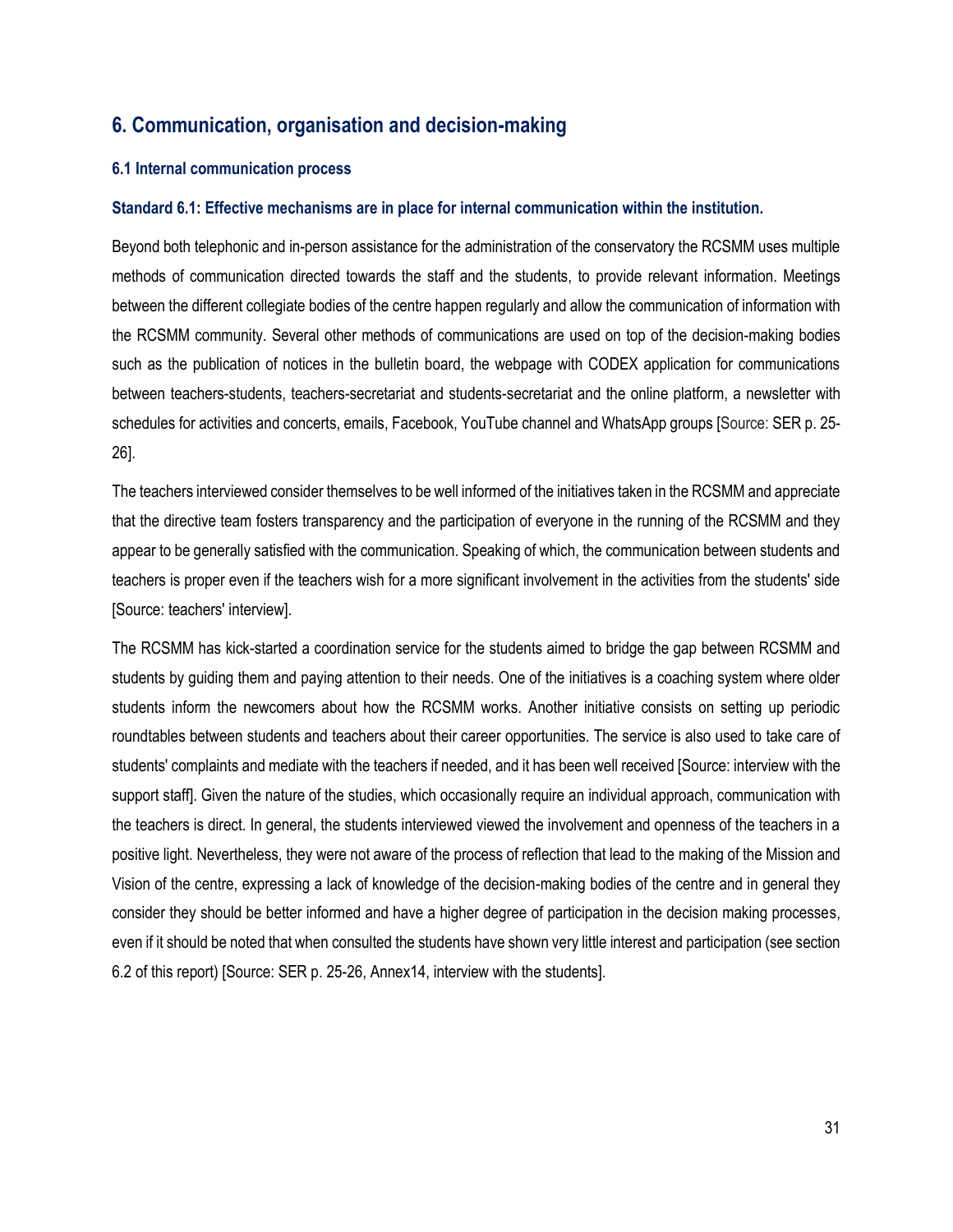The Review Team considers that the RCSMM has opened multiple venues of communication with every relevant group. The team in particular estimates that the usage of new technologies and social communication tools as a way to facilitate up-to-date information on services, activities and relevant news is quite positive.

The methods of communication between the different groups comprising the RCSMM community appear to function properly, and there seems to be enough communication between students and teachers. The Review Team positively values the initiatives kick-started to facilitate the communication and the access of information in the RCSMM. Nevertheless, the team encourages the RCSMM to continue developing initiatives that could facilitate a higher degree of awareness and participation from the students.

#### **The Review Team concludes that the RCSMM fully complies with MusiQuE Standard 6.1.**

#### **Recommendations**

− The RCSMM is encouraged to continue developing initiatives that could facilitate a higher degree of awareness and participation from the students.

#### <span id="page-31-0"></span>**6.2 Organisational structure and decision-making processes.**

## **Standard 6.2: The institution has an appropriate organisational structure and clear decision-making processes.**

The RCSMM is an educational institution linked to the public administration of the Community of Madrid. Therefore, the strategic decisions and those big in nature are taken at a regional government level. The Department of Education, through the Directorate General of Universities and Higher Arts Education, and more precisely the Sub-Directorate General of Higher Arts Education; is the body in charge of the management of the RCSMM even though, as explained by the representatives of the administration, some key aspects for the management of the centre, such as personnel or infrastructures, depend on other departments. For this reason, the main strategic decisions are taken within the Department of Education [Source: SER p. 26, interview with the administrative authorities].

The RCSMM is comprised of four different governing bodies:

- The Directive Team, comprised by the Director, the Deputy Director, three Heads of Studies, the Secretary and the Administrator.
- 'The School Board, comprised of 4 students, 4 teachers, a director, a secretary, a head of study, one PAS, one representative of the city council in charge of economic and administrative decisions.'
- The Committee of Academic Order (COA), the main academic body of the centre, made of the Director, the Deputy Director, head of studies, Heads of Department and the secretary.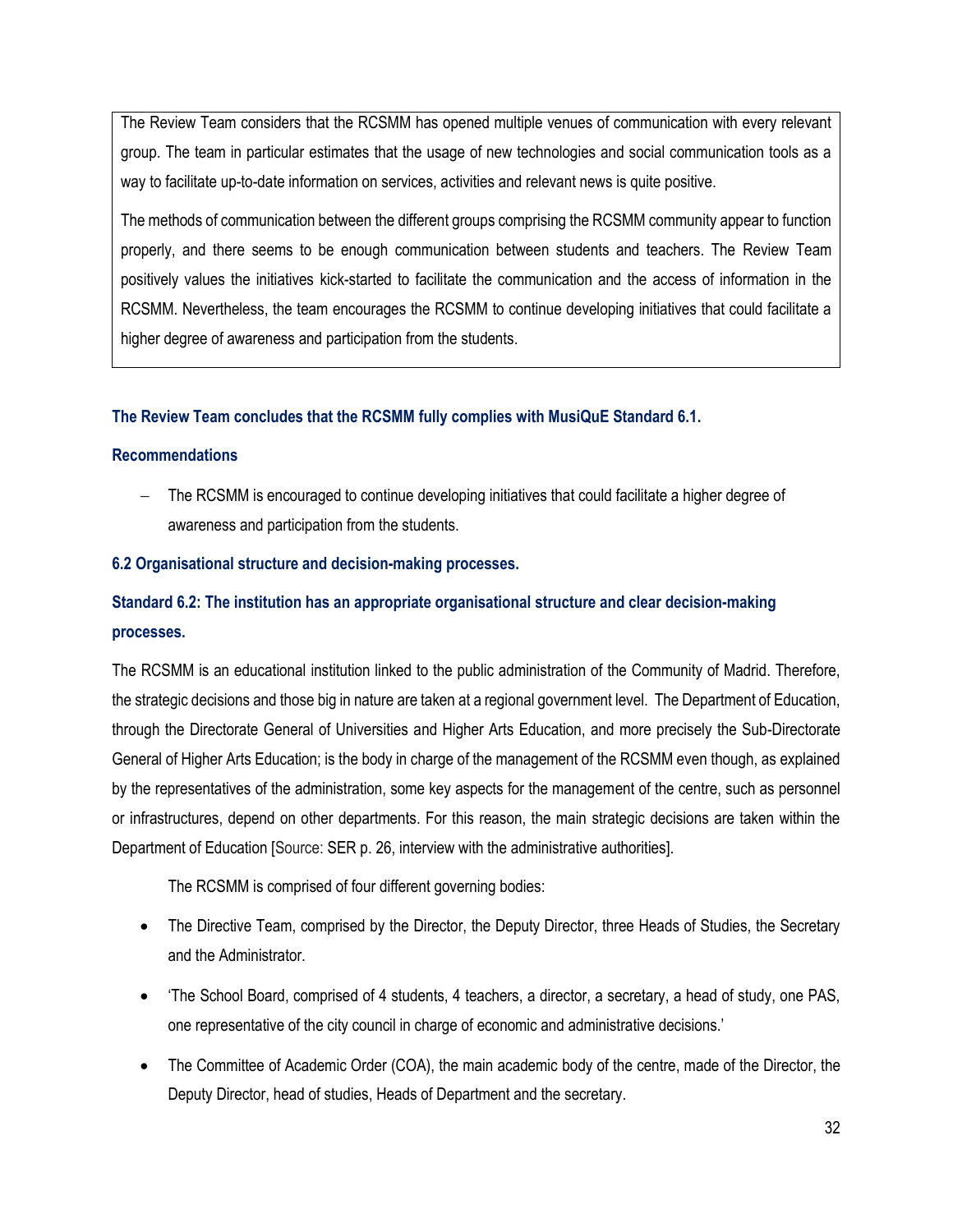• The Teaching Body, comprised of the Director, the Deputy Director, 3 head of studies, the academic secretary and every teacher, with both academic and organisational abilities [Source: SER p. 26].

The directive team has identified the transparency and the involvement of every relevant group in the decision-making as one of its priorities. The development of the process of reflection linked to the current external evaluation process has included the participation of different people in two focus groups. Additionally, there is a desire of taking every relevant decision of the centre collectively through the established decision-making bodies [Source: interview with the directive team]. The teachers interviewed concur with the effort put forward by the current directive team to increase the transparency and the involvement of every staff member in the decision-making process and, even though not every interviewee knew in detail the topics covered in the focus groups, all of them knew about the reflection process started and the participation of the representatives in it [Source: interview with the teachers]. Students, on the other hand, show a lesser knowledge about the decision-making processes, which they see as something alien to them. They do perceive a will to communicate, but they consider that they don't have enough representation in the governing bodies of the centre, and that their participation does not have the weight it should, even though the representatives consider that the students have a lot to contribute [Source: interview with the students].

The Review Team perceives that the RCSMM has management and decision-making bodies adjusted to its organisational structure and the legal status of the centre and the described structure is clear. Additionally, the disposition of the current directive team to integrate every organisational collective of the institution in the decisionmaking process, reinforcing the collective decision-making bodies, is positively valued by the Review Team.

However, the Review Team recommends reinforcing the representation of the students particularly in the decisionmaking bodies of the conservatory, and in the decision-making processes in general, to incentivise and make use of the students' involvement in the activities carried out by the RCSMM.

On the other hand, it is necessary to highlight that the high reliance on the administrative authorities for the decisionmaking processes of a strategic nature, their competences being divided into different departments of the regional government, limits the capacity for action of the centre and its autonomy to deploy a strategy adjusted to the Mission and Vision of the RCSMM.

#### **The Review Team concludes that the RCSMM partially complies with MusiQuE Standard 6.2.**

#### **Recommendations:**

- It is recommended to reinforce the presence of the students in the decision-making bodies of the conservatory.
- It is necessary to develop the administrative autonomy of the conservatory for making decisions of a strategic nature, adjusted to the Mission and the Vision of the RCSMM.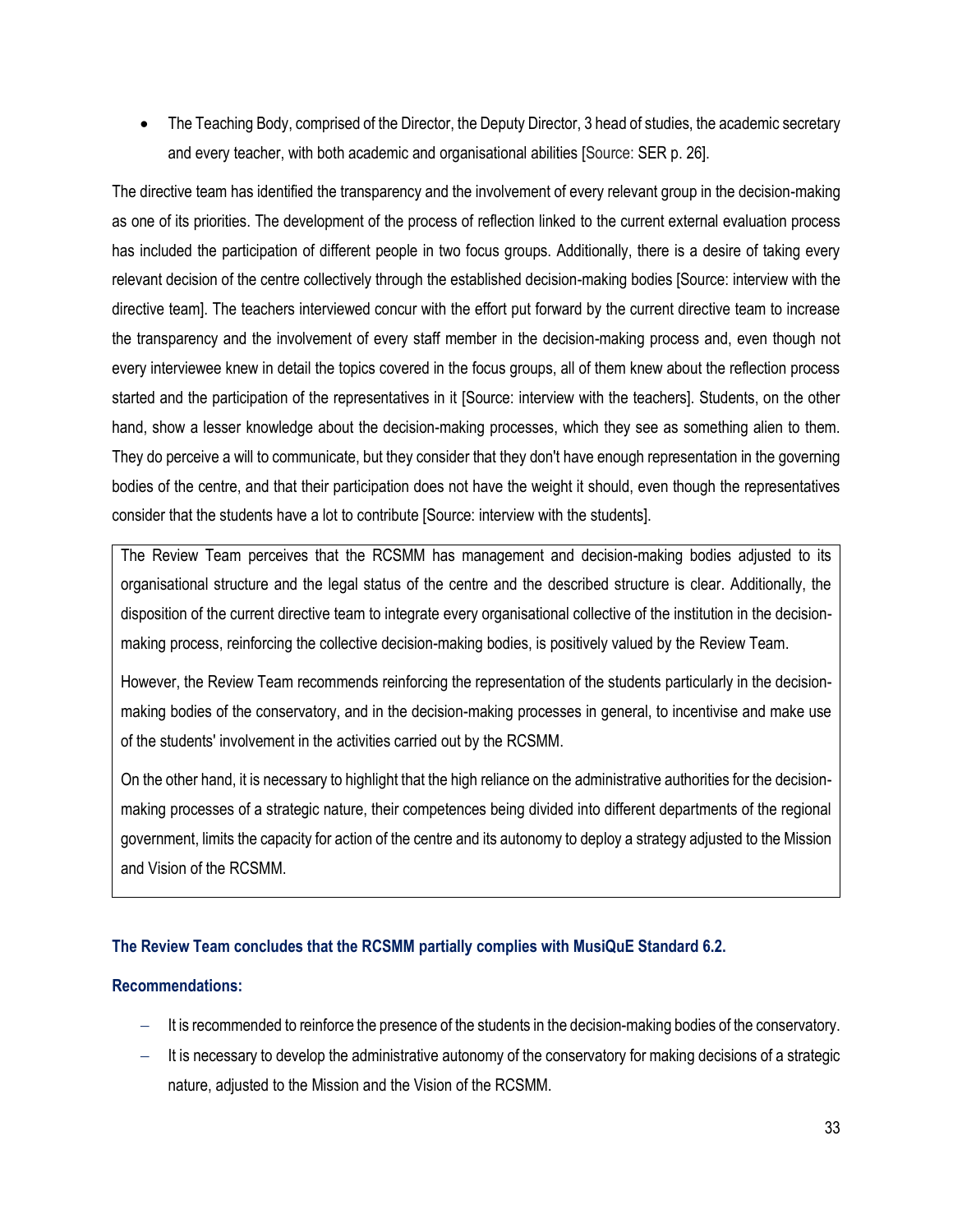## <span id="page-33-0"></span>**7. Internal Quality Culture**

## **Standard 7: The institution has a strong internal quality culture, supported by clear and effective quality assurance and enhancement procedures.**

The legal framework for academic organisation regarding the High Arts Education in Spain is a complex one. Even though it deals with programs belonging to the field of Higher Education, the applicable legislation is different from university education. The college degrees are bound to external evaluation processes by an agency of quality evaluation: initial verification (before the implementation of the degree), following and renewal of the certification. In the case of artistic education of the 1st degree the study plans must be adapted to the basic contents established by the Royal Decree and they are not subject of external evaluation. On the contrary the master's degrees are subject to the verification and certificate renewal processes [Source: SER p. 26-28].

In the field of universities there are Internal Quality Assurance Systems pushed by the agencies, as for example the AUDIT model or the DOCENTIA model, which have been applied by most universities. Nevertheless, there is no equivalent model specialised for Higher Arts Education. In the past there was once an initiative on the part of the Subdirectorate General of Higher Artistic Education to develop a model of this kind, alongside a scorecard system, which bore no fruits. Currently there is a draft bill under procedure, the Law of the Madrid Space for Higher Education (LEMES) which contains the development of an evaluation system adapted to the individualities of the art studies by the MADRI+D Knowledge Foundation, the evaluation body of the Community of Madrid [Source: SER p. 26-28].

In the absence of a specific evaluation model for the art studies, the RCSMM has yet to deploy an internal system for quality assurance. In spite of that it does possess tools and systems for programming, evaluation and improving the running of the conservatory, such as the General Annual Programming (PGA), including all the activities to carry out in the conservatory and the Annual Memory that records every activity that took place in each Department, alongside any incident, problems and improvement suggestions to take into account for the next course. Additionally, a development of tools with the aim to improve the quality of the RCSMM has taken place, such as the Educational Project o the Centre, Organic, Internal and Honorary Regulations and the Code of Good Practice. Computer systems such as Codex and Untis are used for management and communication. A surveying system for students has been implemented in recent years, but with limited range. The RCSMM staff, including the directive team, the teachers and support staff, show a daily compromise with the refinement and improvement of the conservatory in every area. Many of the teachers are involved in management tasks, undertaking responsibilities that require a high commitment, usually exceeding the allotted teaching hours, resulting in no economic compensation, and in general the staff shows a high willingness to organise a complete program of teaching and artistic activities not possible without said willingness. Similarly, that enthusiasm is also found in the support services staff. The commitment of the staff is acknowledged by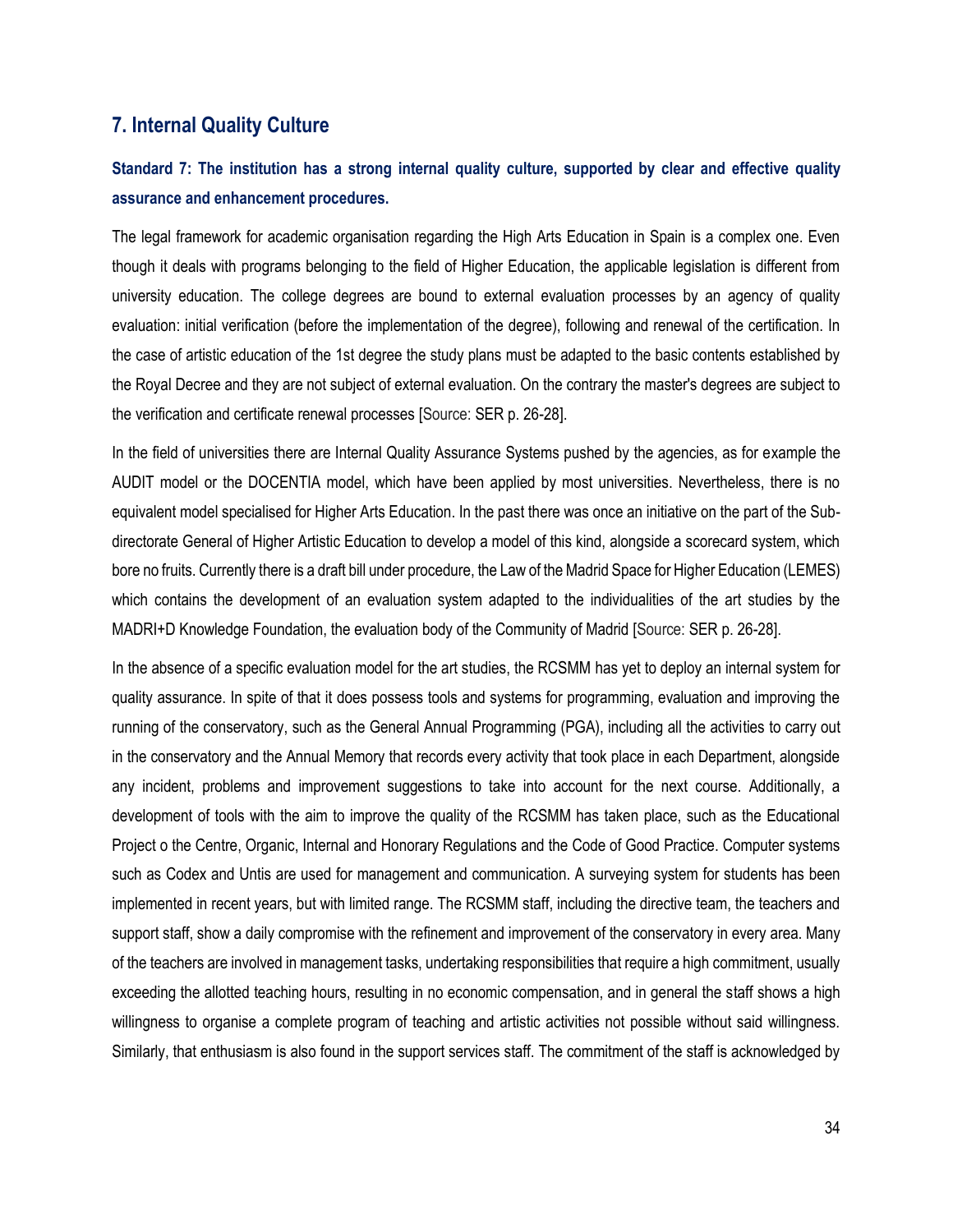the students who in surveys, besides criticism, tend to highly praise most of the teachers [Source: SER p26-28, Annex 14, interview with the directive team, teachers and students].

The Review Team wants to praise the commitment with the excellency and improvement of the quality of every member of the staff. As reflected across this report there are limitations related to the legal status of the RCSMM and the current legal framework of action that hinders the development of the activities in the conservatory, according to its Mission and Vision. These difficulties are overcome in thanks largely to the efforts of the staff.

The legal framework of quality assurance for the Higher Arts Education is complex and shows some inconsistencies due to it not being developed equally for the 1st grade programs that for their university equivalents, the degree's or the master's programs. The evaluation bodies have yet to develop a specific evaluation framework for the development of quality management systems for the Higher Arts Education, although there are initiatives not yet completed. The Review Team suggests that the RCSMM encourage the creation of a clear and specific management model in collaboration with the administrative authorities and the efficient evaluation bodies.

The Review Team encourages the RCSMM to deploy a quality system that, through quality processes and procedures, guarantees a framework for improving the quality of the conservatory in every facet. For that purpose, it can take existing examples as reference, such as the standards and guidelines for the assurance of Quality in the European Higher Education Area (EHEA), the MusiQuE model of the specific management model in development for the Spanish and Madrid area.

In any case the Review Team is positively valued despite the lack of an integral system for quality management. In the end multiple tools and systems for planning and improvement have been implemented, which can be adjusted to the existing quality models. The team also confirms an emerging habit of students and graduates surveying, who can be the source of improvement initiatives. This Review Team recommends that the RCSMM standardise the process of gathering information, analysing and decision making on improvements, taking surveys as a base. The analysis of the students' opinions can be a good source of initiatives for improving in concrete aspects of great relevance for the quality of the institution, as are the evaluation and improvement of the learning process.

#### **The Review Team concludes that the RCSMM partially complies with MusiQuE Standard 7.**

#### **Recommendations:**

- It is suggested that the RCSMM encourage the creation of a clear and specific management model in collaboration with the administrative authorities and the efficient evaluation bodies.
- The RCSMM is encouraged to deploy a quality system that, through quality processes and procedures, guarantees a framework for improving the quality of the conservatory in every facet.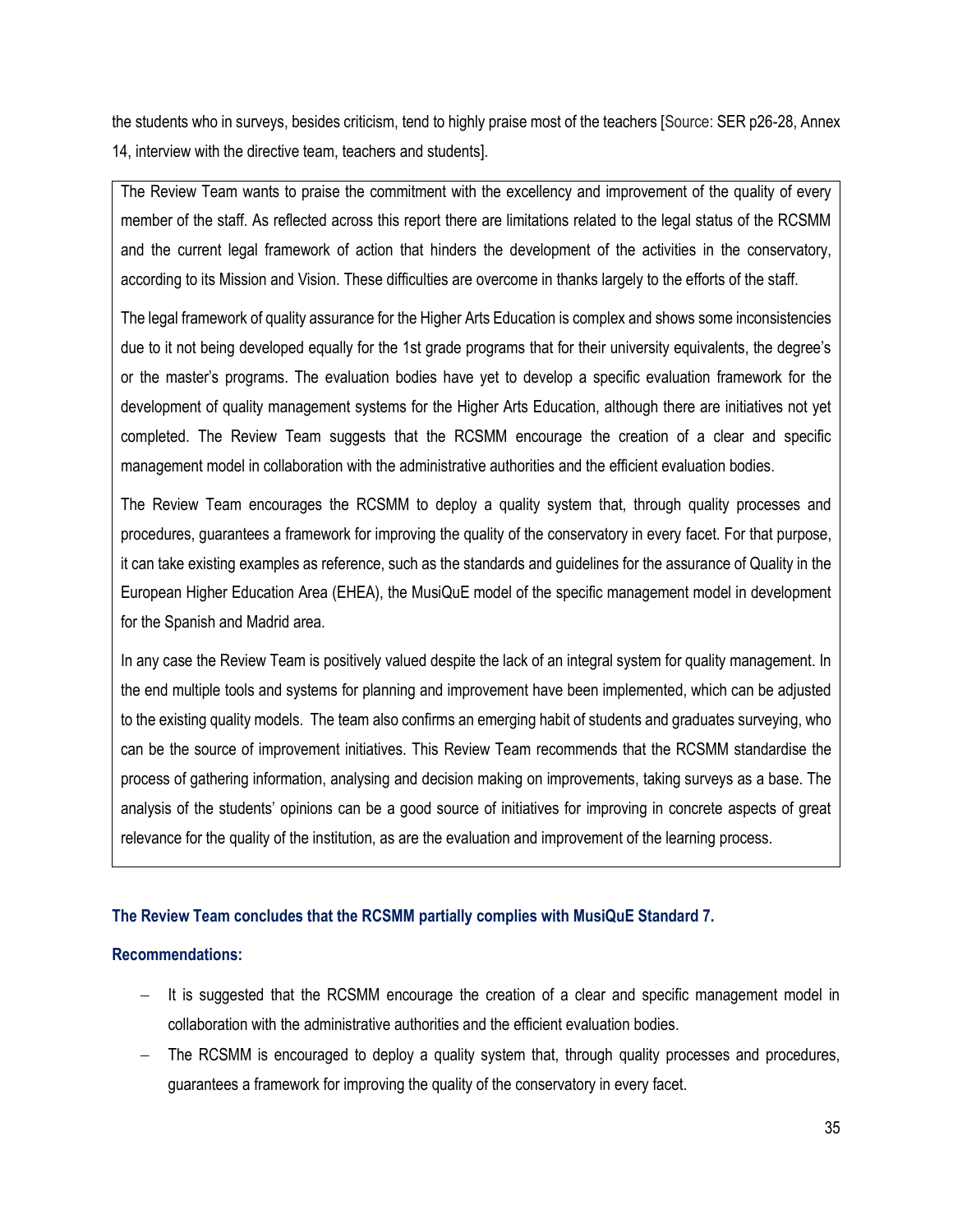− It is recommended that the RCSMM standardise the process of gathering information, analysing and decision making on improvements, taking surveys as a base.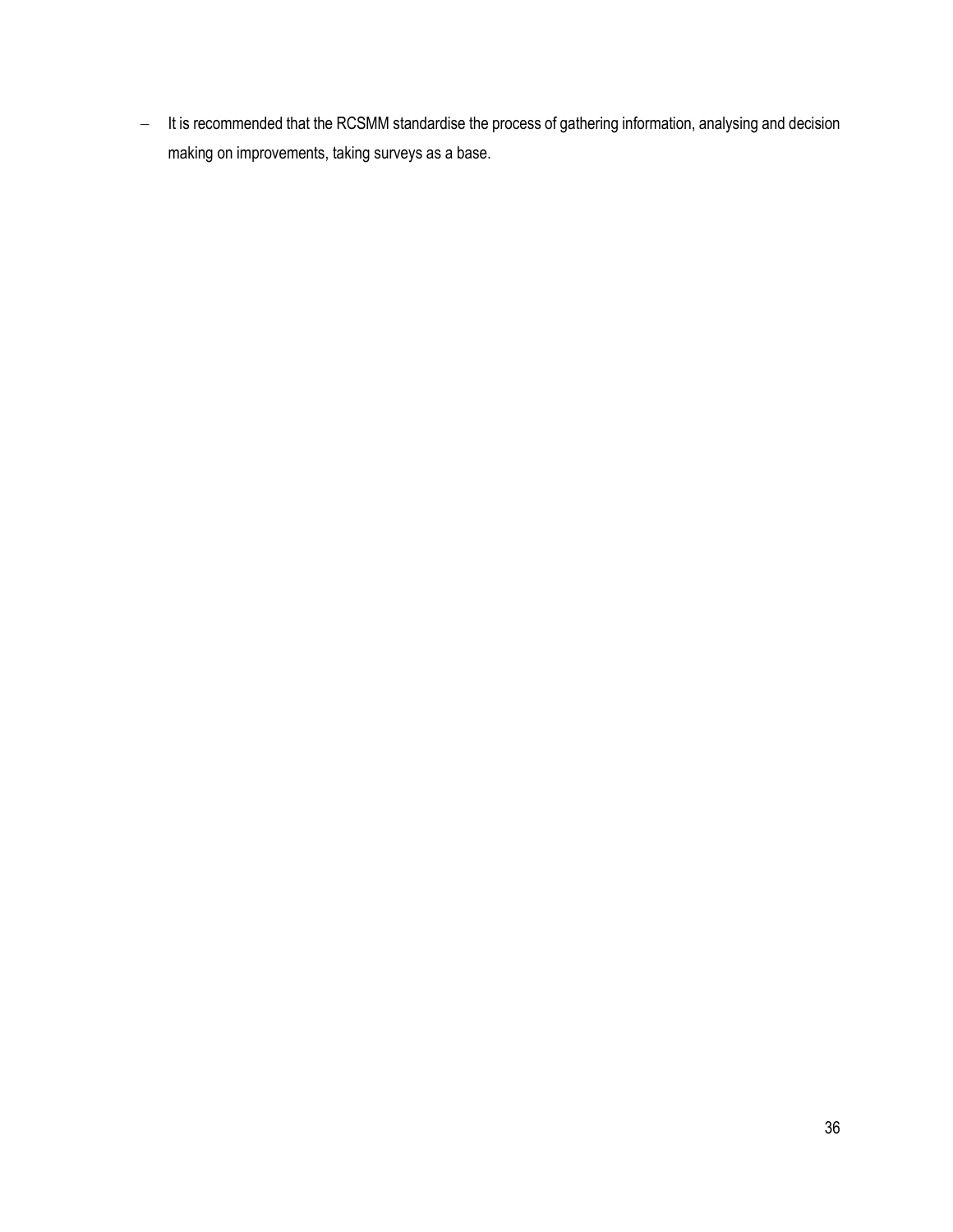### <span id="page-36-0"></span>**8. Public interaction**

#### <span id="page-36-1"></span>**8.1 Cultural, artistic and educational contexts**

#### **Standard 8.1: The institution engages within wider cultural, artistic and educational contexts.**

The RCSMM is an institution with a large historic tradition and involvement in the musical and cultural life of Madrid and Spain. In addition to the relevancy of the institution, obtained thanks to the quantity and quality of the musicians educated in the conservatory, the RCSMM is nowadays involved in multiple artistic and lecturing activities related to music, mostly in the region of Madrid [Source: SER p28-29].

Among the activities carried out by the RCSMM the following can be found: pedagogical concerts for general secondary education, concerts and musical performances alongside other High Arts Institutions, such as Performing Arts or Choir, and there are agreements with the Royal Theatre or the Teatro de la Zarzuela for theme projects. On top of that there are collaborations with the Youth Orchestra of Madrid and within the themed concerts with the Teatros del Canal several congresses are hosted and organised, ones of both national and international nature, all related to music (Congress of Musical Education ISME, International Congress of the Clarinet, National Congress of Musicology, International Congress of the Horn, International Seminars of the Harp), and musical contests of both national and international reach (Flora Prieto of Composition, Jesús de Monasterio of Chamber Music, Permanent Contest of Young Performers, Antonio Romero Contest of wind instruments). Besides these artistic activities the RCSMM collaborates with other public bodies, such as embassies, several departments of the Madrid Regional Government in the form of concerts or lectures. The RCSMM is involved in a singular program named "Music through the Vein" in which music is performed in hospitals all across the Community of Madrid making the stay more enjoyable for patients and family while investigating the benefits of music for the ailing. The activity curriculum of the RCSMM is published in the conservatory's webpage, not ruling out using other advertising media such as leaflets. The representatives of the administration consider that the RCSMM is an important asset for the cultural life in Madrid and have expressed their interest in involving themselves to the fullest of their capacities in the singular acts that could be organised from the Madrid Regional Government [Source: interview with administrative authorities].

In addition to the concerts and the artistic and pedagogical activities the RCSMM edits and publishes material related to music taken from its usual activities such as, for example, CDs of recordings taken in the centre, the edition of scores originating from research carried out on its historical stock or the publishing of the magazine Música. [Source: SER p 28-29].

The entire curriculum of artistic and complementary activities is organised by the teaching staff of the RCSMM, under the coordination of the Directive Team, without the existence of a specific department for the organisation of the public interaction of the conservatory. The Directive Team of the RCSMM shows its satisfaction about the quantity of activities offered by the centre thanks to the effort and implications of the whole staff, including teachers and students, even if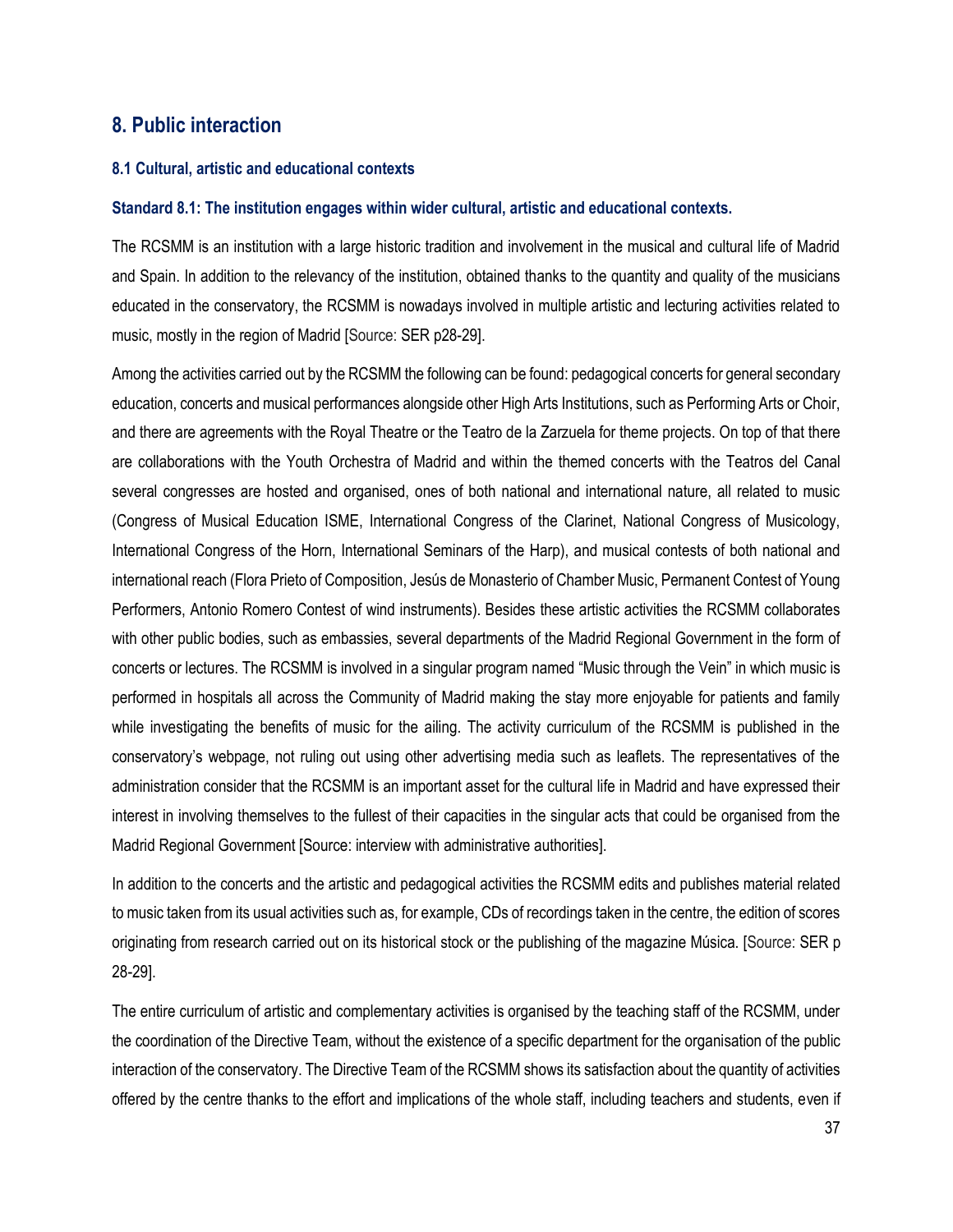the policy framework limits the execution of activities outside the conservatory, particularly if they are remunerated [Source: interview with the directive team].

The Review Team singularly value the curriculum of activities open to the public, offered throughout the year, as one of the remarkable aspects of the deep link between the RCSMM and its cultural, historical and artistic background. The team backs the desires of the directive team and the teachers to have an office specialised in coordinating the public interaction due to the high volume of activities carried out. It is recommended that, provided the framework of the possibilities for granting new resources to the centre allows it, the RCSMM investigate the potential to establish a specialised service capable of fully managing and expanding the public interaction of the centre, allowing to expand the knowledge and impact of the RCSMM in the spaces of Madrid and Spain in general.

The production of artistic and educational material about music and the use of new technologies to raise awareness of it is also positively valued.

#### **The Review Team concludes that the RCSMM substantially complies with MusiQuE Standard 8.1.**

#### **Recommendations**:

− It is recommended that, provided the framework of the possibilities for granting new resources to the centre allows it, the RCSMM investigate the potential to establish a specialised service capable of fully managing and expanding the public interaction of the centre.

#### <span id="page-37-0"></span>**8.2 Interaction with the artistic professions**

## **Standard 8.2: The institution actively promotes links with various sectors of the music and other artistic professions.**

The RCSMM has not developed formal connections with other professional associations. "The only initiatives that can be named are the collaboration with the SGAE (General Society of Spanish Authors) and the AIE (Association of Performers)" [Source: SER p. 29].

Although the RCSMM identifies the connections with professional associations as a poorly developed area the curriculum of activities alluded to in section 8.1 of this report captures interactions with other orchestras, higher education schools and musical organisations of the Community of Madrid. The RCSMM itself facilitates a wide list of entities collaborating in the set-up of artistic activities [Source: SER p16, Annex 29]. The interview with the representatives of the profession and graduates shows that, even if there is no awareness and participation in the consideration process that lead to the formal establishment of the Mission and Vision of the RCSMM, they are aware of its idiosyncrasy and quite a few of them collaborate with the RCSMM in some educational activities, such as the organisation of lectures in the conservatory, such as with the Scherzo Foundation [Source: interview with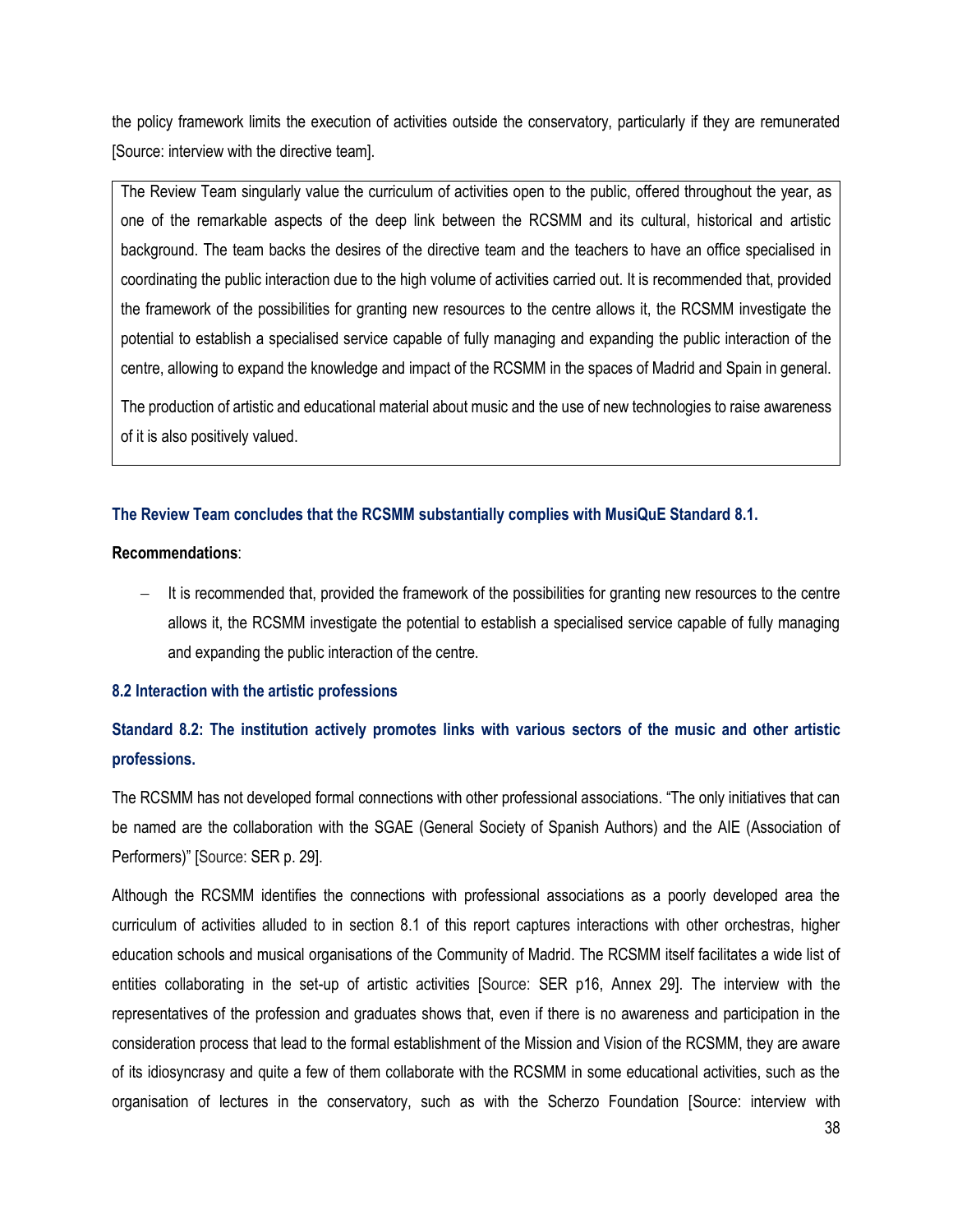representatives of the profession]. The RCSMM is known across the Spanish music scene and is widely considered by ex-students and professionals as one of the five best conservatories of Spain, including not only those of public qualification but also private ones. The quality of education is very high, and most of the identified problems are associated to the inadequate legal umbrella under which these studies operate, particularly in public centres also attached to the bureaucratic processes of the administration [Source: interview with representatives of the profession and graduates].

"Recently the Society of Friends of the RCSMM has been established with the aim of facilitating being in touch with exstudents, professionals, music teachers, sponsors and anyone that wants to collaborate and provide support and knowledge in large projects that may be in need of extraordinary funding" [Source: SER p. 29]. This initiative of recent development is still not well known by those who should be the main target, as is the case of representatives of the profession and graduates [Source: interview with representatives of the profession and graduates].

Considering the evidence at hand and the interviews carried out by the Review Team the RCSMM has shown to enjoy a high degree of prestige and the possibilities of interaction with orchestras, societies and other members of the scene, even if it is an aspect whose potential is yet to be fully tapped. The Review Team suggests carrying out a systematic study of the professional associations and the members of interest in the scene to establish agreements and collaborations that, according to the professionals interviewed, could help overcome the rigid obstacles surrounding the RCSMM.

On a similar note the Review Team encourages the Directive Team of the RCSMM to foster the development of the Society of Friends of the RCSMM as a tool to bridge the gap and increase the collaboration between the conservatory and active musicians, as well as other institutions of the scene. The conservatory must not disregard the feedback and the perception of external groups of interest, but instead integrate them with their processes of introspection and improvement.

#### **The Review Team concludes that the RCSMM partially complies with MusiQuE Standard 8.2.**

#### **Recommendations**:

- It is suggested to carry out a systematic study of the professional associations and the members of interest in the scene to establish agreements and collaborations.
- The Directive Team of the RCSMM is encouraged to foster the development of the Society of Friends of the RCSMM as a tool to bridge the gap and increase the collaboration between the conservatory and active musicians, as well as other institutions of the scene.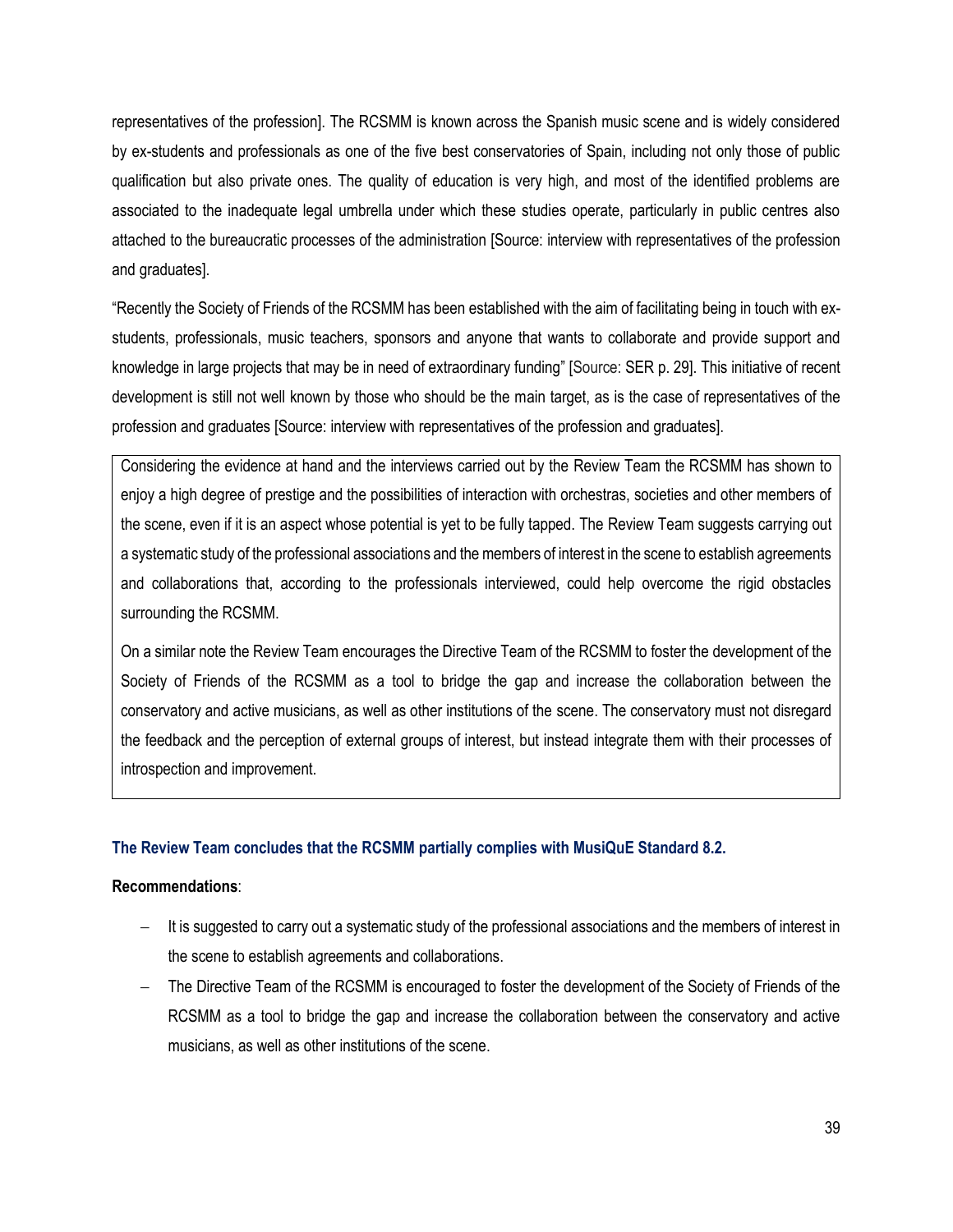#### <span id="page-39-0"></span>**8.3 Information provided to the public**

#### **Standard 8.3: Information provided to the public about the institution is clear, consistent and accurate.**

As previously explained in section 8.1 of this report the RCSMM lacks a specific department that coordinates the interaction and updating with the public. The conservatory uses multiple venues to communicate about the artistic and educational activities being offered, such as an electronic weekly newsletter (free subscription), the webpage of the RCSMM, a dedicated blog, the Facebook profile, leaflets and handbills [Source: SER p. 29]. Worthy of mention are informative initiatives such as the publication of videos and artistic activities in the YouTube channel of the RCSMM, the edition of CD's with recordings taken in the RCSMM or the publishing of the magazine Música [Source: SER p. 29].

Regarding the information about the conservatory itself, its organisation and the studies taught, the webpage of the RCSMM provides detailed information (History, chart, regulation, department composition, study plans, teaching guides, academic calendars, information about the process of matriculation, paperwork...) on top of contact information via telephone or email. Nevertheless, the webpage of the RCSMM lacks an English version so the knowledge about the activities of the RCSMM is limited to Spanish-speaking people. In addition to the information provided through the webpage and other venues of communication, the RCSMM participates in open day seminars in which it welcomes potential students and teachers and facilitates information and guidance about the studies and the procedures needed [Source: SER p. 29].

The information activity appears efficient as long as it is adjusted to the increase in the number of candidates to join the RCSMM [Source: SER p. 4, table I.6].

The Review Team positively values the usage of multiple tools and communication systems (electronic communications, printed leaflets, handbills...) to inform both the internal and external groups of interest about the activities of the RCSMM. The use of social networks and online communication venues facilitates the availability and accessibility of information. The webpage of the conservatory provides a complete information both to potential students and the general public, who might be interested in the creative and artistic production of the centre, even though it is considered necessary to have an English version available in order to have the information reach a more international audience, something that suits the desire of the conservatory to become more international.

#### **The Review Team concludes that the RCSMM substantially complies with MusiQuE Standard 8.3.**

#### **Recommendations:**

It is recommended to elaborate an English version of the conservatory's webpage that would convey the knowledge of the activities carried out in the centre to a more international audience.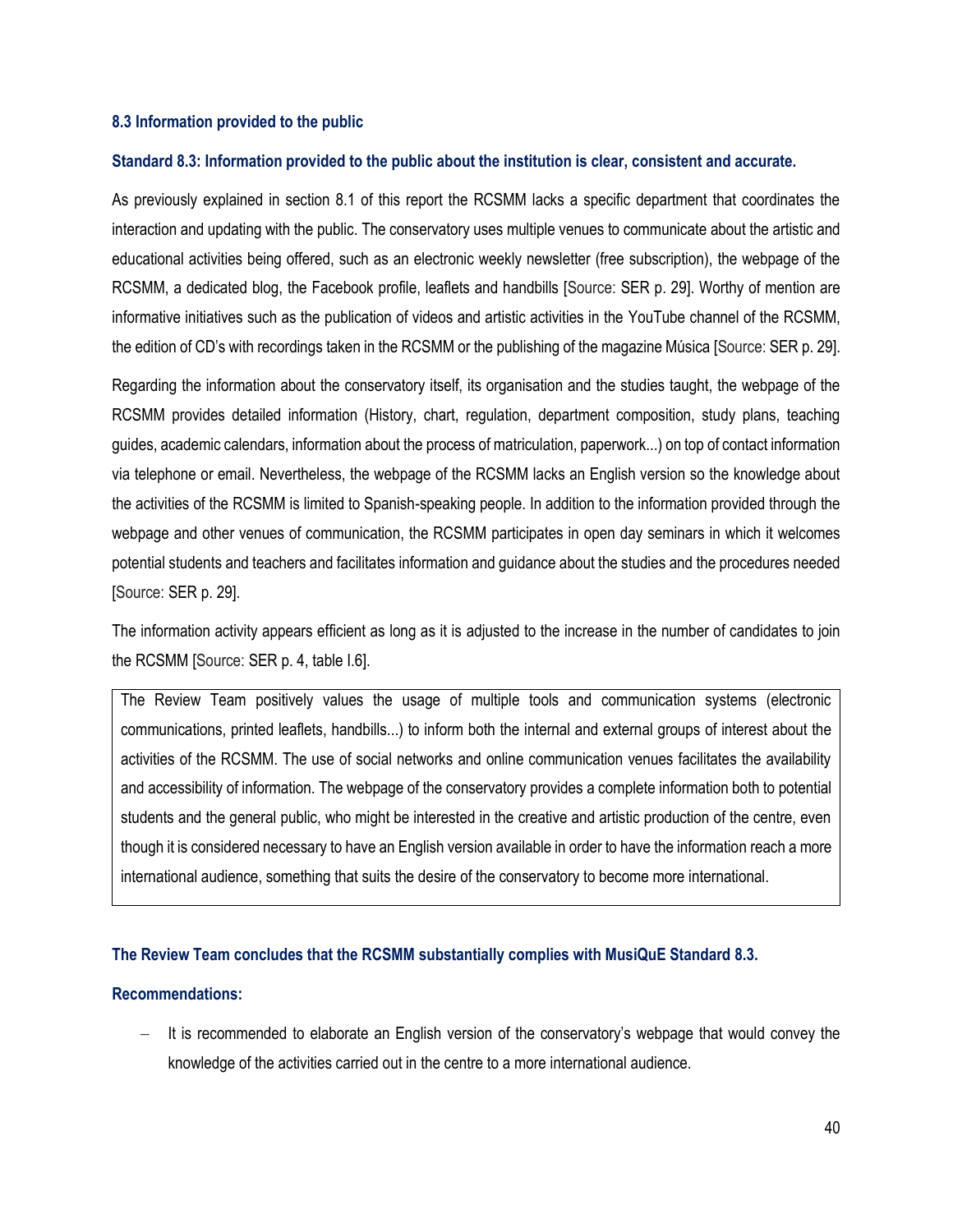# <span id="page-40-0"></span>**9. Summary of the institution's compliance with the MusiQuE Standards**

| 1. Institutional mission, vision and context                                                                                                                                                                                                                                                                                                                                                                                                  |                               |  |  |
|-----------------------------------------------------------------------------------------------------------------------------------------------------------------------------------------------------------------------------------------------------------------------------------------------------------------------------------------------------------------------------------------------------------------------------------------------|-------------------------------|--|--|
|                                                                                                                                                                                                                                                                                                                                                                                                                                               |                               |  |  |
| <b>Standard 1.</b> The institution's mission and vision are clearly established                                                                                                                                                                                                                                                                                                                                                               | <b>Full compliance</b>        |  |  |
| Recommendations                                                                                                                                                                                                                                                                                                                                                                                                                               |                               |  |  |
| The Review Team recommends that mechanisms be established to disseminate the Mission and Vision of<br>the RCSMM to students and other stakeholders so that they can contribute to the achievement of the<br>institution's strategic objectives.                                                                                                                                                                                               |                               |  |  |
| The team recommends that the administrative authorities and the RCSMM advance in the study of the<br>alternatives proposed to give it autonomy. This should include a change in the legal identity that would<br>allow it to position itself as a centre that imparts official degrees of university rank at all levels.                                                                                                                      |                               |  |  |
| <b>2. Educational Processes</b>                                                                                                                                                                                                                                                                                                                                                                                                               |                               |  |  |
| <b>Standard 2.1:</b> The goals of the institution are achieved through the content and<br>structure of the study programmes and their methods of delivery                                                                                                                                                                                                                                                                                     | <b>Substantial compliance</b> |  |  |
| Recommendations:                                                                                                                                                                                                                                                                                                                                                                                                                              |                               |  |  |
| It is recommended that the possibilities of imparting specialities that can provide professional opportunities<br>to the students of the conservatory, such as jazz, modern music or flamenco be studied<br>It is recommended that mechanisms be established, through optional subjects, or complementary activities<br>that provide students with management or entrepreneurship skills that allow them to better enter the labour<br>market |                               |  |  |
| <b>Standard 2.2.</b> The institution offers a wide range of opportunities, so students<br>acquire an international perspective.                                                                                                                                                                                                                                                                                                               | <b>Partial compliance</b>     |  |  |
| Recommendations:                                                                                                                                                                                                                                                                                                                                                                                                                              |                               |  |  |
| It is recommended that the RCSMM initiate a process of reflection to establish an internationalisation<br>strategy, adapted to the availability of resources, in which tools complementary to the ERASMUS<br>exchanges are integrated.<br>It is recommended that the RCSMM explore ways to provide more personnel to the management of the                                                                                                    |                               |  |  |
| Erasmus program and internationalization activities linked.                                                                                                                                                                                                                                                                                                                                                                                   |                               |  |  |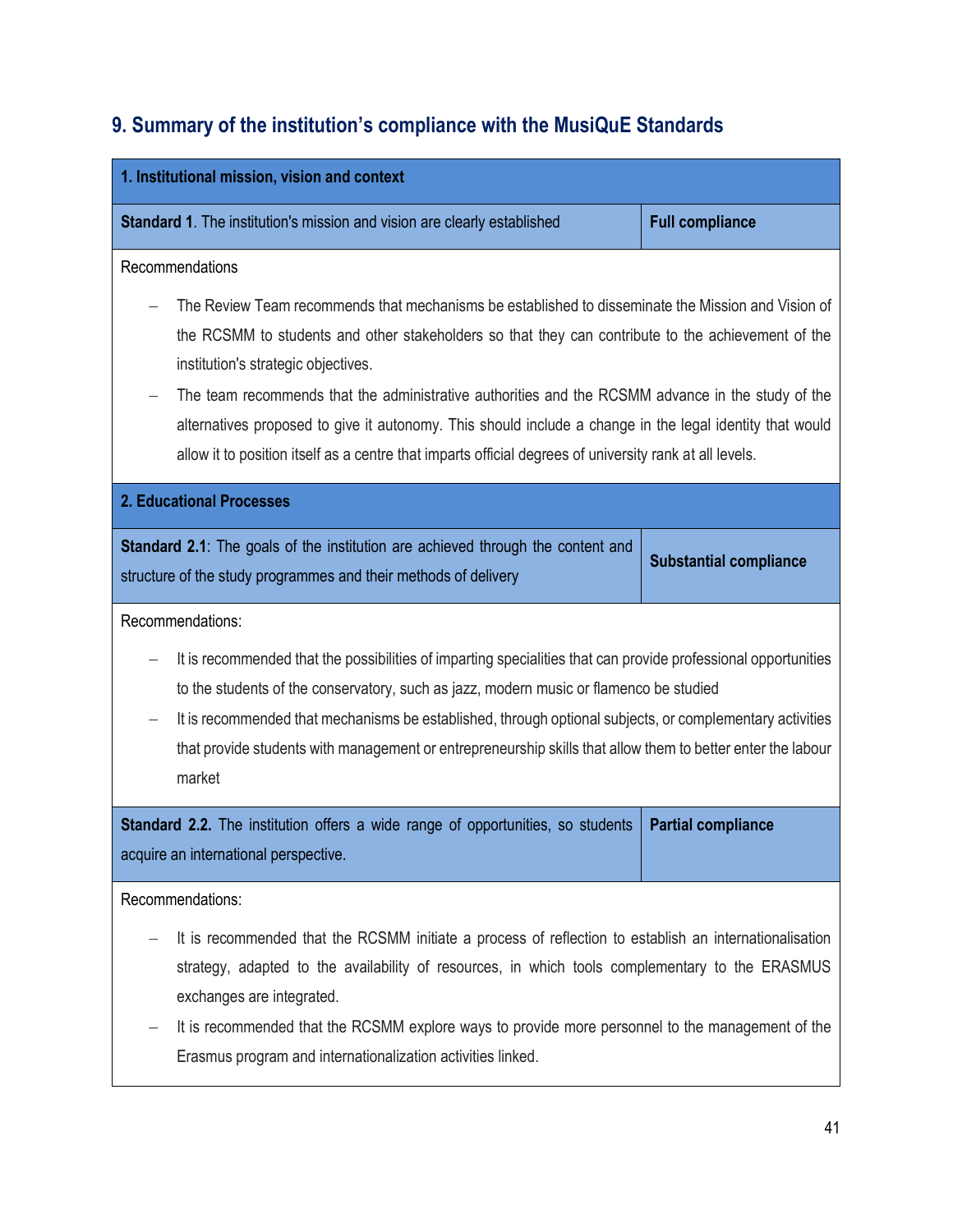| <b>Standard 2.3.</b> The assessment methods are clearly defined and demonstrate<br>achievement of learning outcomes.                                                                                                                                                                     | <b>Partial compliance</b> |  |  |
|------------------------------------------------------------------------------------------------------------------------------------------------------------------------------------------------------------------------------------------------------------------------------------------|---------------------------|--|--|
| Recommendations                                                                                                                                                                                                                                                                          |                           |  |  |
| It is recommended that the different methods applied for the evaluation of the different learning outcomes<br>in the RCSMM be analysed, and that a common catalogue of methodologies be established to follow and<br>common criteria (rubrics) for the evaluation of equivalent aspects. |                           |  |  |
| 3. Student profiles                                                                                                                                                                                                                                                                      |                           |  |  |
| Standard 3.1. Clear admission criteria exist, which establish artistic/academic<br>suitability of students.                                                                                                                                                                              | <b>Fully compliance</b>   |  |  |
| Recommendations                                                                                                                                                                                                                                                                          |                           |  |  |
| It is recommended that the available information on the dropouts of the studies and their causes be<br>analysed, to establish the opportune improvement actions.                                                                                                                         |                           |  |  |
| <b>Standard 3.2.</b> The institution has mechanisms to formally monitor and review the<br><b>Substantial compliance</b><br>progression, achievement and subsequent employability of its students.                                                                                        |                           |  |  |
| Recommendations                                                                                                                                                                                                                                                                          |                           |  |  |
| It is recommended that the RCSMM implement a systematic process for the collection of return information<br>of students and graduates of the RCSMM and use this information in the improvement processes of the<br>centre.                                                               |                           |  |  |
| It is recommended that the employability results of graduates are critically analysed together with the<br>demands of potential employers to establish the improvements deemed appropriate and assess the<br>possibility of incorporating training itineraries with high labour demand.  |                           |  |  |
| 4. Teaching Staff                                                                                                                                                                                                                                                                        |                           |  |  |
| Standard 4.1. Members of the teaching staff are qualified for their role and are<br>active as artists/pedagogues/ researchers.                                                                                                                                                           | <b>Partial compliance</b> |  |  |
| Recommendations                                                                                                                                                                                                                                                                          |                           |  |  |
| The administrative authorities and the RCSMM should explore options that allow for the training of teachers                                                                                                                                                                              |                           |  |  |
| in specific areas of higher artistic education. Likewise, they should analyse mechanisms that enhance the                                                                                                                                                                                |                           |  |  |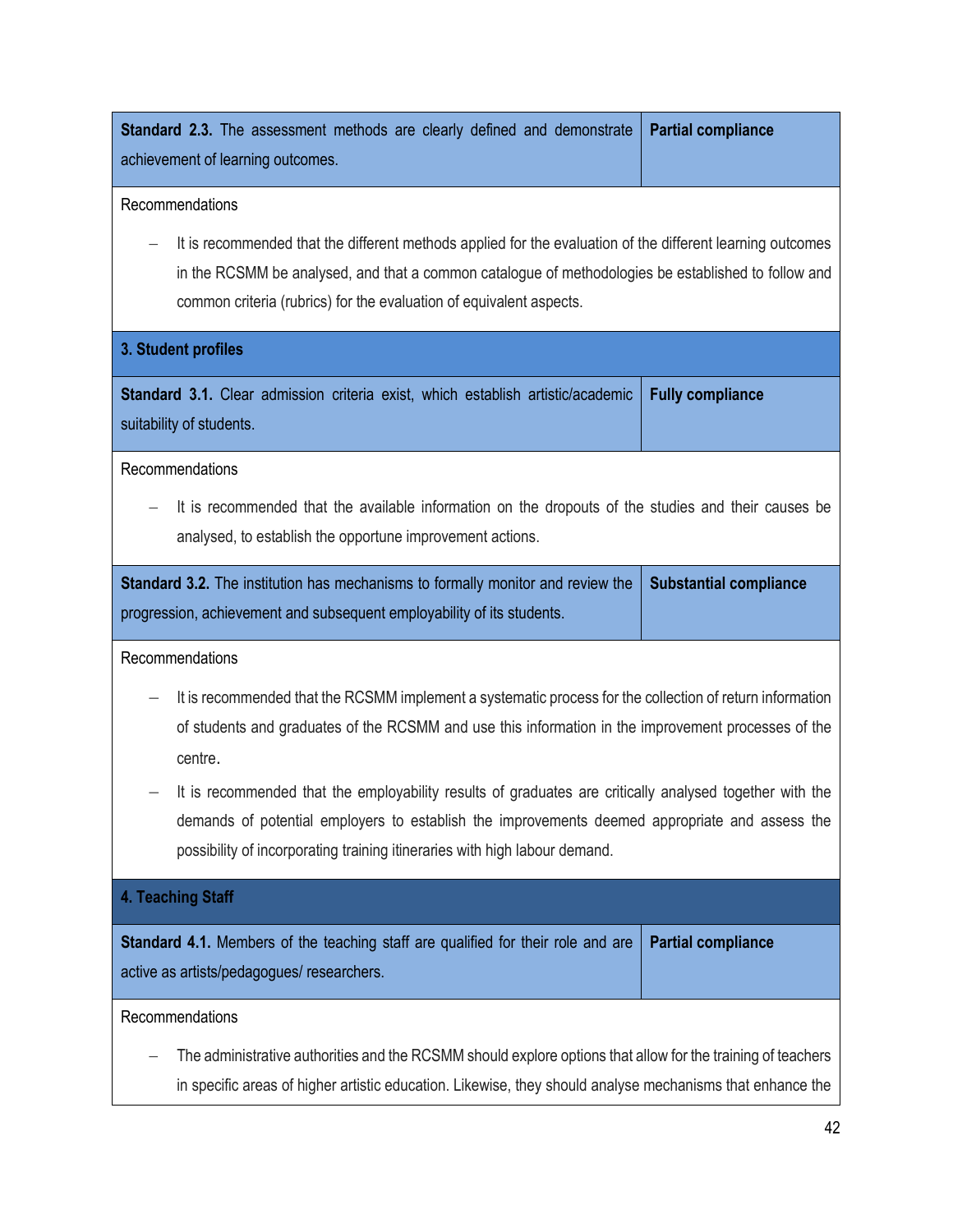professional, artistic, pedagogical and research development of the teaching staff, that allow for them to guarantee the development of these aspects beyond the commitment and individual initiative of the teaching staff.

It is recommended that the administrative authorities and the RCSMM implement processes - similar to those existing in the university sphere - to assess the performance of the teaching staff, in such a way that those aspects that are susceptible to improvement can be identified both individually and collectively.

**Standard 4.2.** There are sufficient qualified teaching staff to effectively deliver the programmes. **Partial compliance**

#### Recommendations

- − It is recommended that the RCSMM develop a strategy to overcome the difficulties related to the high number of teachers under service commission or an internship.
- It is recommended to develop a strategy to substitute teachers assuming administrative management tasks with specialised support personnel.
- − It is recommended to carefully consider the consequences of the introduction of new master's degrees without an increase of both the teaching and administrative staff.

| 5. Facilities, resources and support                                                                     |                           |  |
|----------------------------------------------------------------------------------------------------------|---------------------------|--|
| Standard 5.1. The institution has appropriate resources to support student learning                      | <b>Partial compliance</b> |  |
| and delivery of the programmes.                                                                          |                           |  |
| Recommendations                                                                                          |                           |  |
| It is recommended to analyse and optimise the procedures for assigning the study booths to obtain more   |                           |  |
| satisfactory results.                                                                                    |                           |  |
| It is recommended to assign a fraction of the budget sufficient for renewal and maintenance of the stock |                           |  |
| of instruments                                                                                           |                           |  |
| Standard 5.2. The institution's financial resources enable successful delivery of the                    | <b>Partial compliance</b> |  |
| study programmes.                                                                                        |                           |  |
| Recommendations                                                                                          |                           |  |
| It is encouraged that those in charge of the centre and the management authorities explore new funding   |                           |  |
| possibilities and a better management capacity of the resources generated by the RCSMM.                  |                           |  |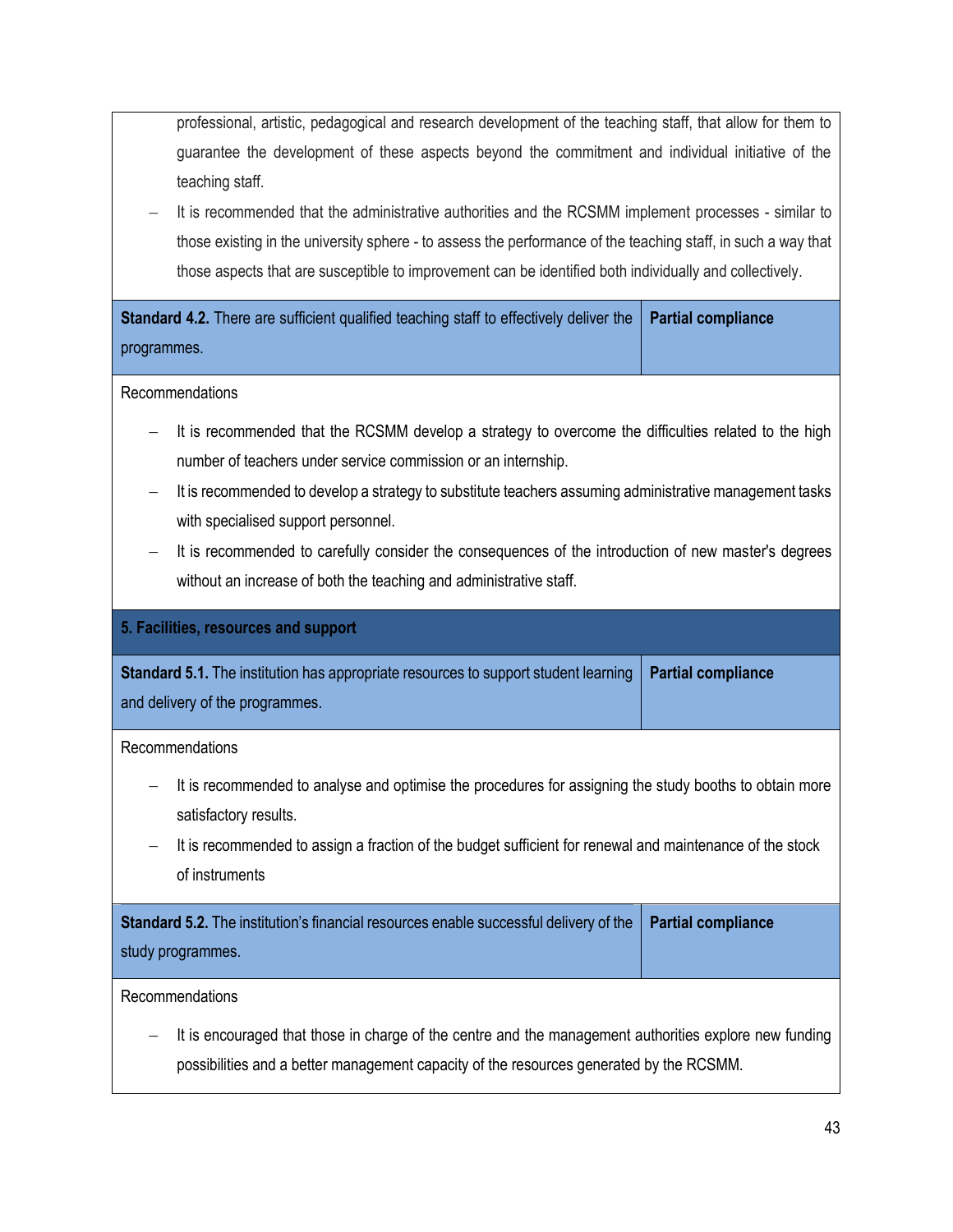**Standard 5.3.** The institution has sufficient qualified support staff. **Partial compliance** Recommendations It is recommended to expand on the size of the support staff as much as the legal framework allows, to alleviate the administrative weight undertaken by teachers. It is recommended that the RCSMM and the administrative authorities establish a strategy so that the support staff can specialise themselves according to the needs of the services offered.

#### **6. Communication, organisation and decision-making**

**Standard 6.1.** Effective mechanisms are in place for internal communication within the institution. **Fully compliance**

Recommendations

The RCSMM is encouraged to continue developing initiatives that could facilitate a higher degree of awareness and participation from the students.

| Standard 6.2. The institution has an appropriate organisational structure and clear   Partial compliance |  |
|----------------------------------------------------------------------------------------------------------|--|
| decision-making processes.                                                                               |  |

Recommendations

- It is recommended to reinforce the presence of the students in the decision-making bodies of the conservatory.
- It is necessary to develop the administrative autonomy of the conservatory for making decisions of a strategic nature, adjusted to the Mission and the Vision of the RCSMM.

**7. Internal Quality Culture**

**Standard 7.** The institution has a strong internal quality culture, supported by clear and effective quality assurance and enhancement procedures. **Partial compliance**

Recommendations

- It is suggested that the RCSMM encourage the creation of a clear and specific management model in collaboration with the administrative authorities and the efficient evaluation bodies.
- The RCSMM is encouraged to deploy a quality system that, through quality processes and procedures, guarantees a framework for improving the quality of the conservatory in every facet.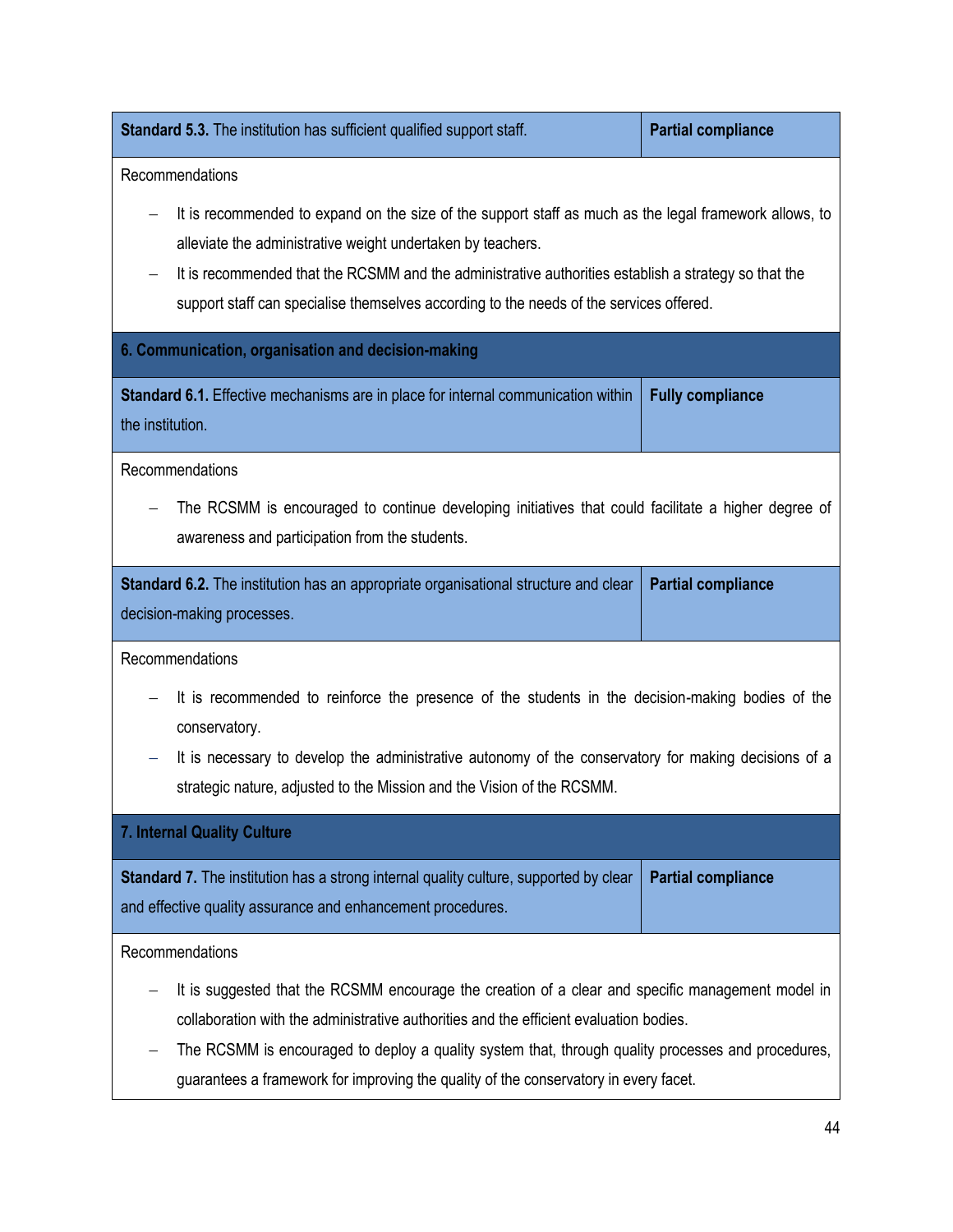It is recommended that the RCSMM standardise the process of gathering information, analysing and decision making on improvements, taking surveys as a base.

# **8. Public Interaction Standard 8.1.** The institution engages within wider cultural, artistic and educational contexts. **Substantial compliance** Recommendations It is recommended that, provided the framework of the possibilities for granting new resources to the centre allows it, the RCSMM investigate the potential to establish a specialised service capable of fully managing and expanding the public interaction of the centre. **Standard 8.2.** The institution actively promotes links with various sectors of the music and other artistic professions. **Partial compliance** Recommendations It is suggested to carry out a systematic study of the professional associations and the members of interest in the scene to establish agreements and collaborations. The Directive Team of the RCSMM is encouraged to foster the development of the Society of Friends of the RCSMM as a tool to bridge the gap and increase the collaboration between the conservatory and active musicians, as well as other institutions of the scene. **Standard 8.3.** Information provided to the public about the institution is clear, consistent and accurate. **Substantial compliance** Recommendations

− It is recommended to elaborate an English version of the conservatory's webpage that would convey the knowledge of the activities carried out in the centre to a more international audience.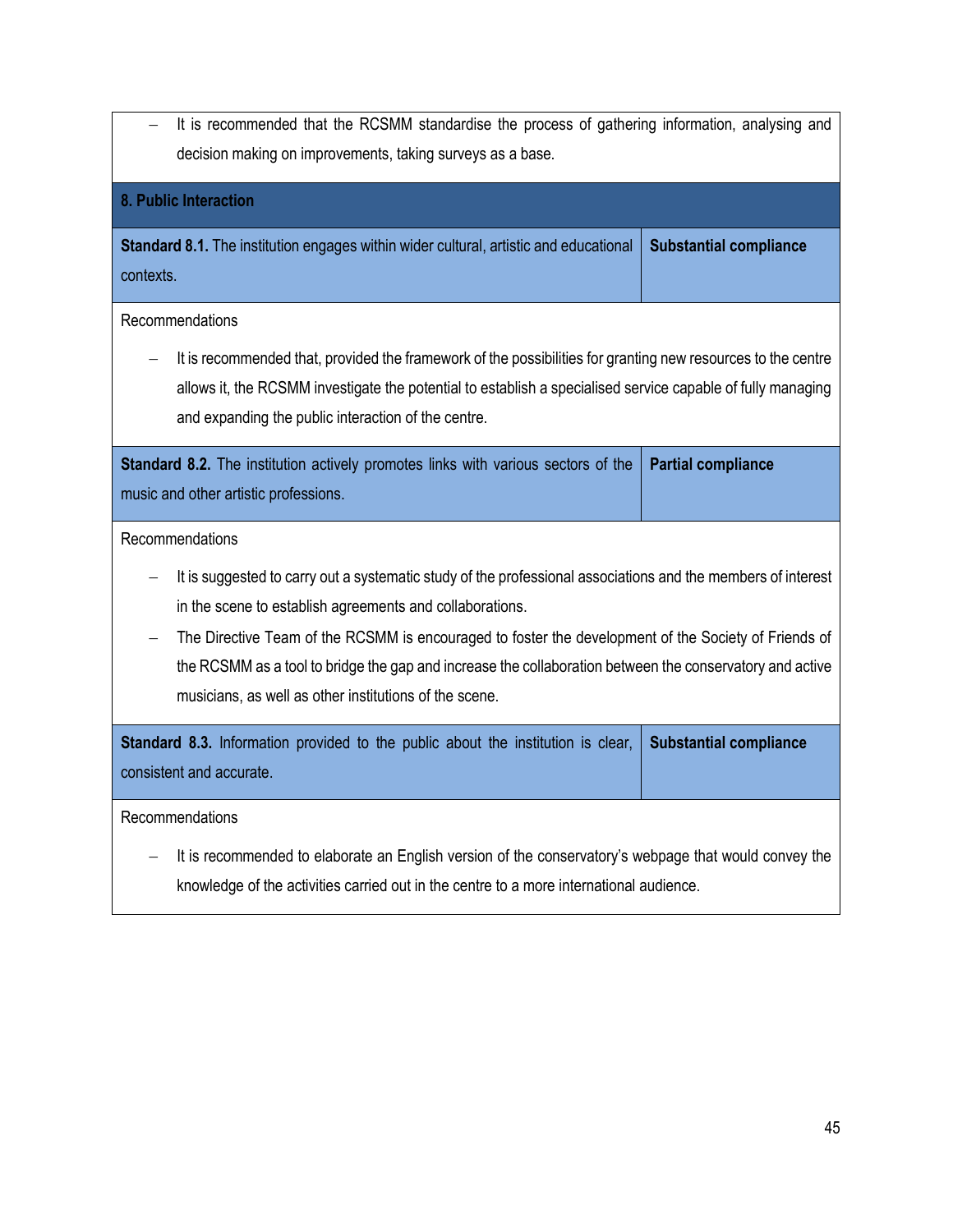# **Annex 1 - Site-visit Schedule**

# **Sunday, March 11th – Arrival and preparation**

| <b>Time</b>       | Session (venue as notified by the institution) | Names and functions of participants from the visited institution<br>(meeting personnel can be combined taking care to ensure conflicts of<br>interest) |
|-------------------|------------------------------------------------|--------------------------------------------------------------------------------------------------------------------------------------------------------|
| <b>From 17:00</b> | Arrival of Review Team members                 |                                                                                                                                                        |
| onwards           |                                                |                                                                                                                                                        |
| 19:30-21.30       | <b>Review Team working dinner</b>              | Tablafina (hotel's restaurant) - Hotel NH Madrid Nacional                                                                                              |
|                   |                                                | Paseo del Prado 48, Madrid                                                                                                                             |

# <span id="page-45-0"></span>**Monday, March 12th**

| <b>Time</b> | Session (venue as notified by the institution)              | Names and functions of participants from the visited institution<br>(meeting personnel can be combined taking care to ensure conflicts of interest) |
|-------------|-------------------------------------------------------------|-----------------------------------------------------------------------------------------------------------------------------------------------------|
| 09:00-11:00 | Preparatory meeting of the review                           |                                                                                                                                                     |
| 11:00-11.30 | <b>Break</b>                                                |                                                                                                                                                     |
| 11.30-13.00 | <b>Meeting 1: meeting with the Head of the Institution,</b> | D <sup>a</sup> Ana Guijarro (Head of the RCSMM - Directora),                                                                                        |
|             | institutional/departmental/ programme leaders               | D. Víctor Pliego (Vice-director),                                                                                                                   |
|             |                                                             |                                                                                                                                                     |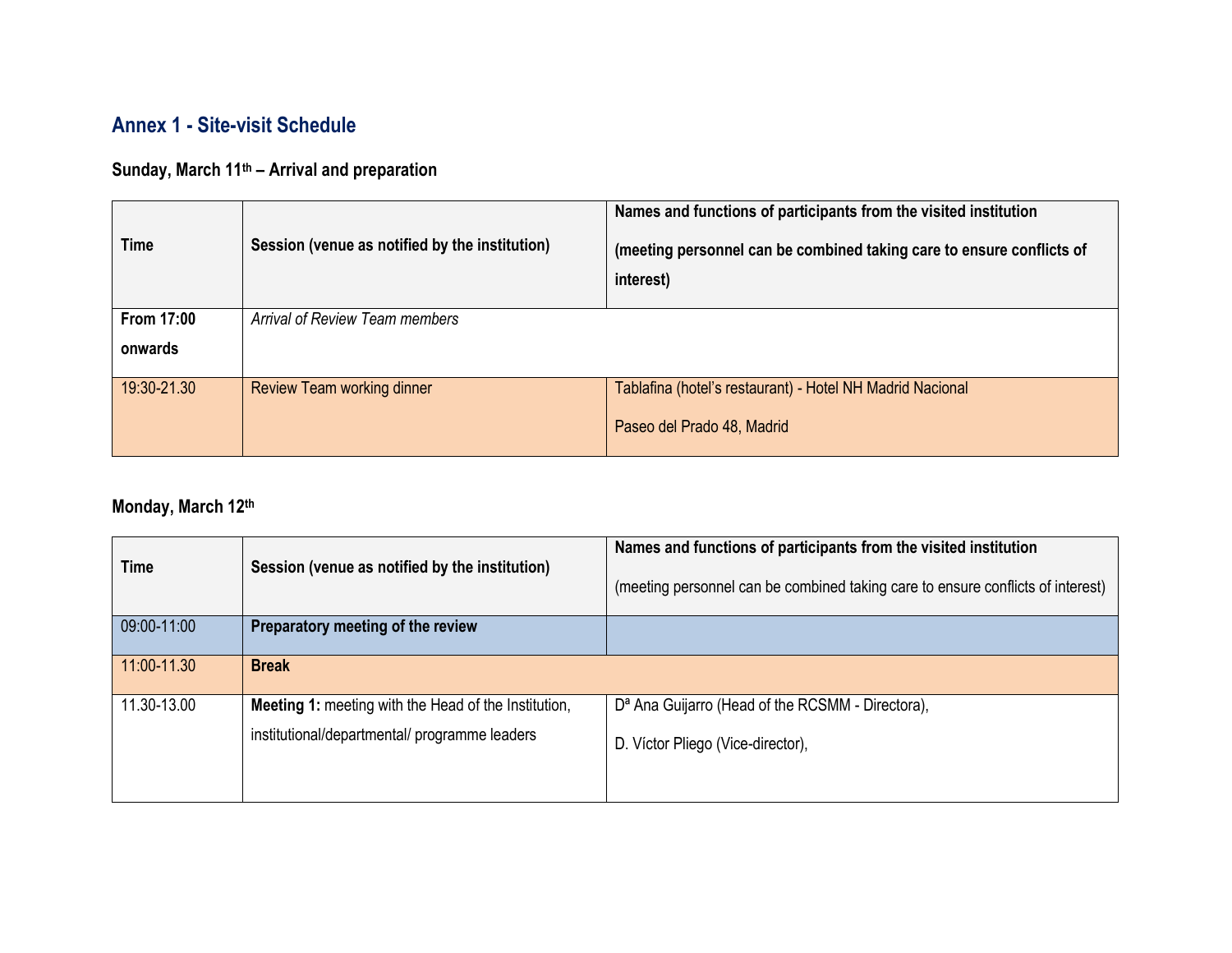|             |                                                      | D. Adrián Viudes, D. Francisco Luis Santiago and D. Elíes Hernándis (Heads of                          |
|-------------|------------------------------------------------------|--------------------------------------------------------------------------------------------------------|
|             |                                                      | Studies) and                                                                                           |
|             |                                                      | D <sup>a</sup> Patricia Arbolí (Secretary)                                                             |
| 13:00-14.00 | Lunch                                                | At the institution                                                                                     |
| 14.00-15:00 | Meeting 2: meeting with students                     | Alejandro Antón, Sara Molina, Lourdes Rosales y Alfonso Valenzuela -                                   |
|             |                                                      | Students from all the programmes, studying different subjects, including a                             |
|             |                                                      | representative of the student union/association                                                        |
| 15:00-15:15 | <b>Break</b>                                         |                                                                                                        |
| 15:15-15:45 | Review Team members share conclusions with Secretary |                                                                                                        |
| 15:45-16:45 | <b>Guided tour</b>                                   |                                                                                                        |
| 16.45-17:00 | Taxi to C/Alcalá 32 for the next meeting             |                                                                                                        |
| 17:00-18:15 | Meeting 3 meeting with members of the relevant       | General Director of the Universities, D. José Manuel Torralba Castelló y                               |
|             | board/academic council                               | General Subdirector of Higher Artistic Education, D <sup>a</sup> Celia Gavilán Marpfé                  |
| 18.15-18.30 | <b>Taxi to RCSMM</b>                                 |                                                                                                        |
| 18:30-19:00 | <b>Review Team meeting</b>                           | N/A                                                                                                    |
| 19:00-20:00 | <b>Concert</b>                                       | <b>RCSMM String Orchestra</b>                                                                          |
| 20:00-21:30 | <b>Dinner</b>                                        | Oven Atocha, Calle Atocha 114, Madrid                                                                  |
|             |                                                      | Dinner with the representatives of the institution: Ana Guijarro, Víctor Pliego<br>and Patricia Arbolí |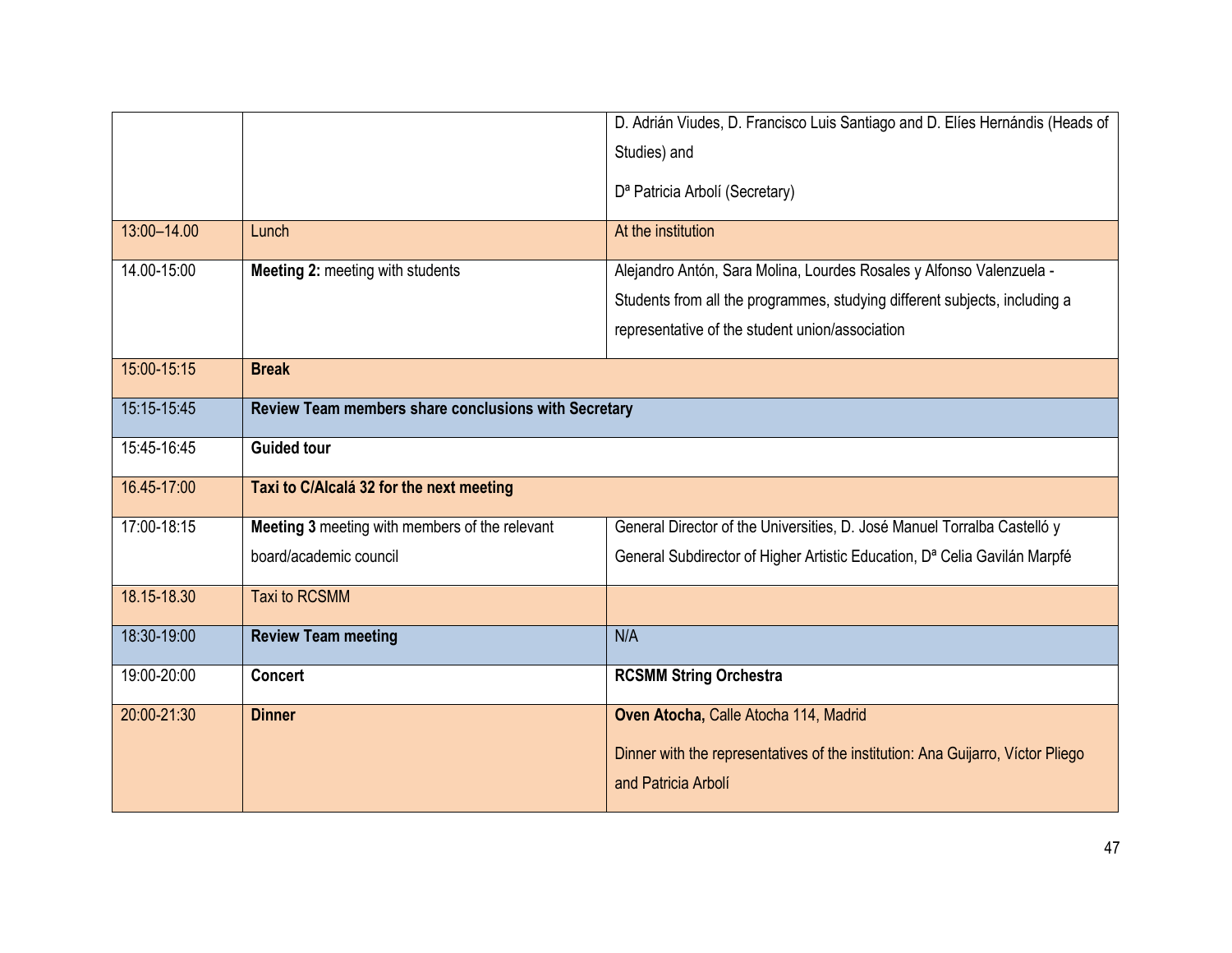# **Tuesday, March 13th**

|             |                                                               | Names and functions of participants from the visited institution                |
|-------------|---------------------------------------------------------------|---------------------------------------------------------------------------------|
|             | Session (venue as notified by the institution)<br><b>Time</b> | (meeting personnel can be combined taking care to ensure conflicts of interest) |
| 09:00-09:30 | <b>Review Team meeting</b>                                    | N/A                                                                             |
| 09:30-10:30 | Meeting 4: meeting with Senior Administrative Officer,        | Sara Erro (International Office)                                                |
|             | Library, International Office                                 | Fernando Jiménez (Head of Library)                                              |
|             |                                                               | Ricardo Sanz (Private schools Coordinator)                                      |
|             |                                                               | Antonio Moreno (Transfer ECTS Coordinator)                                      |
|             |                                                               | Teresa Catalán (Third Cycle UPM)                                                |
|             |                                                               | Pere Ros (Revista RCSMM)                                                        |
|             |                                                               | Perpetua Caja (Students advisor)                                                |
| 10:30-11:00 | <b>Break</b>                                                  |                                                                                 |
| 11:00-11:15 | Review Team members share conclusion with the Secretary       |                                                                                 |
| 11:15-12:30 | Meeting 5: meeting with representatives of the                | ORQUESTRAS (former students that I now involved in orchestra)                   |
|             | profession and former students                                |                                                                                 |
| 12:30-13:30 | Lunch                                                         | At RCSMM                                                                        |
| 13:30-14:30 | <b>Review Team meeting</b>                                    |                                                                                 |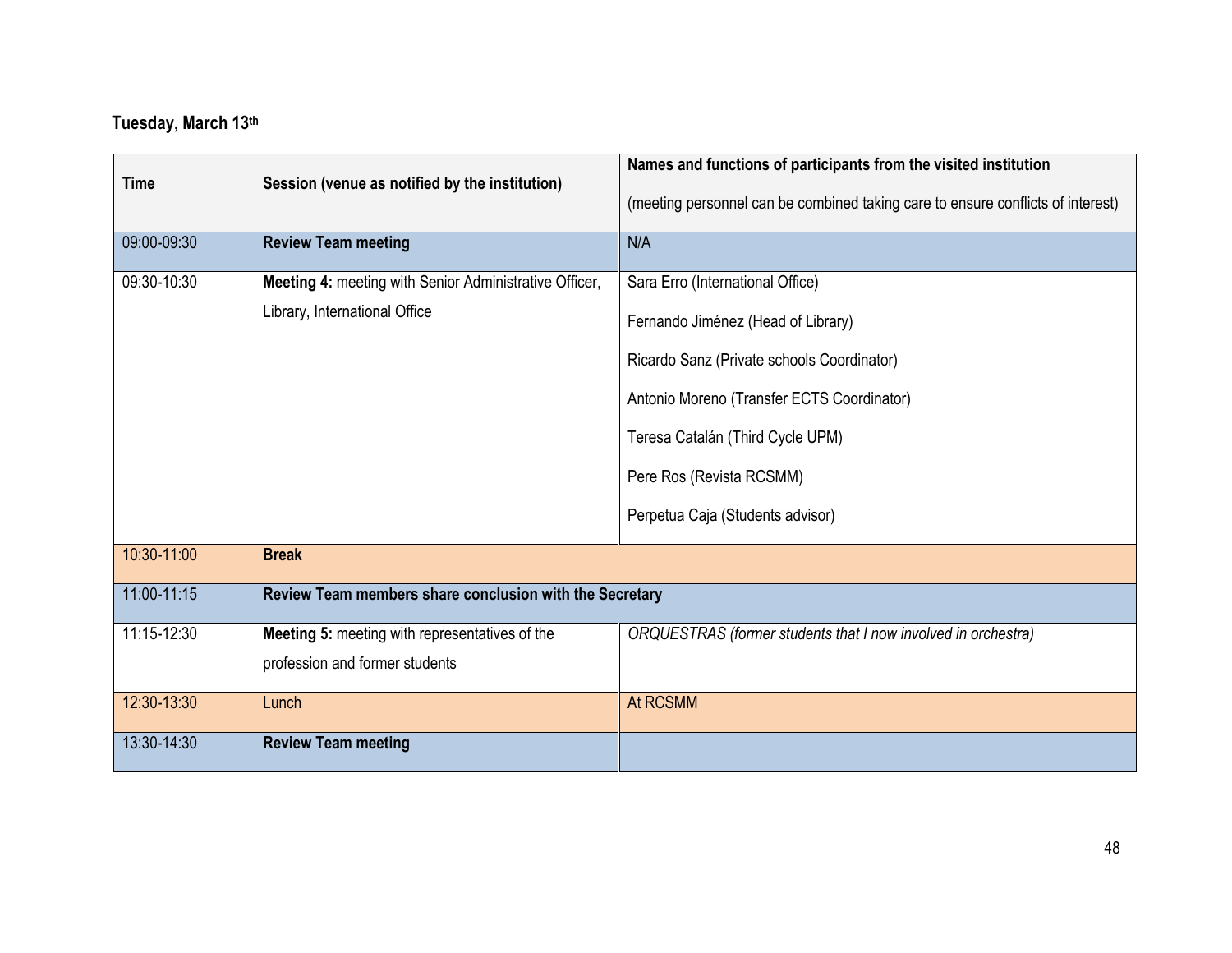| 14.30-16.00 | Meeting 6: meeting with artistic and academic staff | Academic staff members: Consuelo de la Vega, Lola Fernández, Elena Orobio,   |
|-------------|-----------------------------------------------------|------------------------------------------------------------------------------|
|             | members                                             | Iagoba Fanlo, Francisco Martínez, Miguel Bernal, Manuel Dávila, Manuel Ariza |
|             |                                                     | (Head of Departments)                                                        |
|             |                                                     | Artistic staff members: Jesús Amigo (Orchestral conductor), Eduardo Anoz     |
|             |                                                     | (Orchestral Coordinator), Michèle Dufour and Alfonso González Rodríguez-     |
|             |                                                     | Maribona                                                                     |
| 16.00-16.15 | <b>Break</b>                                        |                                                                              |
|             |                                                     |                                                                              |
| 16:15-16:30 | Review Team members share conclusion with the       |                                                                              |
|             | <b>Secretary</b>                                    |                                                                              |
| 16:30-18:00 | <b>Meeting 7: visits to observe classes</b>         |                                                                              |
| 18:00-19:00 | <b>Review Team meeting</b>                          |                                                                              |
| 19:00-20:00 | <b>Concert</b>                                      | <b>RCSMM</b> 's Brass Band                                                   |
| 20:00-21.30 | <b>Dinner</b>                                       | Tablafina (hotel's restaurant) - Hotel NH Madrid Nacional                    |
|             |                                                     | Paseo del Prado 48, Madrid                                                   |

## **Wednesday March 14th**

| <b>Time</b>    | Session (venue as notified by the institution) | Names and functions of participants from the visited institution |
|----------------|------------------------------------------------|------------------------------------------------------------------|
| $9.00 - 10.00$ | <b>Review Team meeting</b>                     | N/A                                                              |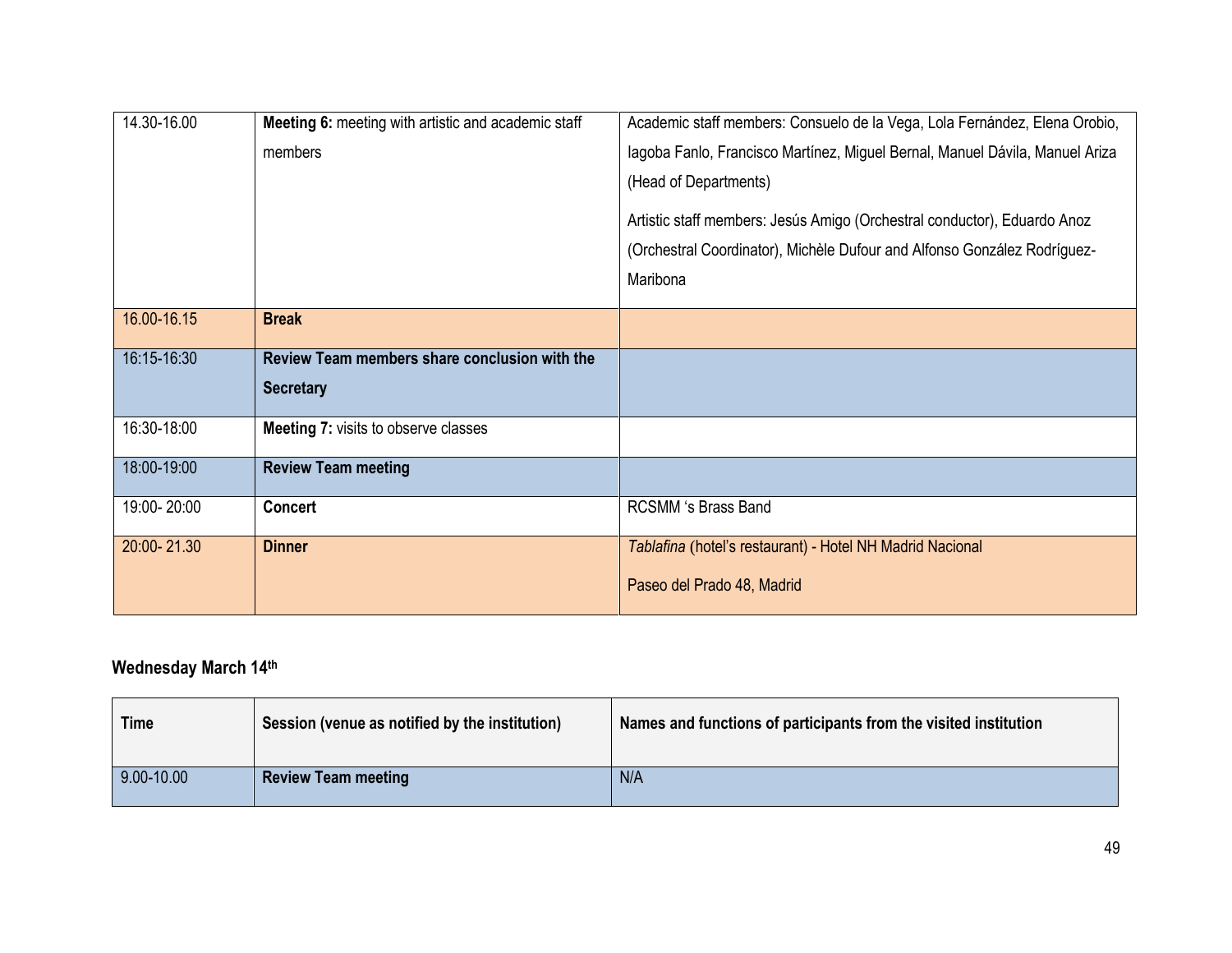| 10.00-11:00 | <b>Meeting 8: meeting with the Head of the Institution.</b>                                       | D <sup>a</sup> Ana Guijarro (Head of the RCSMM - Directora), |
|-------------|---------------------------------------------------------------------------------------------------|--------------------------------------------------------------|
|             |                                                                                                   | D <sup>a</sup> Patricia Arbolí (Secretary)                   |
|             |                                                                                                   |                                                              |
| 11:00-11.30 | <b>Break</b>                                                                                      |                                                              |
| 11:30-13:00 | Review Team meeting - Preparation for the                                                         |                                                              |
|             | feedback meeting                                                                                  |                                                              |
| 13:00-14:00 | Lunch                                                                                             | At RCSMM                                                     |
| 14.00-15.00 | <b>Feedback to the institution</b>                                                                |                                                              |
| From 15:00  | RCSMM to assist Review Team members to arrange taxis to the airport or transfer back to the hotel |                                                              |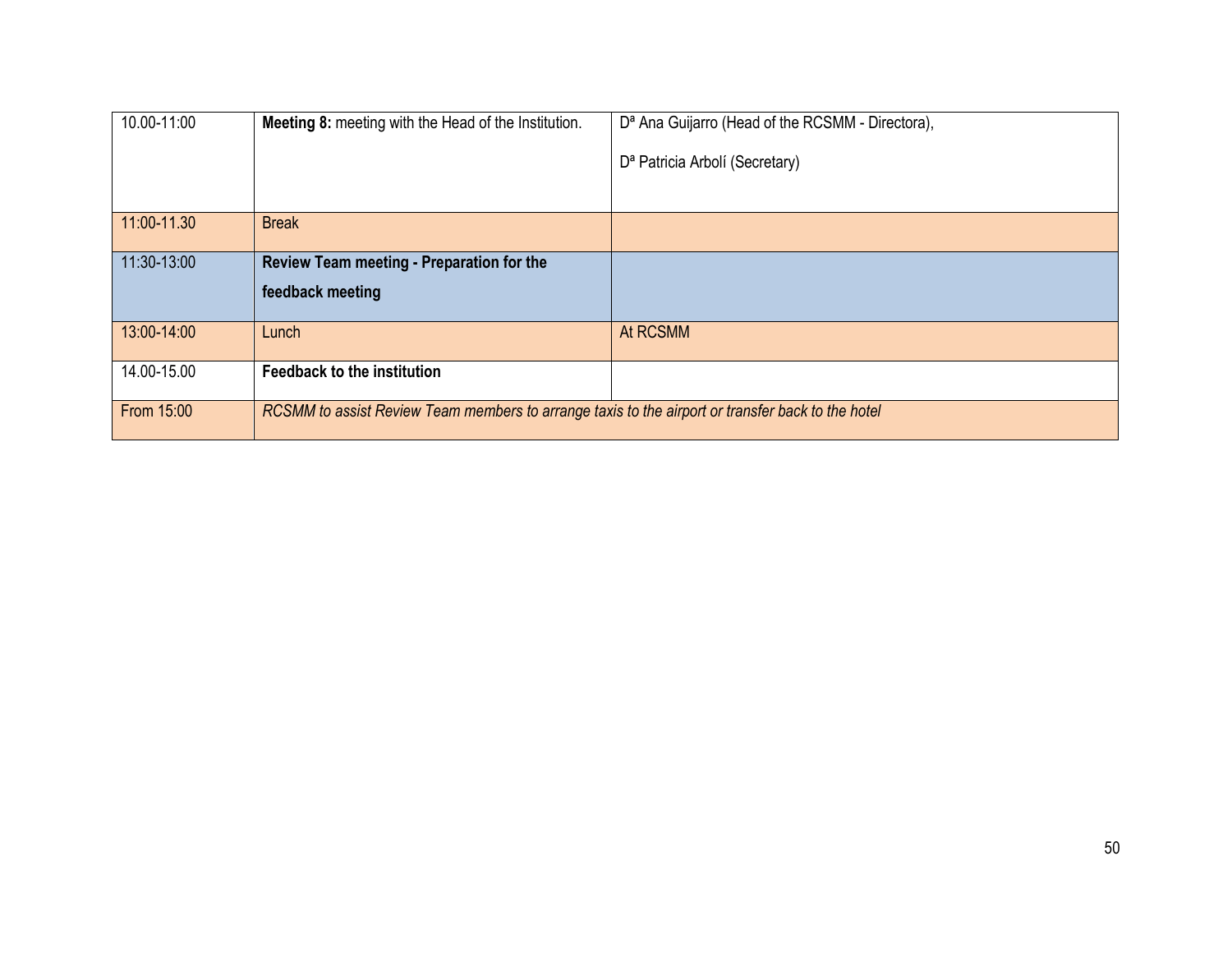## <span id="page-50-0"></span>**Annex 2 - Supporting documents**

- Self-evaluation report (SER) (30 pages)
- Annexes of the SER:
- Annex 1. PEC Educational Project of the Centre
- Annex 2. Mission– Vision
- Annex 3. Summary of conclusions about focus groups. Critical reflection and self-reflection.
- Annex 4. Students. Year 2016-17. Students enrolled in 1st Cycle by field and class. In the field of Performance: detailed by itinerary.

Broken down by gender and place of origin: Madrid, rest of Spain and abroad.

- Annex 5. Students. Year 2016-17. Students of recent admission in 1st Cycle. Number of applications, candidates who passed and candidates that obtained a place. Broken down by place of origin.
- Annex 6. Students. Comparison between enrolled students and graduates in 1<sup>st</sup> Cycle in the last three years. By field.
- Annex 7. Comparison between new admissions in the 1st Cycle in the last three years. By field. Number of applications, candidates that passed and candidates that obtained a place.
- Annex 8. Examples of relevant students: awards, mentions, etc.
- Annex 9. Following of graduates Syllabus LOE. Answers to the online survey about the current working conditions.
- Annex 10. Students. Partial study about the homogeneity/discrepancies in the ratings.
- Annex 11. Access test. Leaflet with a summary of the tests. Related actions.
- Annex 12. SET Model (European Supplement to the Title) for international purposes.
- Annex 13. Erasmus. International exchanges
- Annex 14. Students surveys. Some conclusions.
- Annex 15. Teachers (Year 2016-2017) by teaching departments and field/subject.
- Annex 16. Teachers. CVs of a sample of the teaching staff.
- Annex 17. Teachers. Examples of artistic activities and national and international experts from recent years.
- Annex 18. Teachers. Publications and research activities. Source: pilot Project UMultirank 2016.
- Annex 19. Activities of the RCSMM in recent years. Congresses, conferences, master classes, concerts, auditions.
- Annex 20. Meeting Plan 2017-2018 of the big associations.
- Annex 21. Festival of orchestras November/December 2016 and year 2017-2018.
- Annex 22. Educational concerts 2016-2017. Centres in collaboration with educational practices.
- Annex 23. GD Teaching Guides 1º Cycle. E.g. Clarinet.